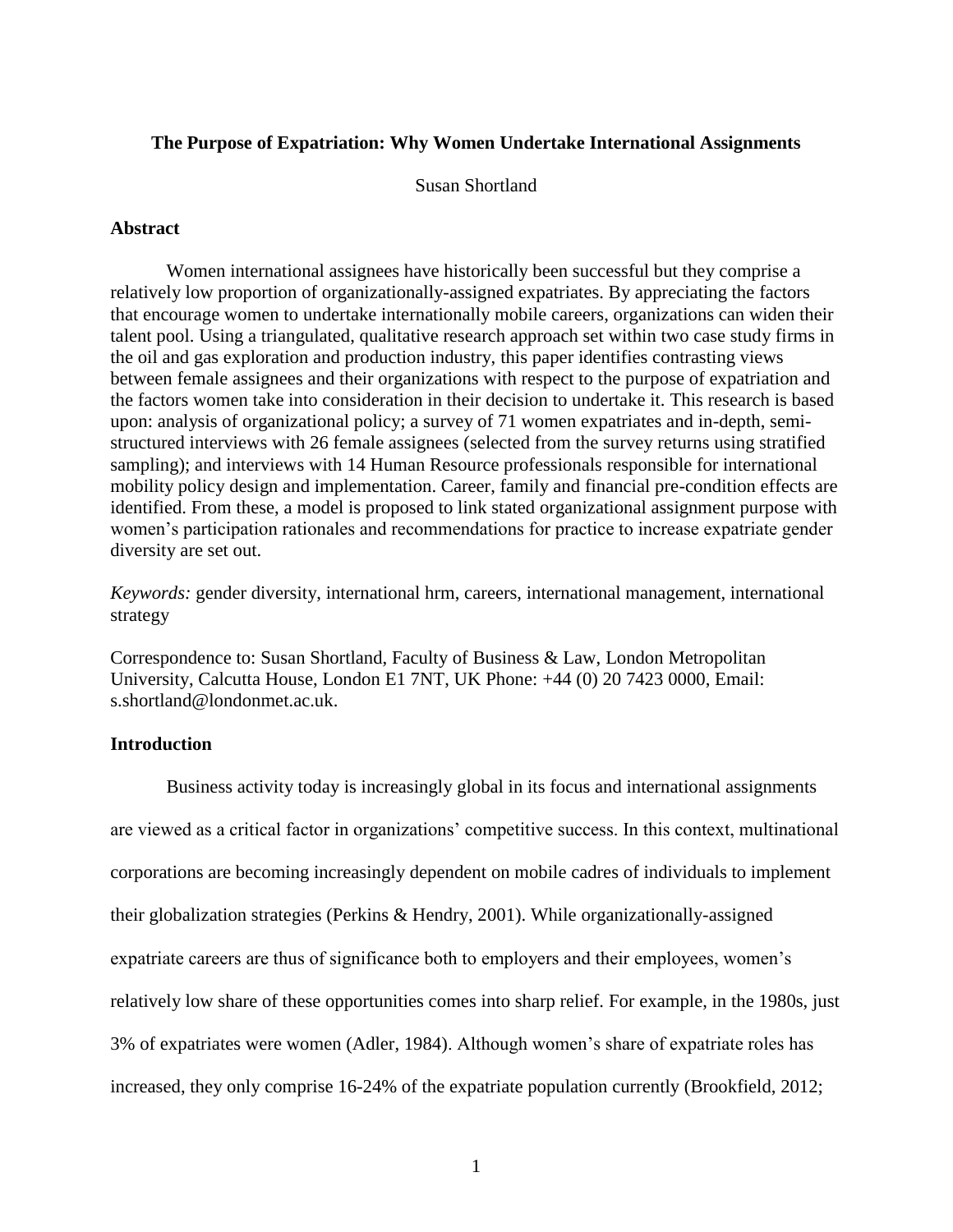Cartus, 2012; Permits Foundation, 2012a). Explanations of women's low expatriate representation include: negative perceptions of their availability, suitability and capability; the presence of organizational and societal obstacles and barriers to their selection and deployment; suggested self-induced barriers including lower career commitment, self-esteem and career potential reinforced by poor organizational and societal networks and other support systems; and women's unwillingness to engage in expatriate careers when the hurdles appear insurmountably gendered (Altman & Shortland, 2008).

This research study is set in the oil and gas industry's exploration and production function which is noticeably male-dominated. Understanding why women undertake organizationallyassigned expatriation in an industry which epitomizes the masculine expatriate preserve brings to the fore women's motivations for so-doing, especially given the potential for them to experience even greater discouragement to expatriate than in other more 'female-friendly' sectors. While the extant literature has focused since the 1980s on why women do not expatriate and the barriers they face in taking up organizationally-assigned expatriate careers (Shortland & Altman, 2011), this paper contributes new knowledge by: examining in detail why women undertake such international postings; identifying the degree of correspondence between how women view the purpose of their assignments and the organizational rationale for sending them; and highlighting pointers for Human Resource (HR) professionals wishing to widen expatriate gender diversity. As such, the objectives of this research are to understand how women view the purpose of their assignments and to develop a model to represent the issues women take into account in their expatriate participation decision-making. This study is part of a wider project on women's expatriation set within the oil and gas exploration and production sector.

#### **Literature Review**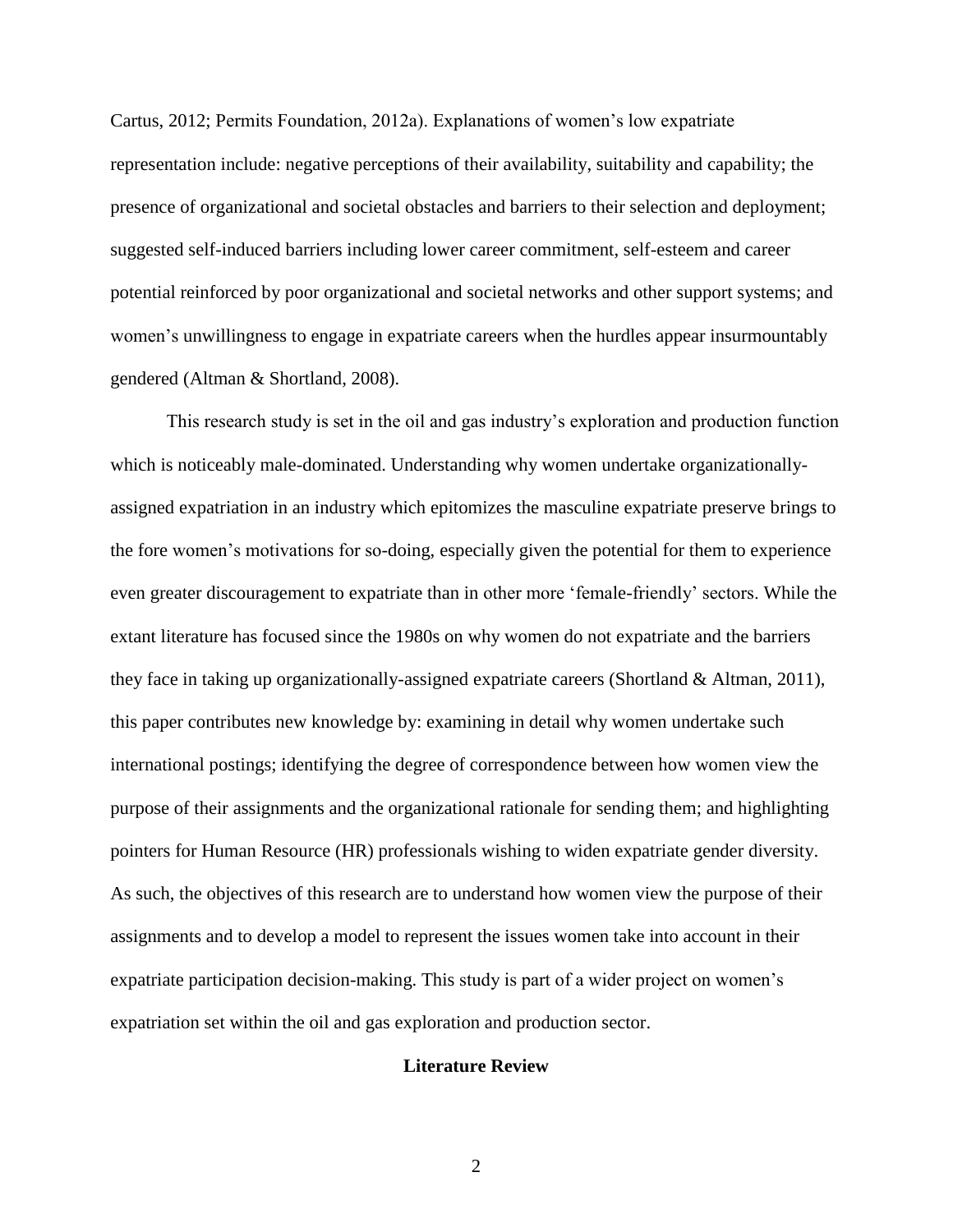Expatriation refers to working abroad, outside of the individual's home country (Edström & Galbraith, 1977). While self-directed expatriation is becoming increasingly common as a career choice (Richardson & Mallon, 2005) and professional migrants present a significant potential resource to international organizations (Carr, Inkson & Thorn, 2005), they do not hold corporate knowledge such as understanding of organizational processes (Hocking, Brown & Harzing, 2004). Self-initiated migration also tends to result in concentrations of potential labour in locations where visa regimes permit such activity, not necessarily aligned with employer demand (Sriskandarajah & Drew, 2006). By contrast, organizationally-assigned expatriation addresses the movement of the highly skilled to meet specific employer demands and location requirements (Salt, 1992) and it provides support to the individuals involved (Bozionelos, 2009).

The need to understand what individuals see as the purpose of expatriation and hence why they take up international assignments is critical to attracting, motivating and retaining key personnel to deliver organizational strategic goals. An understanding of gender diversity implications is also of particular relevance to organizations as they continue to forecast increasing their expatriate populations, year-on-year (Brookfield, 2012). Expatriate gender diversity makes sound business sense: women's achievements as expatriates are widely reported (Shortland & Altman, 2011). They are even heralded as being more successful than men in their international assignments across a wide range of countries (for example, Dallalfar & Movahedi, 1996; Napier & Taylor, 2002; Tung, 2004). This suggests that organizations are losing out by having so few female assignees. By appreciating the factors that encourage women to undertake internationally mobile careers, organizations can widen their talent pool.

#### **The Purpose of Expatriation**

Expatriate assignments are of strategic significance to organizations (Morley & Heraty, 2004). They are used for a variety of reasons; for example expatriates act as agents of control,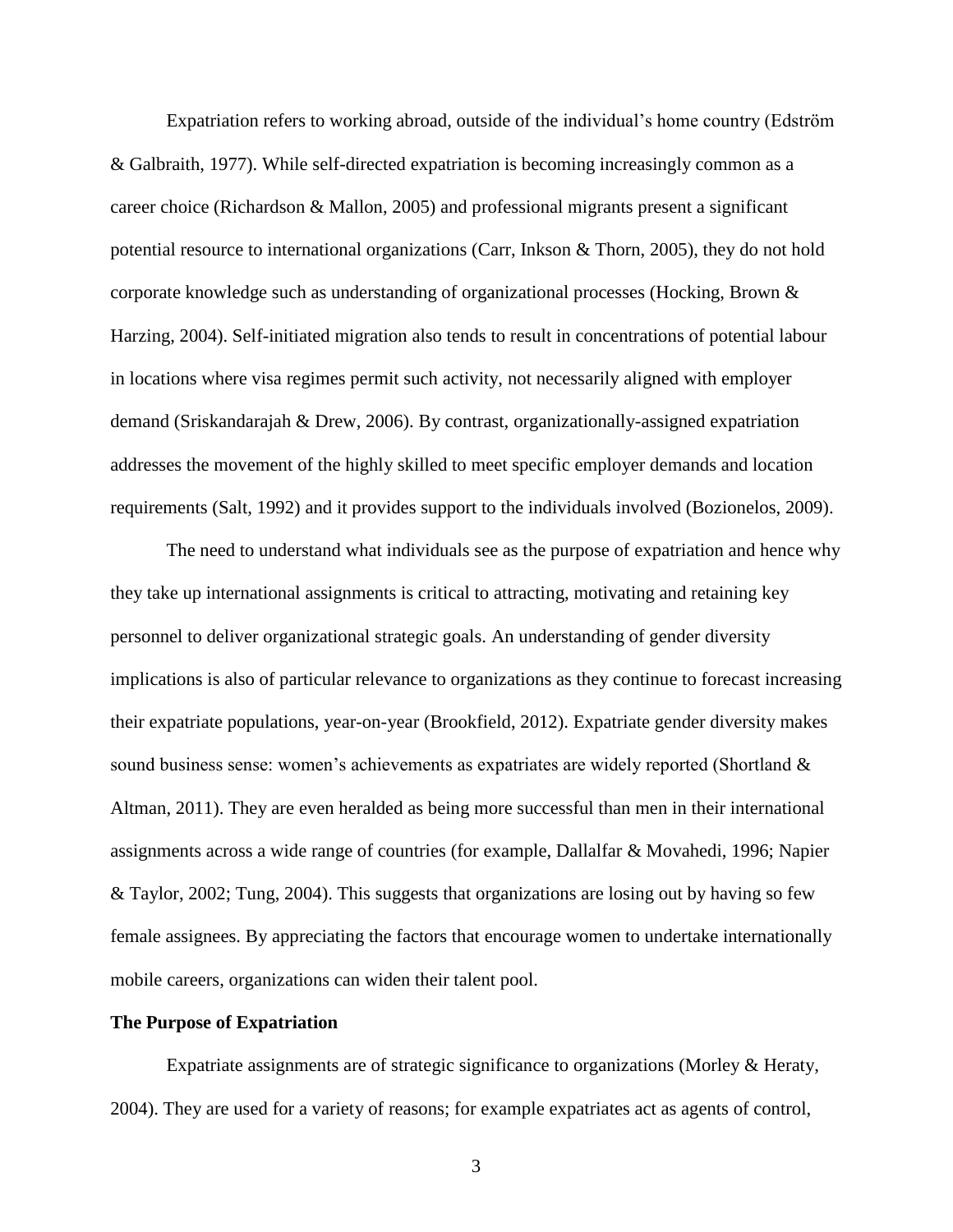aligning subsidiary operations with those of the parent, and as agents in knowledge transfer from the parent to the subsidiary and in the acquisition of host country knowledge (Delios  $\&$ Björkman, 2000). The deployment of expatriates is of particular importance within international start-ups, partnerships, joint ventures, mergers and acquisitions as they enable the transfer of learning, expertise and other synergies (Briscoe & Schuler, 2004).

The purpose of expatriation is classified in a variety of ways. For example, Hocking *et al*. (2004) suggest a three-fold framework comprising: business applications (filling positions); organization applications (developing the organization); and expatriate learning (developing managers). Lazarova and Tarique (2005) focus on how the key purpose of an expatriate assignment rests on knowledge transfer. Novicevic and Harvey's (2004) role architecture links assignment purpose with value and uniqueness: job-based (low value and uniqueness); learningbased (low value but high uniqueness); skills-based (high value but low uniqueness); and competency-based (high value and uniqueness). Assignment descriptors flow from the rationales that underpin expatriate use; for example, knowledge transfer and training assignments, employee or career development assignments, project management assignments, and skills gap or skills transfer assignments (CBI/Deloitte & Touche, 1996).

Yet, the classification of assignments by purpose is not as clear cut as theoretical frameworks and assignment descriptors imply due to the significant overlap in organizational purpose that takes place (Hocking *et al*., 2004). Adding to the complexity in understanding the rationale for expatriation, we know that individuals may view its purpose differently from their employing organizations (Thomas, Lazarova & Inkson, 2005) but that there is little evidence on individual motivations for assignment acceptance (Collings, Scullion & Dowling, 2009). Expatriation offers opportunities to gain global, professional and personal experience as well as cultural competence (Adler and Bartholomew, 1992). It is also typically well-rewarded. Yet,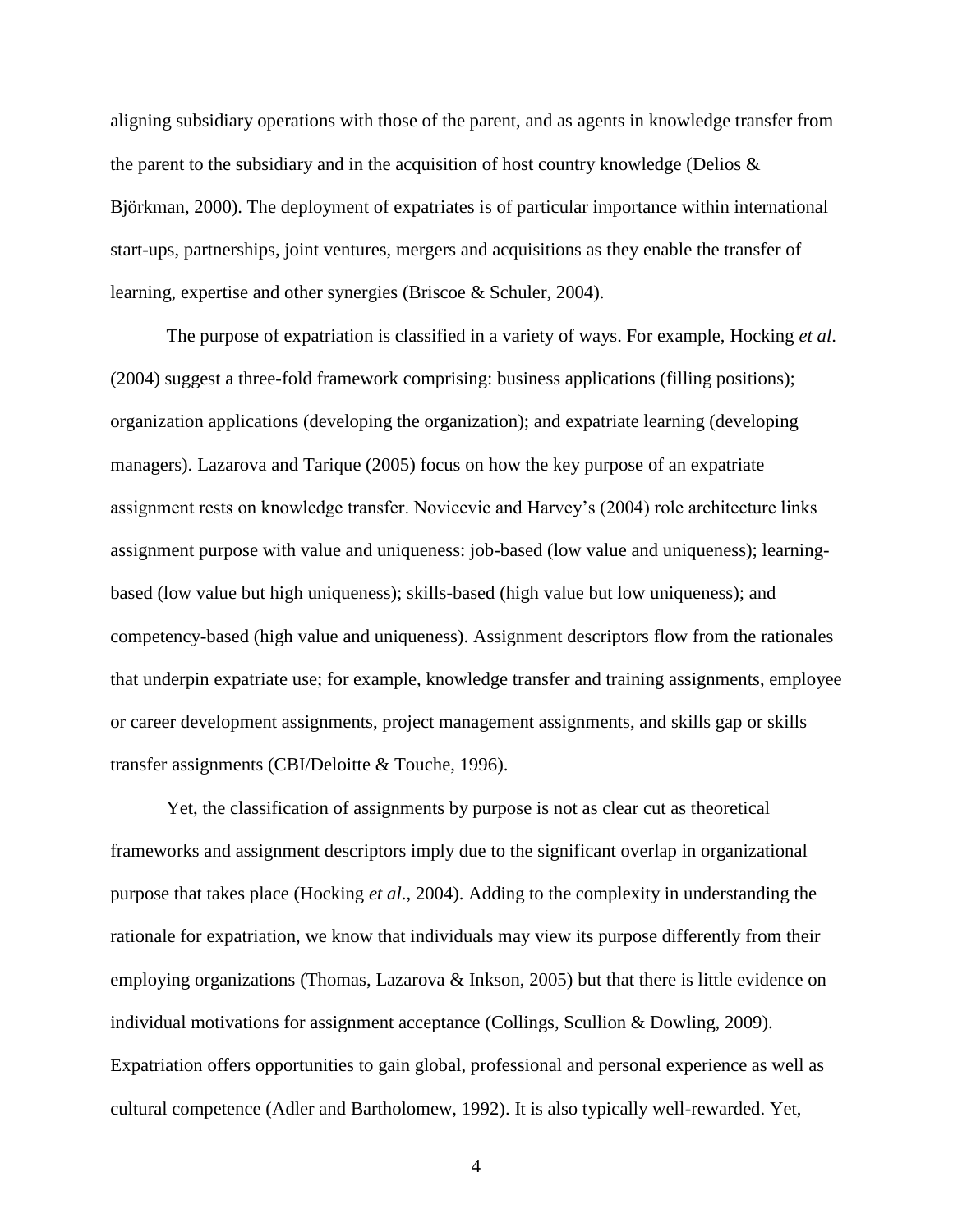while the literature notes that monetary satisfaction and applicable benefits are necessary precursors of assignment take-up (Fish & Wood, 1996; Konopaske & Werner, 2005), we know that money is not a major expatriation motivator (Pate and Scullion, 2010).

### **Expatriation as Part of Women's Career Paths**

While men are identified as following a career track that is linear in form, women's career paths are considered to be kaleidoscope, circular or spiral in nature, linked to their life stages. For example, Sullivan and Mainiero (2007) suggest that men's careers start with challenge; this is then followed by authenticity and finally balance. Women's careers also begin with challenge but a linear pattern cannot be maintained as women need to balance relational demands mid-career; finally they focus on authenticity in late career (Mainiero & Sullivan, 2005, 2006; Sullivan & Mainiero, 2007). A three-stage female career model has been similarly proposed by Pringle and Dixon (2003). These authors suggest circular career phases beginning with early exploration and career focus, followed by rebalancing during child-bearing years, ending with freedom to investigate alternative options in later life. A three-phase model is also presented by O'Neal and Bilimoria (2005) beginning with idealistic achievement, moving into pragmatic endurance and culminating in re-inventive contribution.

Women's 'kaleidoscope' career path models provide a relevant theoretical framework to research why they undertake expatriate careers. The models predict that while women engage with organizational careers in their early working lives, this will decrease during child-rearing as their relational demands take precedence over career concerns. After child-rearing, the models predict little organizational career attraction and women's fulfillment derived from external or self-driven career activities. As such, it would be expected that women would view expatriation as integral within their early career stage, particularly in industries where international mobility is commonplace; with their interest in international mobility as a career intervention declining once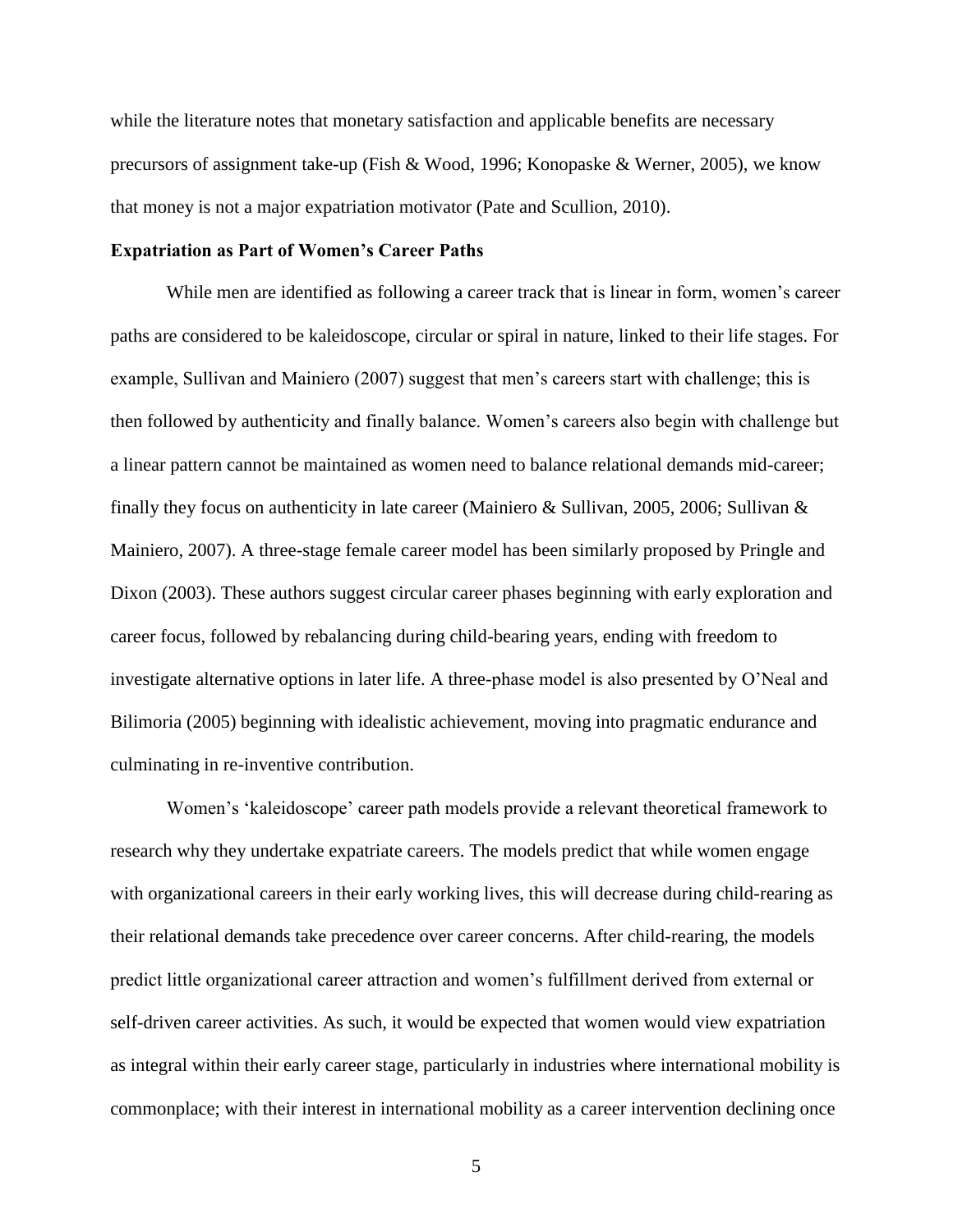they start a family. Yet, women's career stages may not differ from men's through choice, rather from constraint and compromise. For instance, corporate career contribution to managerial and professional women's overall life satisfaction declines with age (Lee, 1993). This may be linked to women perceiving fewer advancement opportunities available to them within organizations (Armstrong-Stassen & Cameron, 2005). Early on in their careers women believe that they can compete on similar terms to men; they expect similar treatment, equality of opportunity and to be recognized on merit (Broadbridge & Simpson, 2011). However, the absence of women in senior roles suggests that while men's corporate careers are viable, women's are less so (Sealy, 2010).

## **Factors Influencing Women's Expatriation**

The extant literature indicates that international experience is a leadership prerequisite (Caligiuri & Colakoglu, 2007; Mendenhall, Kühlmann, Stahl & Osland, 2002; Orser & Leck, 2010). Hence, expatriate participation forms part of career development particularly at managerial levels in multinational firms (Linehan, 2000; Nicholson, 2000). Expatriation may be viewed as part of a linear career path, with expatriate assignments typically being undertaken in mid- to late-career (Brookfield, 2010). This suggests that women are less likely to hold careerenhancing organizationally-assigned expatriate roles as these are generally offered at the life stages when they have taken time out to rear their families or have opted out in search of authenticity and career fulfillment outside of the corporate environment (Mainiero & Sullivan, 2005, 2006; Sullivan & Mainiero, 2007). Indeed, the extant literature suggests women's tied status reduces their international mobility (Ackers, 2004) and that having children reduces willingness to take up assignments and even precludes women's expatriation (Dupuis, Haines III & Saba, 2008; Hutchings, Metcalfe & Cooper, 2010; Tharenou, 2008; Tzeng, 2006; Zhu, Luthans, Chew & Li, 2006). Crompton and Harris (1998a, 1998b) suggest that women wishing to pursue a career and raise a family engage in 'satisficing' decisions whereby they try to attempt to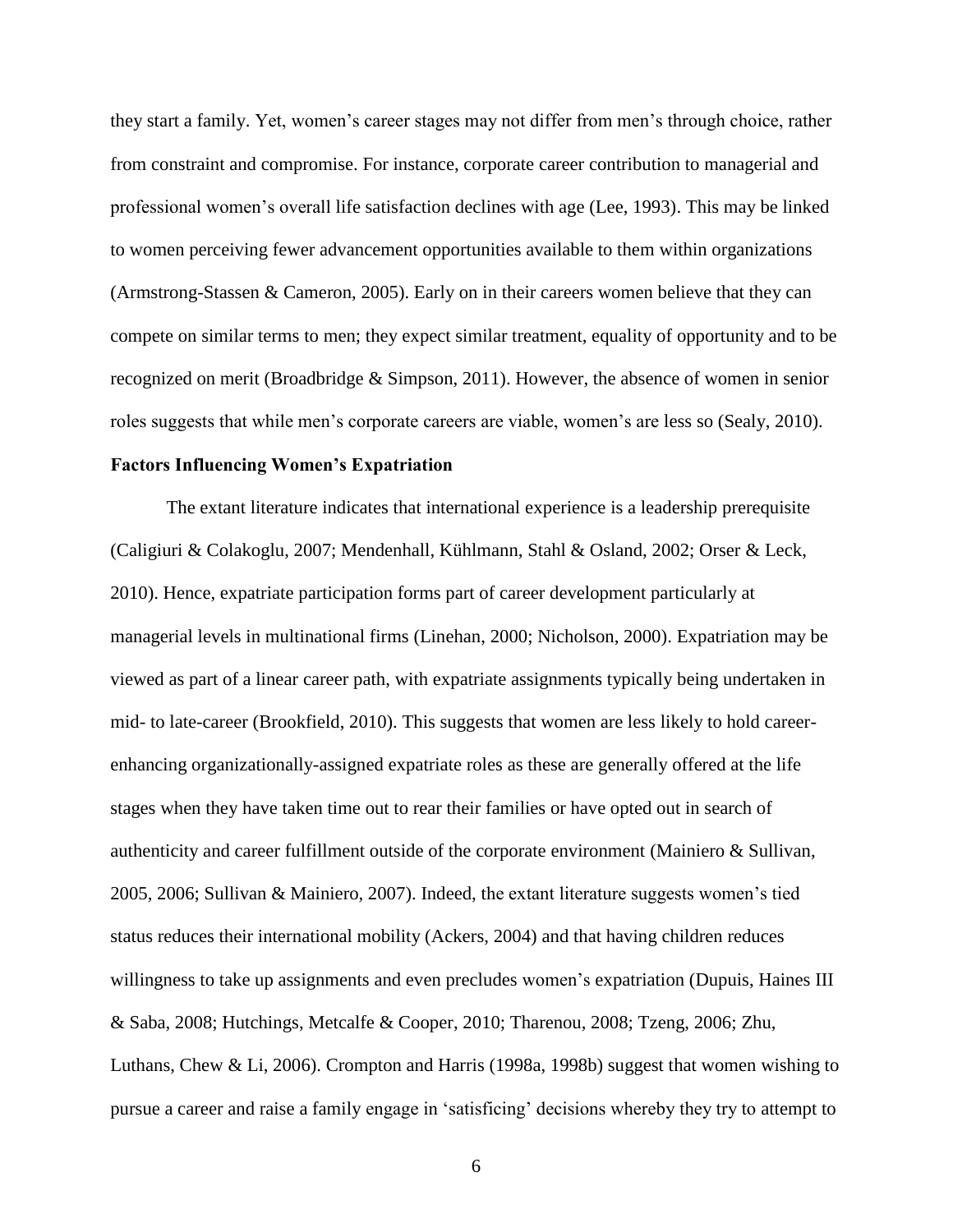maximize both their careers and family life. In industry, though, this is difficult. As Corby and Stanworth (2009) note women miss out on the best career potential as they have to compromise their careers for their family life.

Self-initiated international mobility offers international exposure (Vance, 2005), crosscultural experience, growth, excitement and improved career prospects (Tharenou, 2003). It also provides accelerated development opportunities for men and women although it appears to give "a deeper and more integrated experience for women" (Myers & Pringle, 2005, p. 421). It is therefore an attractive form of international working for women. For example, a trend among Japanese women in their twenties and thirties has emerged. Unable to gain managerial experience at home they set out to gain career development through self-initiated migration, working abroad in countries such as Hong Kong (Clark, 1996) and others with large expatriate communities such as Singapore (Thang, MacLachlan & Goda, 2002). However, in so-doing they find themselves marginalised through cross-cultural differences between Japan and their chosen host location (*ibid*.) and, as Leung, Luk and Lo (2000) find in respect of Chinese women who pursue such managerial careers, in violation of social norms with regard to traditional sex roles at home. Selfselecting expatriates may be viewed as 'risk-taking' individuals (Kling, Alexander, McCorkle & Martinez, 1999), potentially being seen as 'explorers' although also less positively as 'outsiders', even 'refugees' (Richardson & McKenna, 2000). This is particularly the case when they take up positions in developing countries. Nonetheless, women may elect to go to such locations for philanthropic reasons; they report that the altruistic rewards that flow from making a positive contribution to their host country outweigh the difficulties that they experience (Fechter, 2008).

While we know that women undertake self-initiated expatriation to gain professional and geographical mobility, achieve higher living standards, experience cross-cultural encounters and achieve self-discovery (Thang *et al*., 2002) but also experience significant problems in so-doing,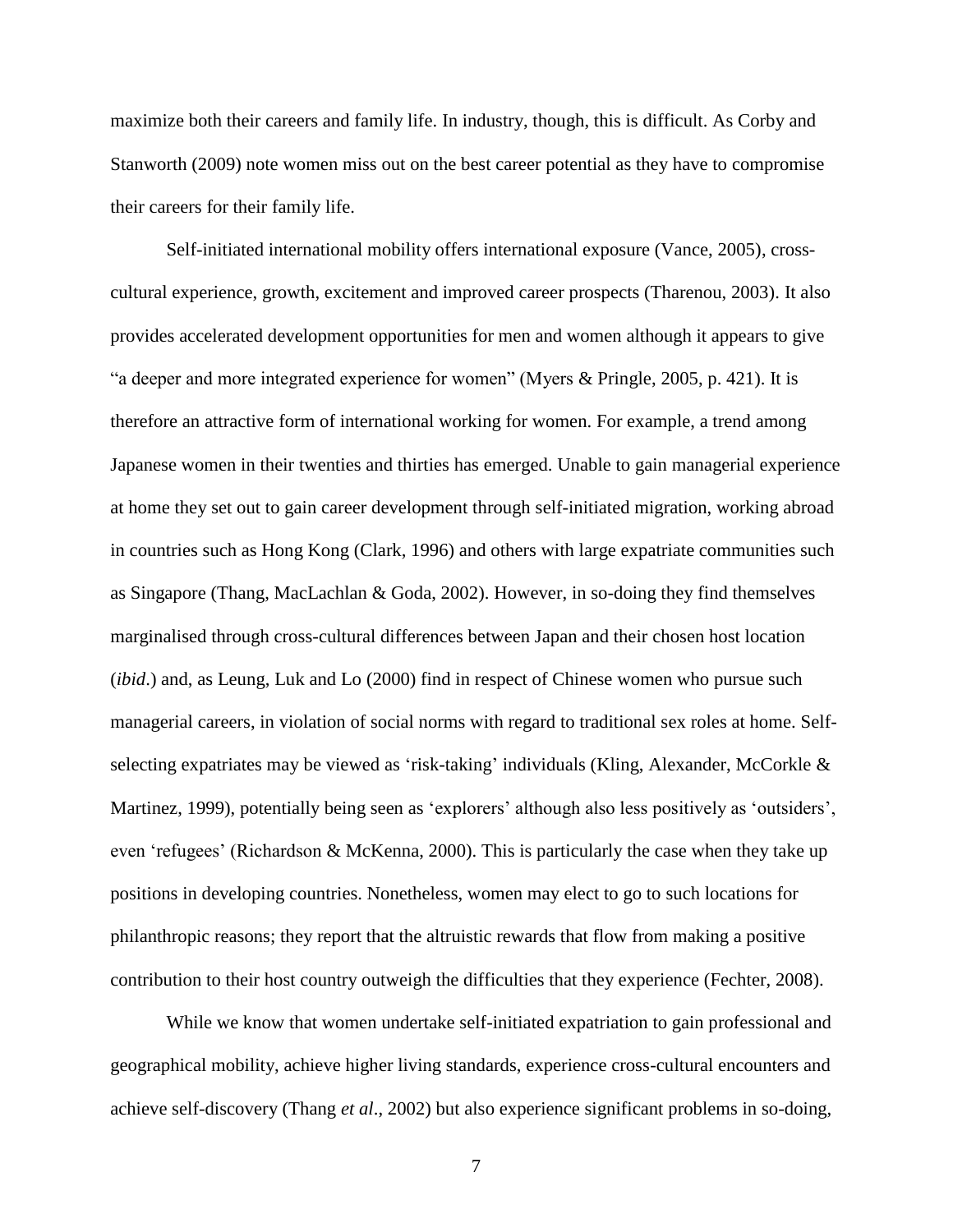in their self-driven, protean careers (Hall, 1996), the extant literature provides less detail on why women undertake organizationally-assigned expatriation, how such female assignees view the purpose of their assignments and its degree of correspondence to the organizational rationale for their posting. For instance, although the career benefits for women of accepting various types of international assignments are discussed, including making contacts with clients, customers, partners and stakeholders, gaining language skills and proving their competencies (Mayerhofer, Hartmann & Herbert, 2004a), emphasis has been placed, in the main, on the barriers women face in gaining access to the career-enhancing organizationally-assigned international positions that deliver these valuable career outcomes (Linehan, 2000). Tharenou (2009) points out that women's participation in self-initiated expatriation is equal to men's, in sharp contrast to their share of organizationally-initiated assignments. This may be because the former opens up career advancement opportunities that women find unavailable or inaccessible via organizational assignments.

The literature attests to long-standing uncertainty of career paths including expatriation and of employment continuity on repatriation (Feldman and Thomas, 1992; Forster, 1992, 1997; Tung, 1988). A lack of clear employer statements on potential positions and duties postassignment is reported (Brookfield, 2010). Tharenou (2009) suggests further that female organizationally-assigned expatriates are less satisfied with both expatriation and repatriation than their male colleagues, are less able to gain suitable career growth on return to their home country sending organization, and experience greater re-entry difficulties than men. Despite this somewhat negative perspective, limited research in the oil and gas industry has shown that despite 'macho' male cultures, organizationally-assigned expatriation does provide women with high career contribution, friendship and camaraderie (Shortland, 2011).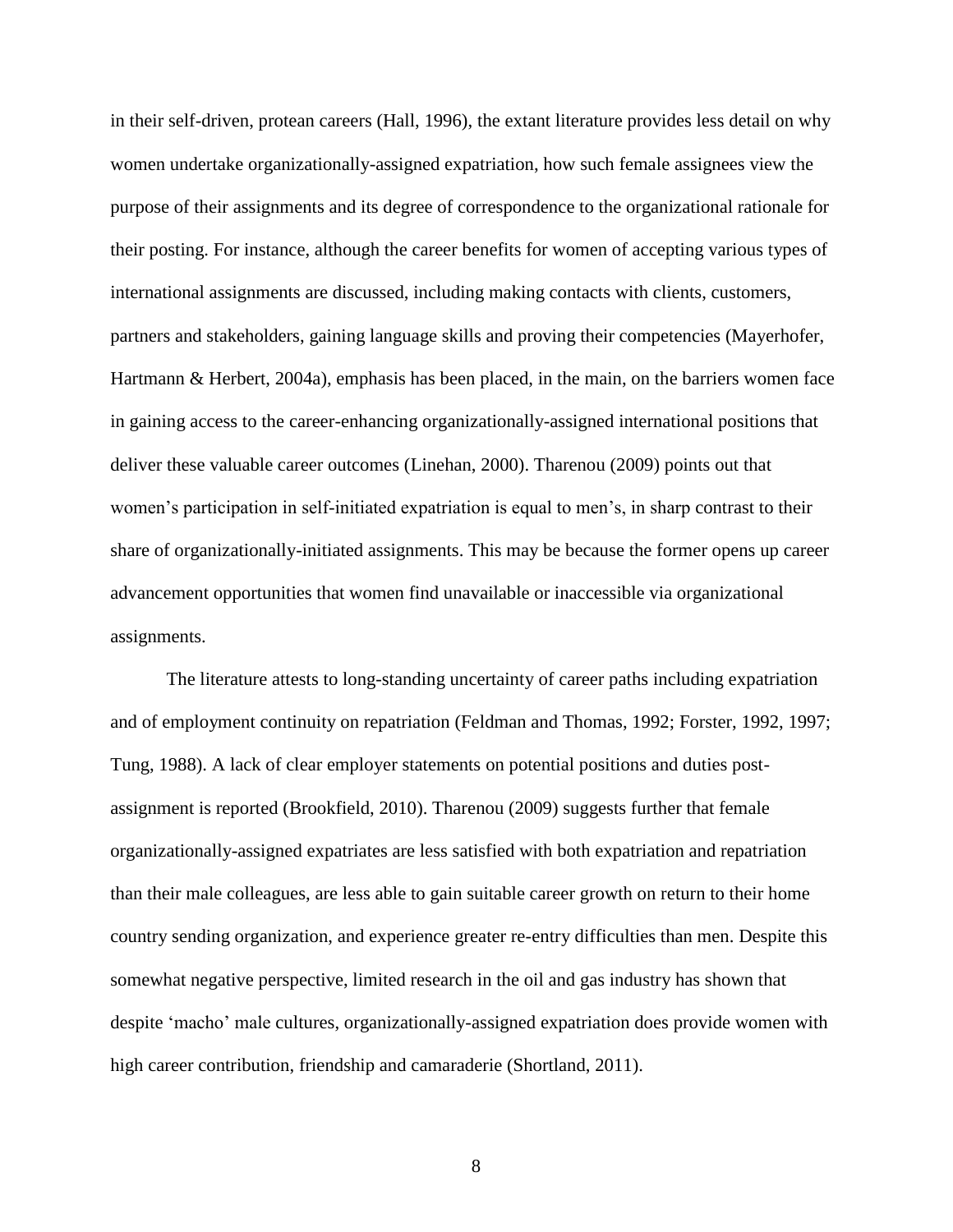Assignments with the primary business driver of global leadership through planned career development are likely to result in long-term expatriate strategies (PWC/Cranfield, 2006). Yet, skills shortages necessitate the requirement for rapid deployment of individuals to meet shortterm business needs with the demand for project work, mergers, divestitures, start-ups and restructuring in particular requiring short-term mobility (Cappellen & Janssens, 2005). Shortterm assignments address barriers to mobility such as dual careers and concerns over children's education as employees are able to work abroad without having to move their families due to the short timescale of separation (Forster, 2000). This type of assignment also helps to support intentions to repatriate (De Cieri, Sheehan, Costa, Fenwick & Cooper, 2009). Unaccompanied rotational assignments are commonly used in remote or hostile locations by the oil, gas and mining industry (Brookfield, 2011). They typically involve regular working patterns (such as 28 days on shift, followed by 28 days off shift at home). By their very nature they are unaccompanied. While traditional expatriation is typically a career choice, flexpatriate working is not – it is explicit in job descriptions at senior and professional levels. Research in the oil industry finds flexible assignments less disruptive than traditional long-term postings (Mayerhofer, Hartmann, Michelitsch-Riedl & Kollinger, 2004b) although women are found to be more likely to give up such assignments if their family circumstances demand it (Mayerhofer *et al*., 2004a). This suggests that different assignment timeframes and mobility patterns could have an impact on women's concerns and priorities in assignment acceptance and their view of the assignment purpose.

Brookfield (2012) reports that 60% of expatriates are married and 81% of married/partnered assignees are accompanied on their assignments. The timing and location of assignments can be problematic when couples expatriate and both partners wish to work abroad. Dual careers have historically caused difficulties for employers and employees and have acted as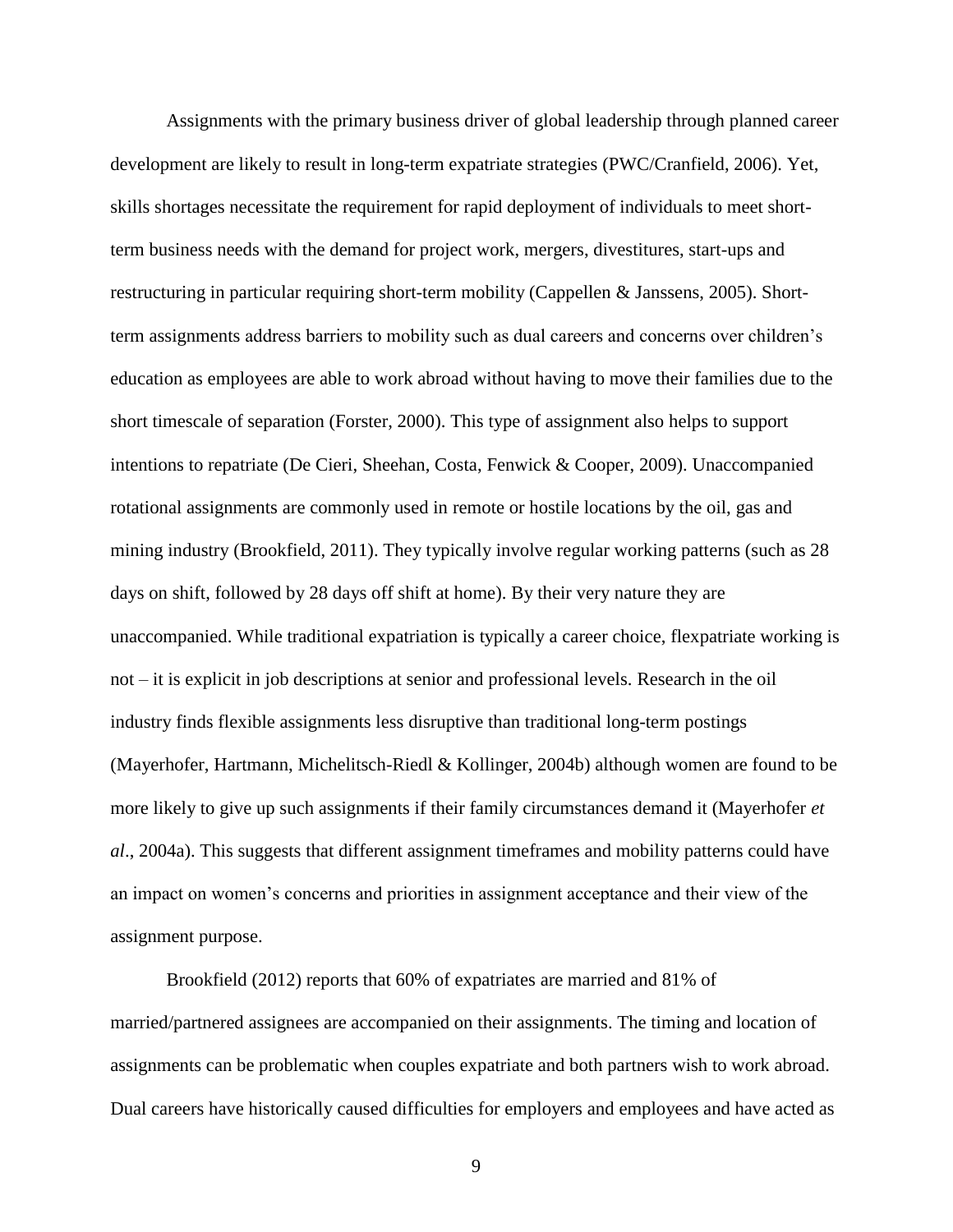barriers or disincentives to assignment acceptance (Harvey, 1997a, 1997b). Thus, couples may need to agree to prioritize one career (not automatically to the woman's detriment) or to accept assignments on an alternate, negotiated basis as circumstances dictate (Hardill, Green, Dudleston & Owen, 1997). The literature suggests that spouses support each other such that assignments undertaken offer the best combination of career contribution to each partner (Gordon & Whelan-Berry, 2004; Välimäki, Lämsä & Hiillos, 2009). Flexible assignment patterns potentially enable women to balance their working lives with those of their spouses/partners if both cannot gain concurrent expatriate employment in the same location. Where couples are both employed by the same organization, Hakim (2000) suggests that such 'co-working' arrangements lead to female partners undertaking less senior roles. Yet, the literature does draw our attention to examples of greater career equivalency (for example, Lakhani and Gade, 1992).

## **The Oil and Gas Exploration and Production Sector as a Research Area**

Work permit and visa data collected by governments can provide an indication of the scale of organizational involvement in the movement of the highly skilled, for instance via intracompany transfers and/or external hires into shortage occupations. However, as not all personnel require work visas, only a partial picture of volume is presented (Millar and Salt, 2007). Despite the lack of official statistics providing a definitive number of expatriates in the organizational context, Permits Foundation (2012a) estimates that employer-supported expatriation represents just below 2% of multinationals' workforces.

Survey research into various aspects of expatriation reveals a slow upward trend in women's participation as international assignees (Altman & Shortland, 2008). Yet, average female expatriate participation figures such as those reported annually or biennially in practitioner surveys by relocation management companies such as Brookfield and Cartus hide sectoral differences. For example, non-profit/charity and governmental organizations record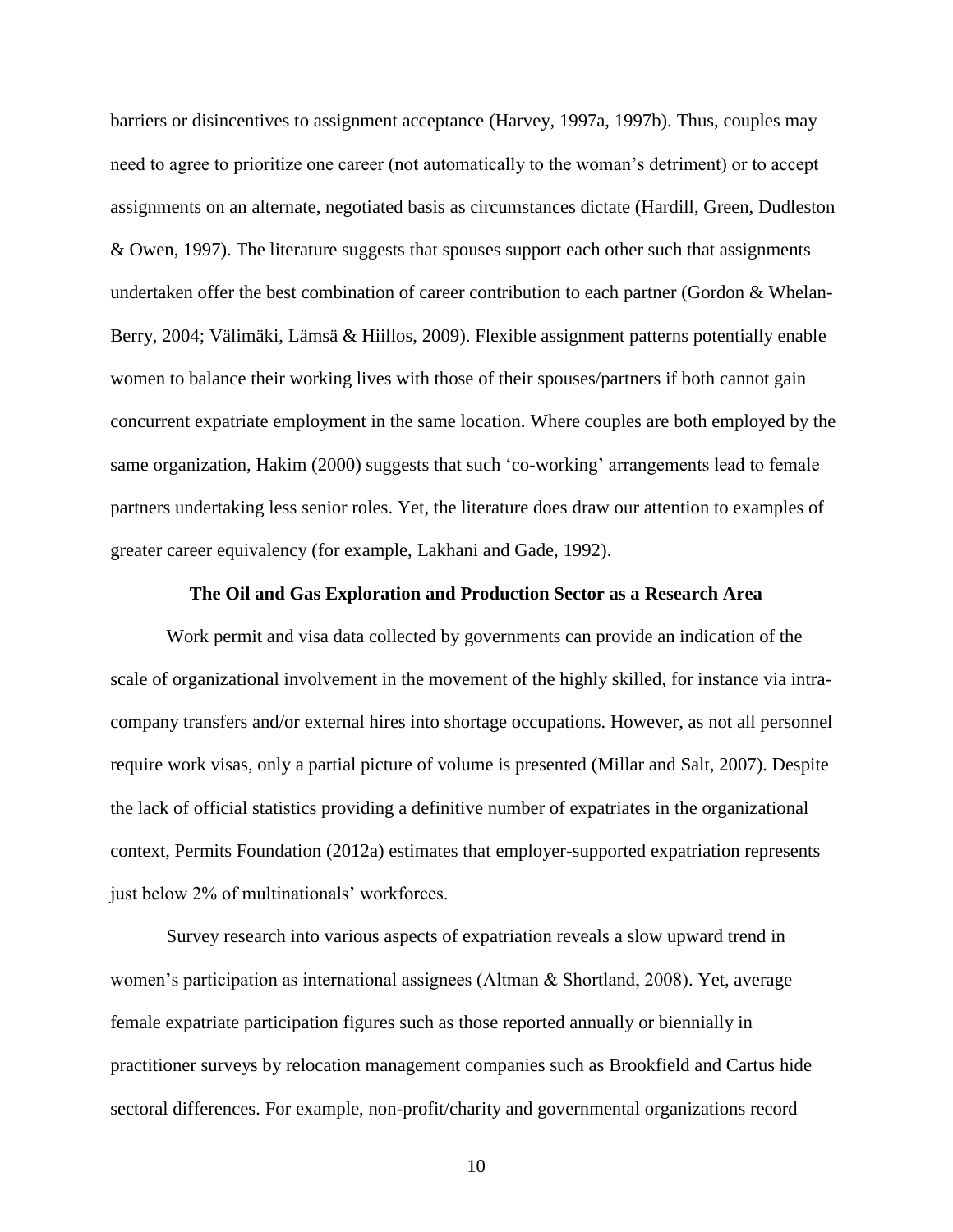female expatriate participation at 30%; legal, consulting and professional services, 27%; advertising, media and publishing, 25%. At the opposite extreme, construction and engineering record only 6% and mining and oil, 7% (ORC Worldwide, 2007). It is notable that while expatriate careers have proliferated, women's share of expatriate participation in mining and oil has risen only marginally – up from 5% in 1992 (ORC/CBI, 1992).

Some two-thirds of work permits issued within extractive industries (mining, oil and gas) relate to intra-company transfers (Salt & Millar, 2006). This demonstrates the emphasis placed by this sector on sponsoring the expatriation of known, highly skilled and managerial personnel. Mining and oil organizations are major, and increasing, users of expatriates (Brookfield, 2009) and typically employ higher percentages of international assignees than multinationals in other sectors (Mays, Graham & Vinnicombe, 2005). As major oil firms have large retail operations which do not typically involve expatriation, this suggests that the percentages of expatriates employed within the sector's exploration and production workforce are likely to be even higher. Because the oil and gas exploration and production sector employs such large volumes of expatriates, even though women comprise a relatively small percentage share of its expatriate roles (ORC Worldwide, 2007), organizations in this sector have some of the highest numbers of women in their workforces undertaking organizationally-assigned expatriation. In addition, a number of multinationals within oil and gas are particularly active within lobbying organizations, promoting gender diversity as a business case within international assignments (Permits Foundation, 2012b). The oil and gas exploration and production sector therefore presents both a fascinating context and a viable research base in which to research why women undertake expatriation.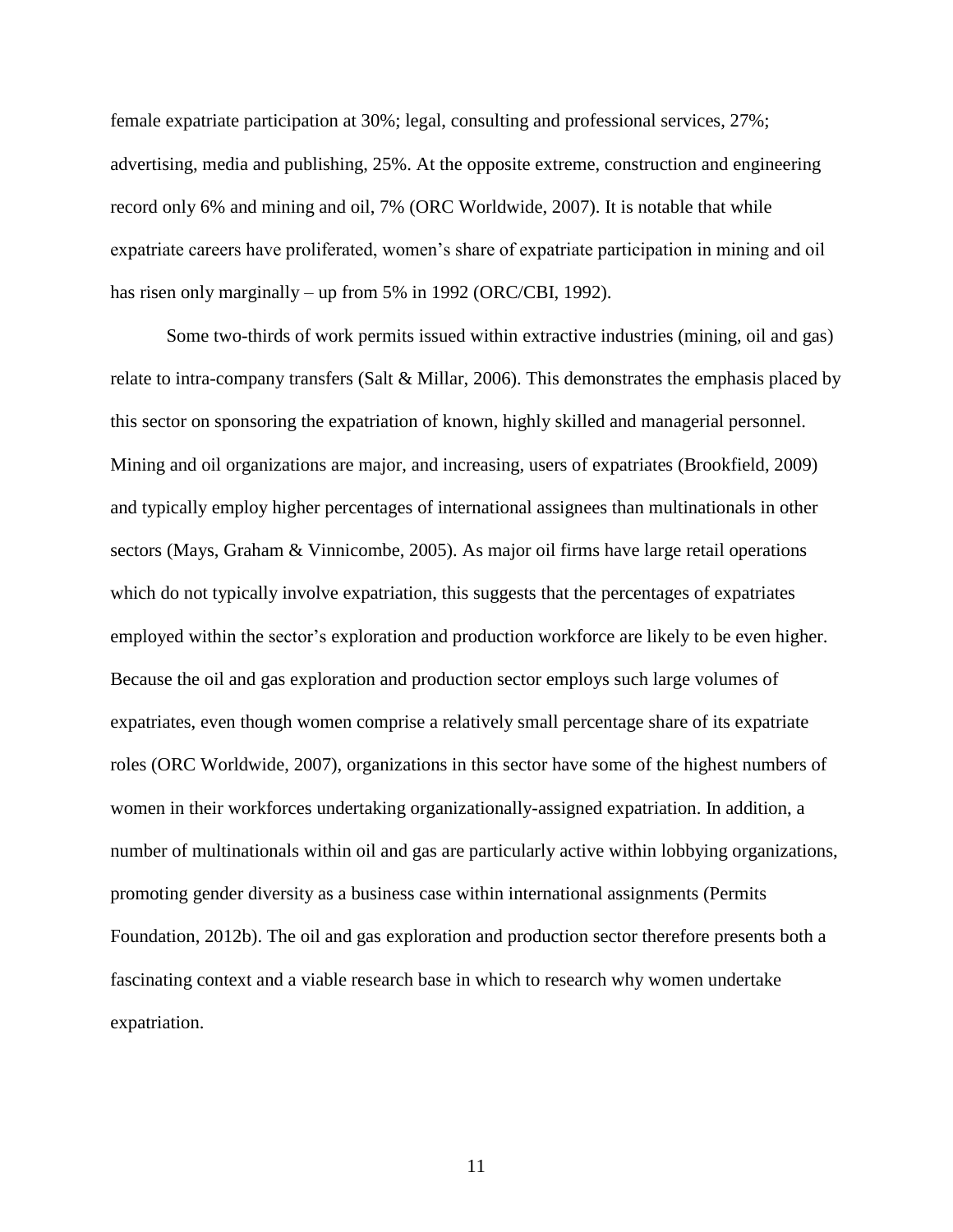Set within the theoretical context of women's 'kaleidoscope' careers (Mainiero & Sullivan, 2005, 2006; Sullivan & Mainiero, 2007) and the industry context of oil and gas exploration and production, this study sets out to address the following research questions:

- 1. How do female expatriates view the purpose of their assignments?
- 2. Which factors influence women's decisions to accept an expatriate assignment and to what extent and why are these important to women's expatriate participation?

#### **Method**

Case study research was conducted in two oil and gas firms with UK-based operations. Company A employed approximately 12,000 people in 20 countries of whom 3% were expatriates; women comprised 8% of its expatriate population. Company B employed some 6,000 people in 30 countries; 10% were expatriates and women represented 11% of its expatriate population. The case study firms were considered to be representative of medium-sized oil and gas organizations; not unique or extreme cases (Yin, 2009). In total they employed 93 women expatriates (27 in Company A and 66 in Company B).

The research was facilitated by the HR manager who held responsibility for international assignments in each firm. These two 'gatekeepers' were unwilling to involve line managers in their international locations due to time and cost constraints; they were however, willing to grant access to relevant organizational policies and HR contacts (people on their teams with whom they had good working relationships) as well as all of their female assignees. First, international assignment policies were collected from the two case study firms and analyzed. Given the considerable volume of material, a process of data reduction was necessary (Miles and Huberman, 1994) and descriptive commentaries comprising a document inventory of only those policies relevant to the female assignee research subjects were drawn up for reference purposes. From these, summary tables were constructed and used to identify aspects of expatriate policy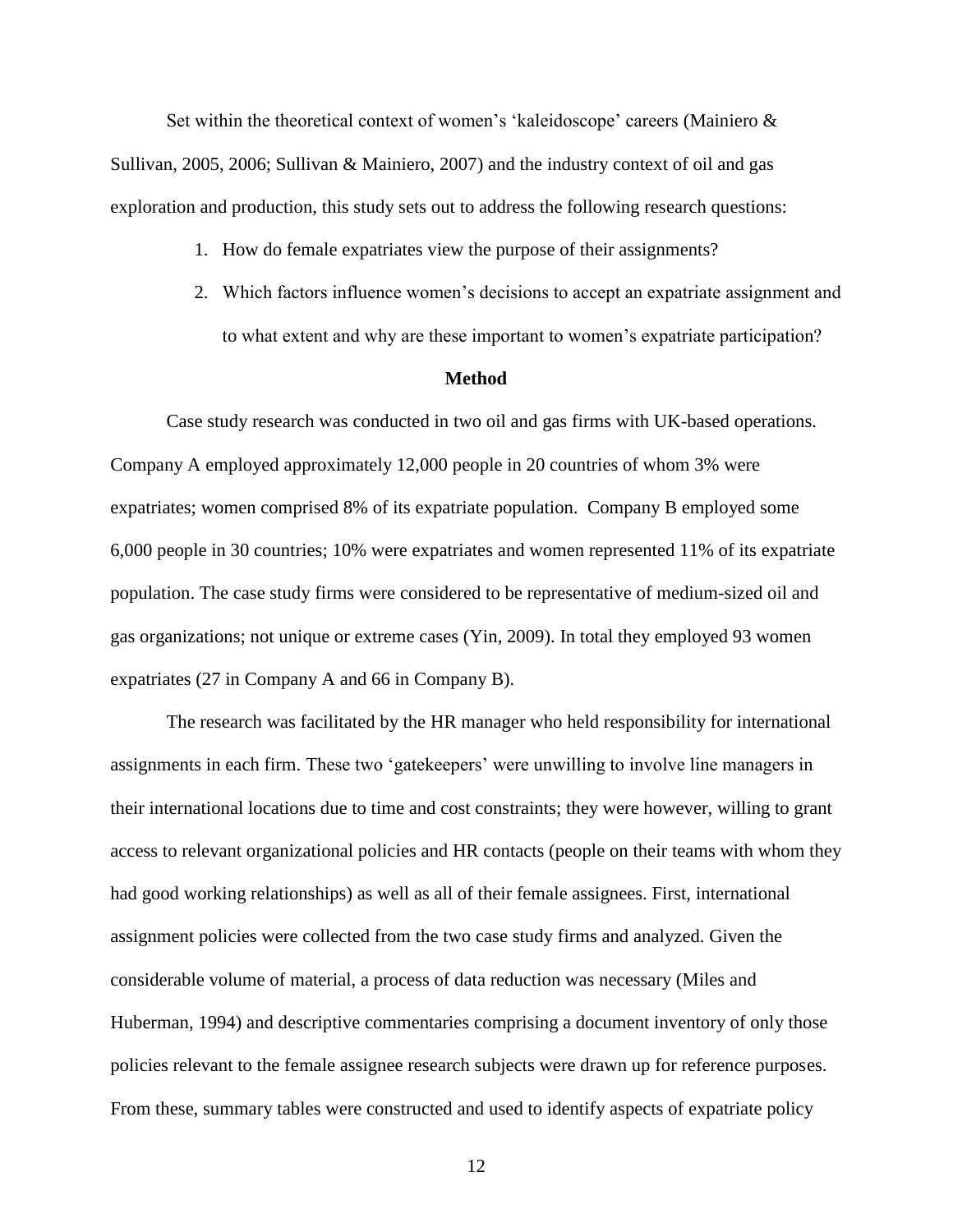content which, supported by the analysis of the extant literature, framed the development of the questions posed to the HR and expatriate personnel via the interview and survey research.

The two HR managers who held responsibility for managing international assignment policy and practice in each firm were interviewed in-depth. They were asked questions about a range of assignment issues including, at a general level, why international assignments were used in their organizations and to give illustrative examples, if possible, drawn from their female assignee workforces. In addition, 12 other HR professionals (three in Company A and nine in Company B) who held responsibility for other aspects of policy design and implementation relevant to expatriation (such as resourcing, learning and development, training and performance management) were identified by the two gatekeepers and in-depth semi-structured interviews were conducted with them covering a range of assignment issues as part of the wider research project. These HR personnel were also asked to comment on the purpose of expatriate assignments in their organization.

All of the women expatriates employed by the two case study firms were surveyed by email. Stratified sampling (Collis & Hussey, 2009) was used to identify a representative sample of 26 expatriates from the survey returns so that in-depth assignee interviews could be conducted. The sample ensured appropriate representation by length and pattern of assignment; un/accompanied status; sending and current host locations; previous assignments undertaken; and job roles. The research approach was thus triangulated by analyzing written organizational policy content, interview transcripts from HR professionals responsible for policy design and implementation and those in receipt of the policy and its practical implementation, namely the female expatriates who were surveyed supported with in-depth assignee interviews. The interviews were tape-recorded with interviewee permission sought and transcribed. To preserve confidentiality, no real names or personal data by which individuals can be identified are used;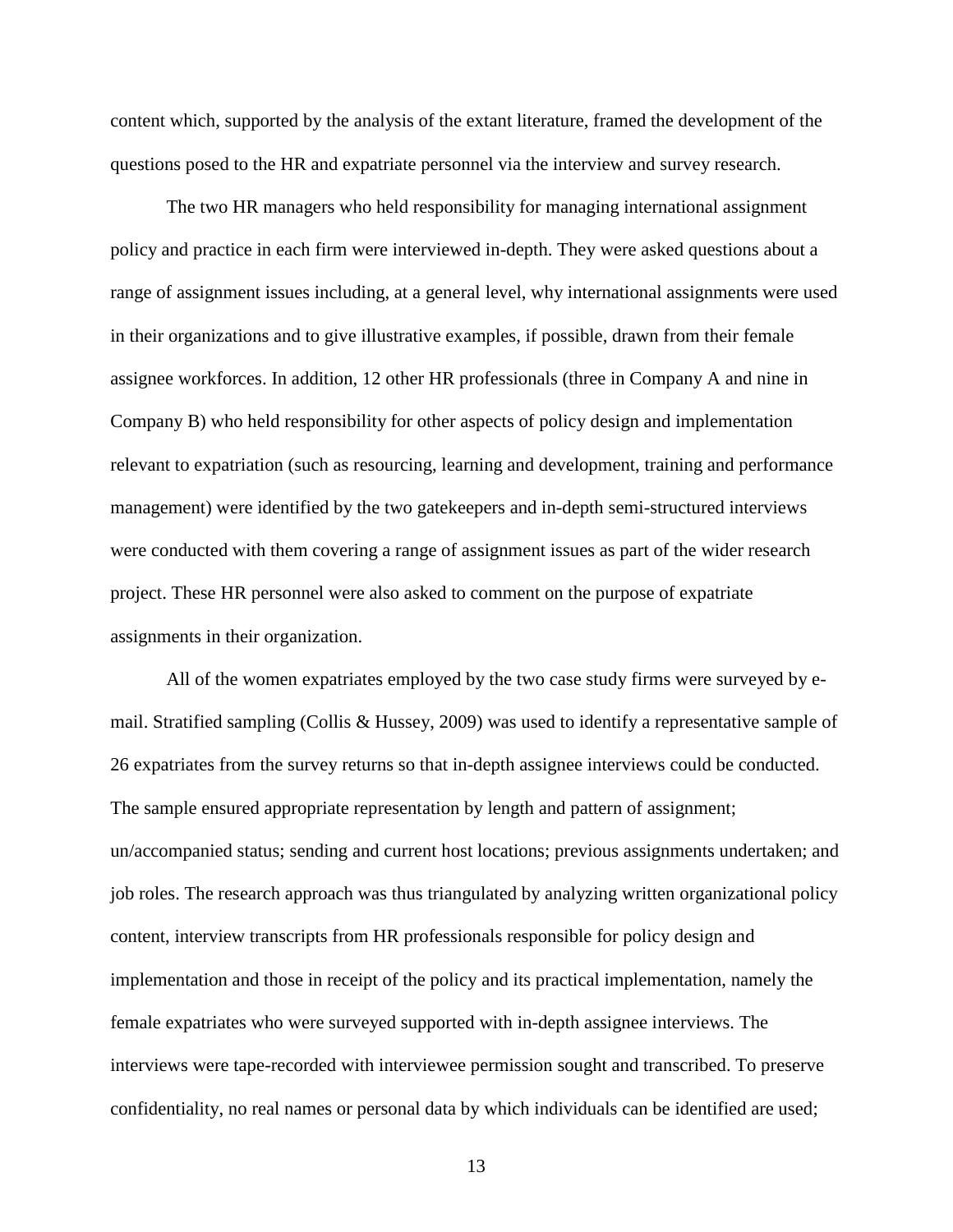country data are generalized to a regional level. Details of the assignee participant profile are given in Table I. Participants came from 17 different home countries and worked in 17 different host countries.

- Take in Table I about here -

Survey participants were asked to rate the importance of the following issues in relation to their decision to participate in their current expatriate assignment: gaining international experience; gaining cultural understanding; gaining professional experience; gaining personal experience; the potential to gain promotion in the host location; the potential to damage her career through assignment refusal; the potential to enhance her career through assignment acceptance; having a job to come back to on return home; and the potential to gain promotion on return home through undertaking the assignment. Each woman also had the opportunity to state and rate other career issues and she was asked to record which, of all of the issues, was the most important to her assignment participation decision and why. Pilot testing indicated the requirement to reduce complexity in the survey design in recognition of survey participants' time constraints and various first languages, leading to use of a three point scale (very important  $= 3$ ;  $important = 2; not important = 1.$ 

The semi-structured interviews that were carried out with the 14 HR professionals (30-90 minutes) and the 26 female assignees (60-90 minutes) took place either in the UK, face-to-face, or where the interviewee was based abroad, by telephone. Assignees interviewed were asked to articulate the purpose of their assignments. They were invited as well to comment on the priority that they gave to: the money; the benefits package; their career; and other factors such as location, lifestyle and family when they decided to take their current assignments. In addition, they were asked about the extent to which they considered going on assignment as being crucial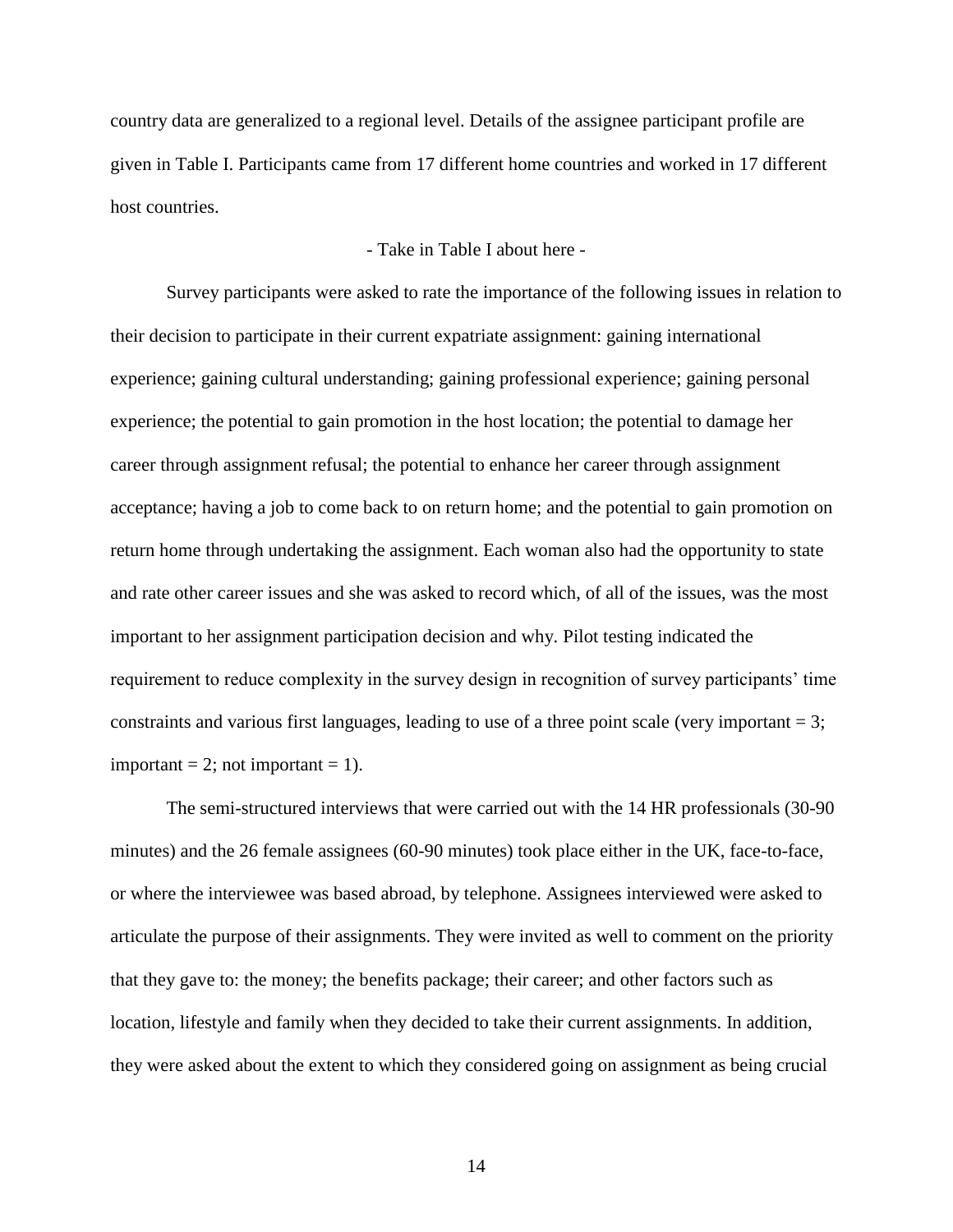to their career development and progression and whether they considered particular assignments to be more career-enhancing than others.

A high response rate (76%) was achieved from the survey. There were 71 responses from the total population of 93 women expatriates: 19 from Company A (70%) and 52 (79%) from Company B. Questionnaire returns were analysed using SPSS to produce descriptive statistics that were used to set context for the qualitative data and subsequent evaluation of the research findings. Qualitative data analysis was carried out using NVivo 8. The coding of the qualitative data from the interviews and the open comments sections of the survey formed the underpinning to a template analysis, with the coding trees representing themes (King, 2004). The number of expatriates and HR professionals who commented on an issue was recorded; the total number of references that these sources made to each issue was also noted.

Interpretation of the data required analysis of the relationship between the number of sources and references made to a particular issue. For instance, where the number of sources and references were equal, each interviewee mentioned the issue once. Where there the volume of references exceeded the number of sources, the data were examined to determine whether the pattern of responses was broadly even (most interviewees mentioned the issue a similar number of times) or whether the issue was of concern to just one respondent who mentioned it multiple times. Care was taken to ensure that the main themes identified from the research (and illustrative quotations) represented the respondent population and did not just reflect the concerns of particular individuals. Conducting a thematic analysis based on the coding template enabled the researcher to identify, analyze and report on patterns within the data and enabled identified issues to be grouped. Analysis of the qualitative data drew out both consensus and difference between policy, organizational (HR) expectation and employee experience. As rival explanations emerged from the data analysis, this helped to support the internal validity of the research (Yin, 2009).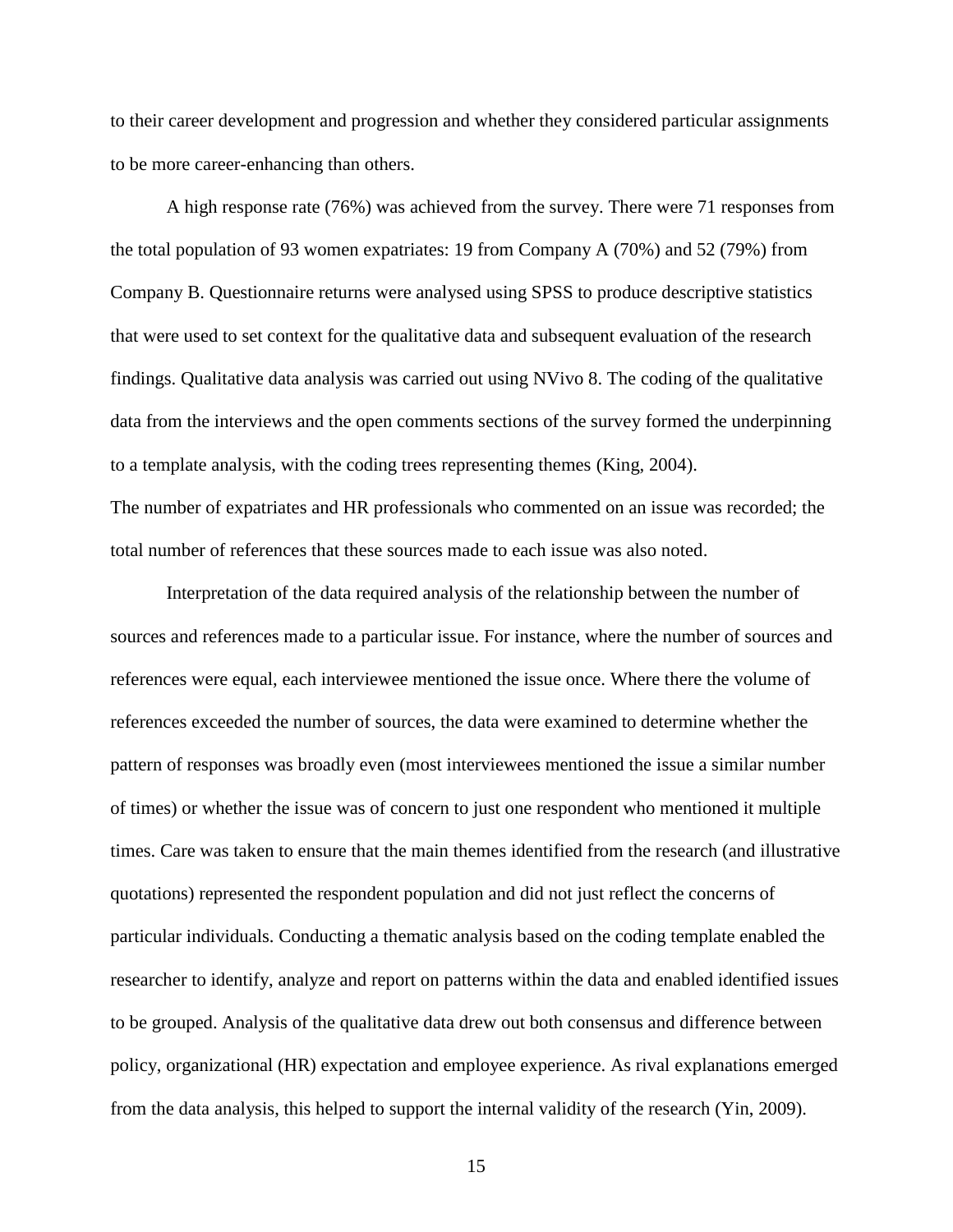## **Findings**

The first step of data analysis involved reading the international assignment policies from both organizations to identify references to any stated purpose. Company A's long-term assignment policies referred to addressing skills and knowledge transfers; the short-term assignment policy highlighted a similar purpose but with emphasis on time as it related to the transfer of specialist skills or knowledge for a project or to meet a specific business need. Company B's suite of policies did not mention assignment purpose at all. However, the HR experts in both firms indicated that expatriate assignments were used for similar reasons. As shown in Table II, the HR staff reported that assignments were used for the following purposes: functional (day-to-day) working roles; project-based roles; strategic development of business operations in line with organizational goals; and/or for employee development.

## - Take in Table II about here -

The HR experts said that expatriates filled functional roles usually when there were no local employees trained and available; project-based roles met the demands of new operations and/or filled skills gaps; strategic assignments applied only at the highest levels; and developmental assignments were primarily offered to graduate trainees. Despite the HR contacts suggesting a clearly demarcated purpose underlying the use of an expatriate assignment, the assignees reported considerable overlap. For example, of the 26 assignees interviewed, 20 noted a project-based nature to their assignment; 16 said it had a developmental purpose; 14 said they performed a functional role; while five reported performing a strategic role. As expected, the two interviewees undertaking graduate trainee assignments said that they were developmental. However, irrespective of seniority, occupation, current/previous assignment type and whether they were undertaking functional, strategic and/or project-based roles, all recognized, appreciated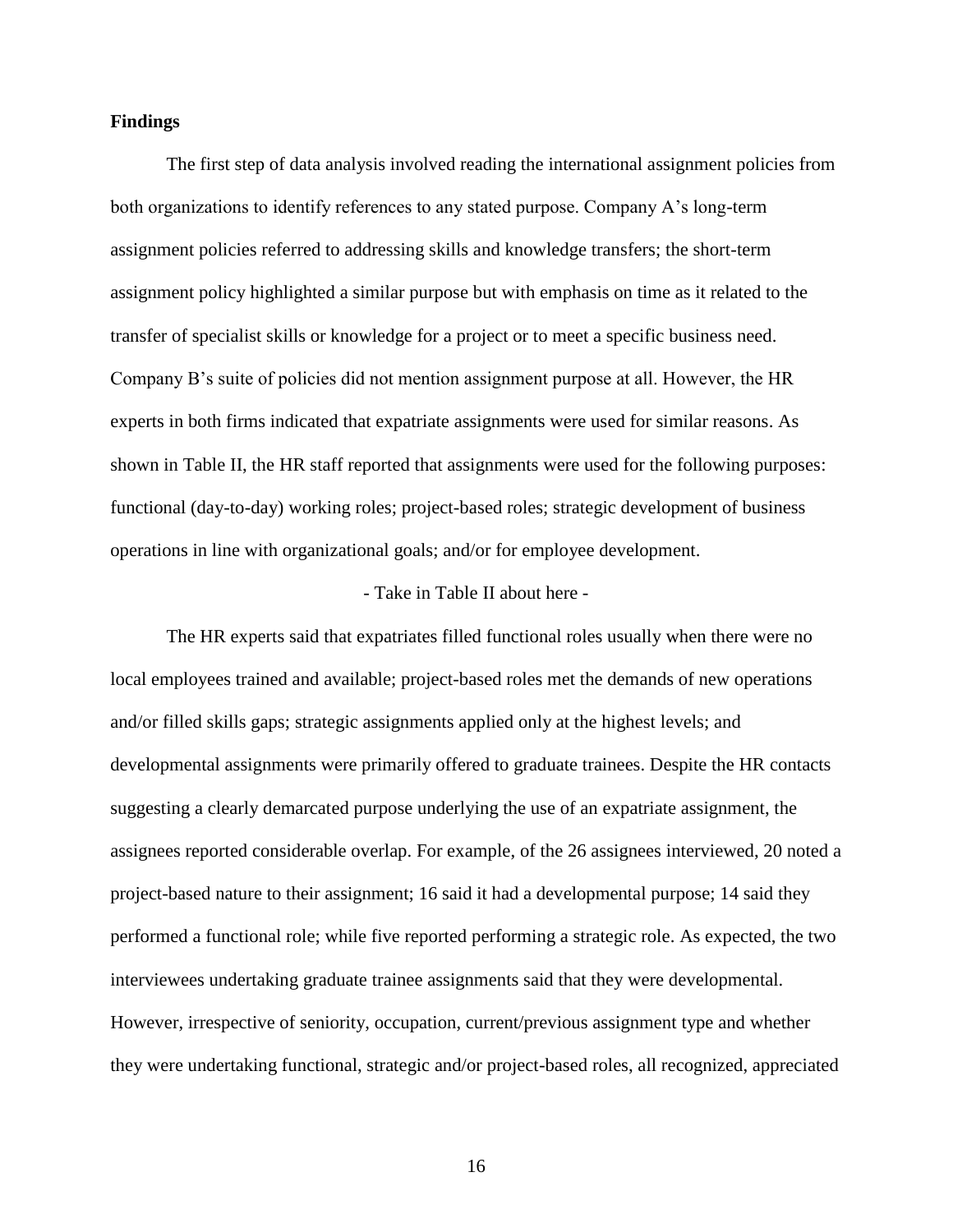and placed emphasis on the developmental nature of their assignments. Many also reported on intertwined and changing rationales during their expatriation:

*"My move … was under the guise of a project-based assignment but there was a large personal development and career development aspect to it … It has kind of morphed itself … I am now no longer working in the role or the project that I was brought over to work on."* (Di, East Asia)

Besides viewing their assignments as having a mix of business justifications, some women reported their assignment being driven by the expatriation of their spouses/partners. For example, four said their assignment purpose resulted from 'co-working' (where the couple was employed by the same firm, with both partners employed as expatriates); while all four said they were 'trailing spouses' (following their husbands who were offered their assignments first) one reported holding the lead career in terms of salary. The women spoke of couples having strong bargaining power and using this to achieve two expatriate assignments in the same location, at the same time, with the same company. While co-working was not a stated organizational assignment purpose, the HR managers responsible for international assignments in both firms reported their companies' *"guiding principles"* were to keep couples/families together – *"we have got to work around accommodating that*" – and that this could mean creating an assignment for one partner if necessary.

The data suggest a mismatch between expatriates' understanding of assignment purpose and the business reasons given by HR. In effect, the business drivers underlying expatriation, as articulated by HR, appear not to be implemented clearly in practice. Women assignees therefore interpret the purpose of their assignments as partly linked to business goals but, given that these may lack clarity, they also place emphasis on their own career development and their spousal and family relationships. These findings indicate a potential contribution to knowledge: female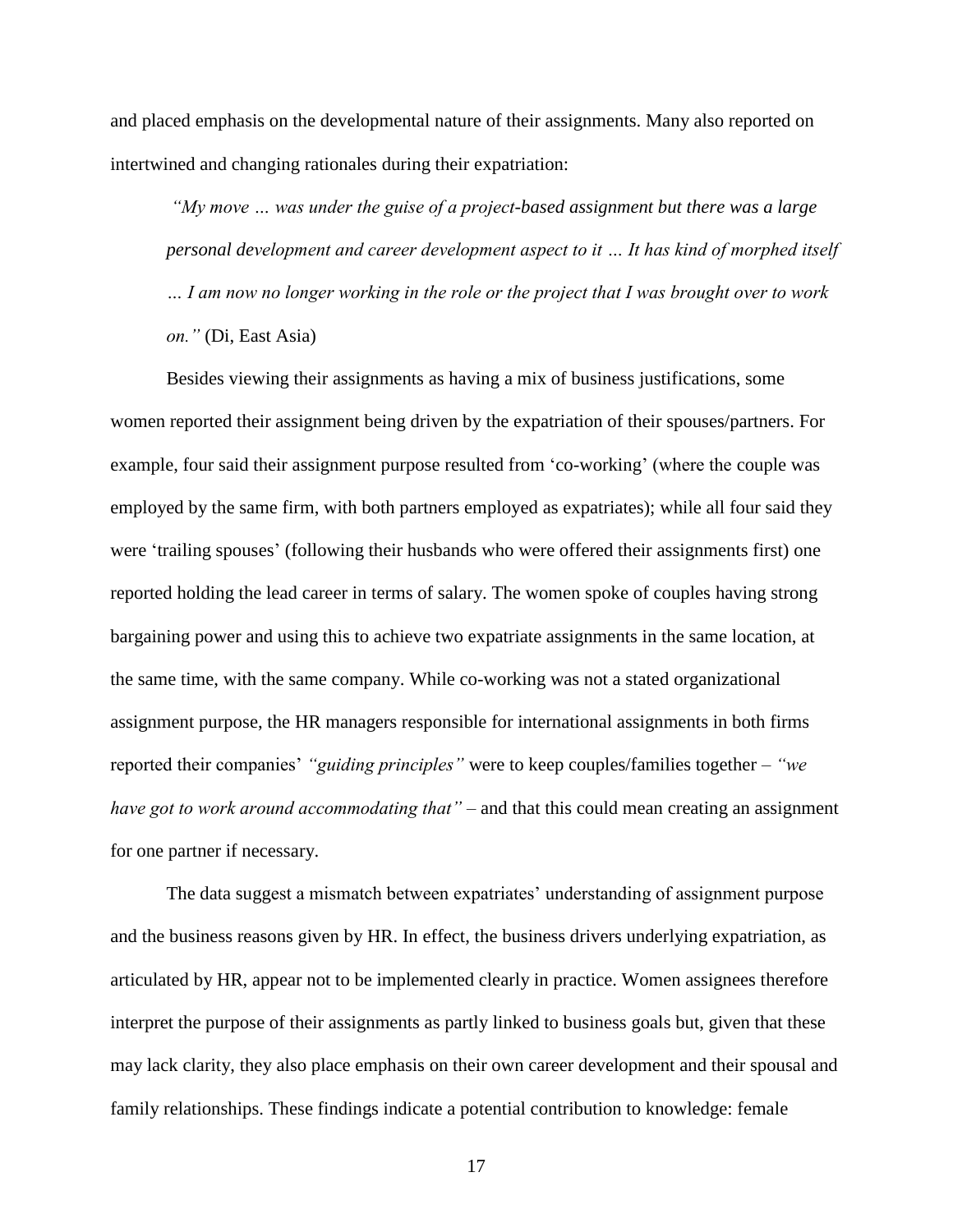expatriates view their assignment participation purpose as linked both to career contribution opportunities and aspects of home and family life. To examine this in more depth, the qualitative and survey data were interrogated to explore the female expatriates' reasons for current assignment acceptance.

#### *Career Contribution: The Value of Undertaking Expatriation*

Career development was the most frequently cited reason for assignment participation. As shown in Table III, 16 NVivo codes related to this, generating a total of 360 assignee references. For example, 29 assignees commented on the professional development gained through expatriation. Indeed, 81.7% of the 71 survey respondents recorded gaining professional experience as 'very important' (median 3) to their current assignment participation. The assignees highlighted a range of issues including: the technical challenges offered in international locations that would not be experienced at home; gaining experiences at regional/operational level outside of headquarters; and the opportunity to gain exposure to new ideas and operations. The outcome was encapsulated as follows:

*"Gaining professional experience … will increase my knowledge and my employability everywhere."* (Joyce, Western Europe)

- Take in Table III about here -

Similarly, 81.7 % said that being able to gain international experience was 'very important' (median 3); and 31 assignees commented on this. The key theme concerned the global nature of their industry and the requirement to understand different business approaches across the world. The ability to gain personal experience through expatriation was deemed 'very important' (median 3) by 77.1% of the survey respondents and 28 assignees reported that gaining personal development was a key reason for assignment take-up.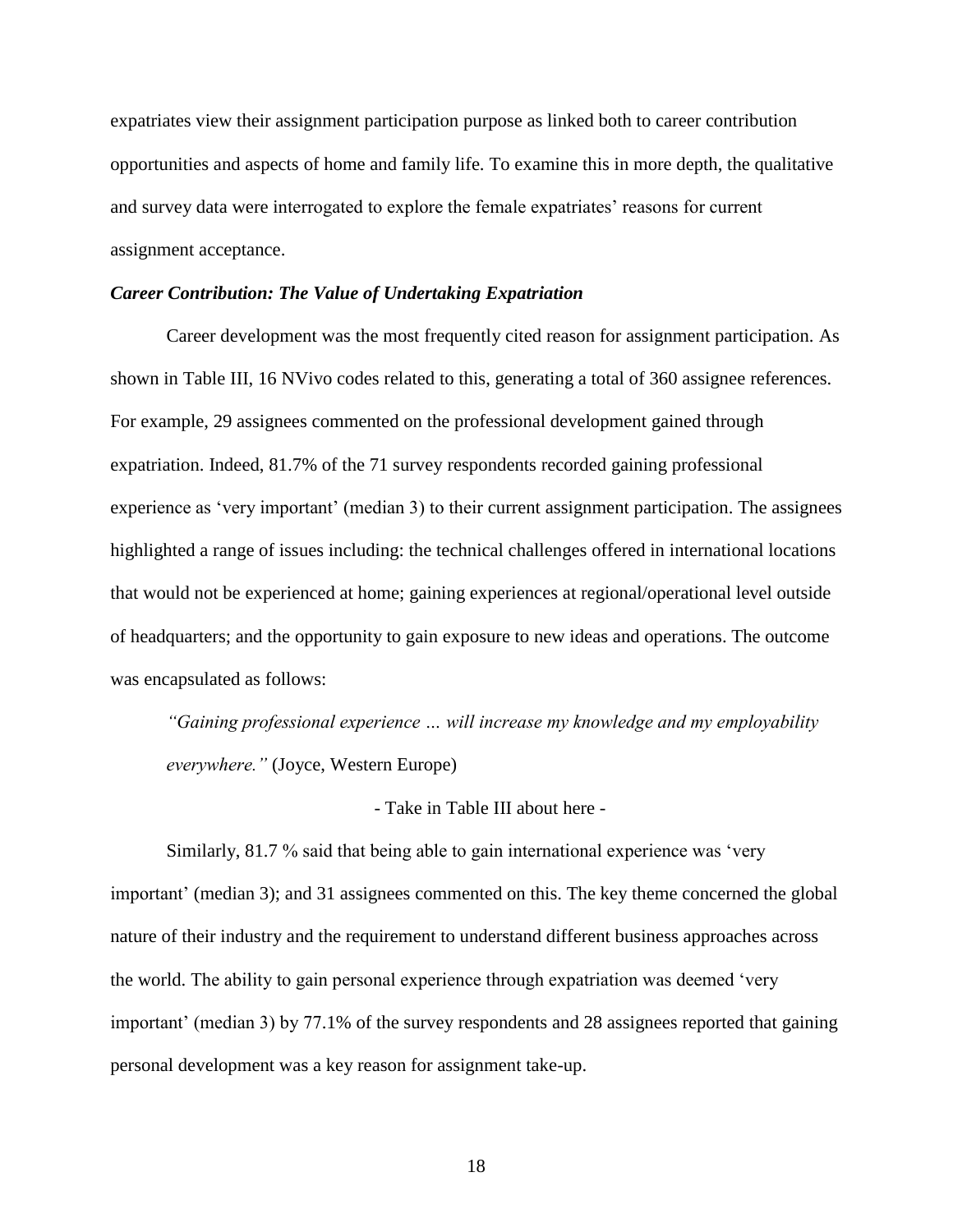Although only 44.1% said that gaining cultural understanding was 'very important' (median 2), 20 spoke of the career benefits that flowed from gaining societal and organizational cultural understanding. Indeed, 14 explained the importance of immersion in local understanding of business dealings. They highlighted that to understand how business was done, it was necessary to operate within the culture at local level, pointing out that such local understanding was a necessary prerequisite for promotion. In North Africa, for instance, the female assignees spoke of the need to build relationships with staff and other stakeholders as being a critical cultural competency required for a successful assignment (*"relationships are king"*). Overall, the assignees were positive about their cultural experiences, even when they encountered difficulties. For example, when working in all-male local offices the problems that they had to manage resulted in valuable learning and development:

*"I was the only technical female working there and I was not accepted by the local male staff … they were not going to take training from me. They would … hide data … so that I couldn't actually access it … but … I learnt."* (Wanda, North Africa)

In addition to gaining professional, international, personal and cultural experiences, the expatriates gave a number of other career development-related reasons for undertaking their assignments. These included the learning opportunities, skills development, challenge, autonomy and variety that they presented – all factors that they believed helped them along their career track. In particular, working on assignments where resources were stretched gave them greater levels of responsibility. Indeed, 27 assignees specifically indicated the value of expatriation to their career progression, noting that it was *"absolutely crucial"* particularly *"…if you aspire to reach a ... fairly senior level"*. Despite these findings indicating that international experience was considered to be a necessary leadership prerequisite and that high importance was placed on career progression, it was surprising that only 34.8% of the survey respondents recorded the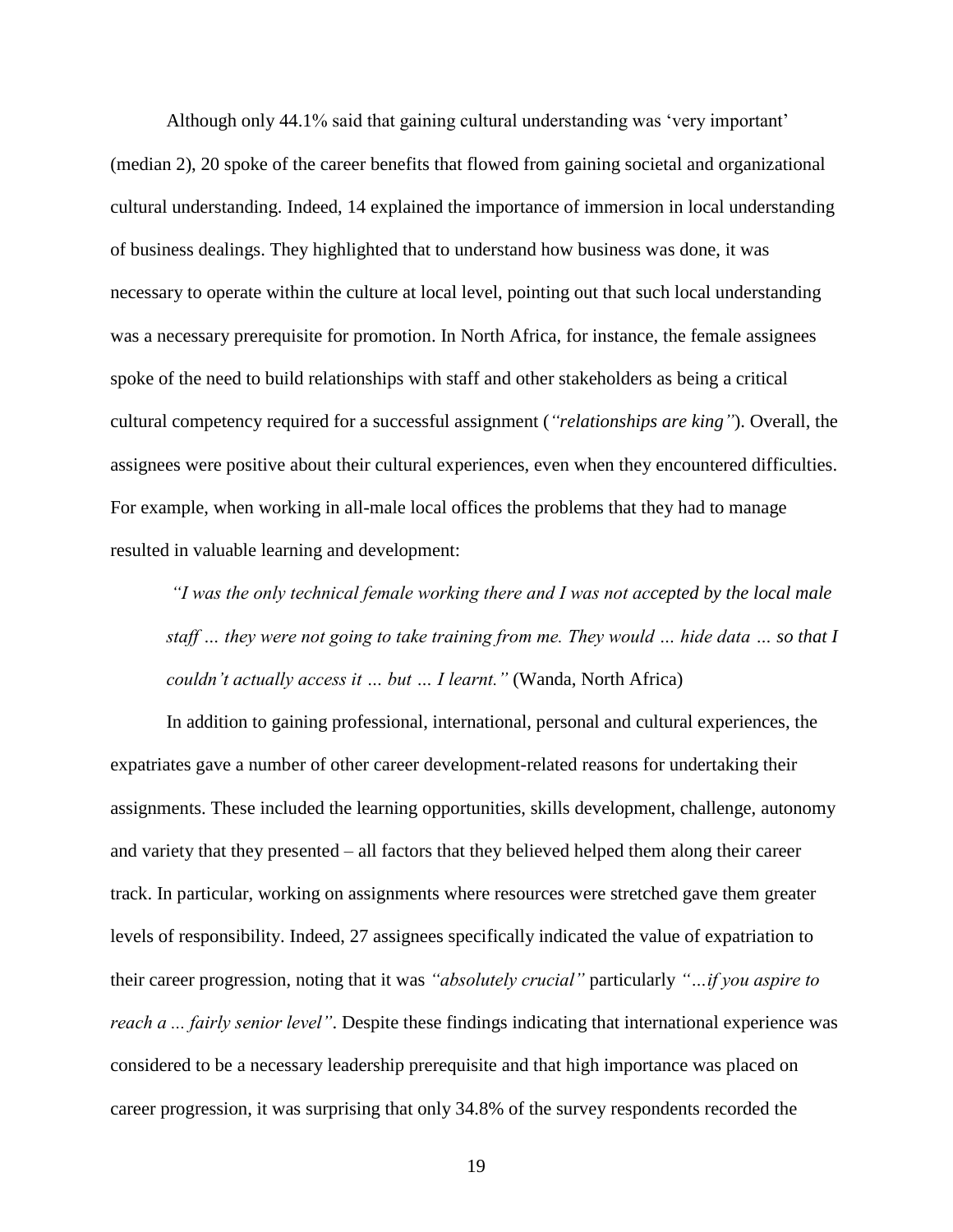potential to enhance their careers through assignment acceptance as 'very important' (median 2) to their participation decision. Only 28.8% said that the potential to gain promotion in the host location and 27.9% that the potential to be promoted on return home were 'very important' (median 2). These data suggest that career enhancement and promotion are by no means considered as automatically secured through assignment acceptance. However, the assignees did not envisage damaging their careers should they turn down an assignment – only four survey respondents (7.7%) said that this was 'very important' (median 1) in their current assignment participation decision. Having a job to return to, however, was thought to be 'very important' by 35.8% (median 2).

## *Career Contribution: The Effect of Asset Profile and Size*

In the oil and gas exploration and production sector, the upstream physical operations (wells, platforms, pipelines, reserves and the back-up functions servicing them either on or offsite) based in, or linked to, a geographical location where oil and gas exploration and production takes place are described as 'assets'. An unexpected issue affecting career outcomes potentially flowing from undertaking expatriation emerged from the thematic analysis of the qualitative data: namely, the profile and size of the asset where the expatriate assignment took place (mentioned by 19 and eight assignees respectively). As the qualitative data in Table IV indicate, the career contribution derived from an assignment depends upon the stage of – and revenue generated from – the oil and gas exploration and production asset. As such, this helps to explain why the survey findings suggest that career progression and promotion may not be viewed as an automatic conclusion of assignment acceptance. Some assets had high potential for career contribution, others had less: put simply *"there are times when it is great to be in assets and … when not so much is happening*". The potentially positive (or negative) career outcomes linked to asset stage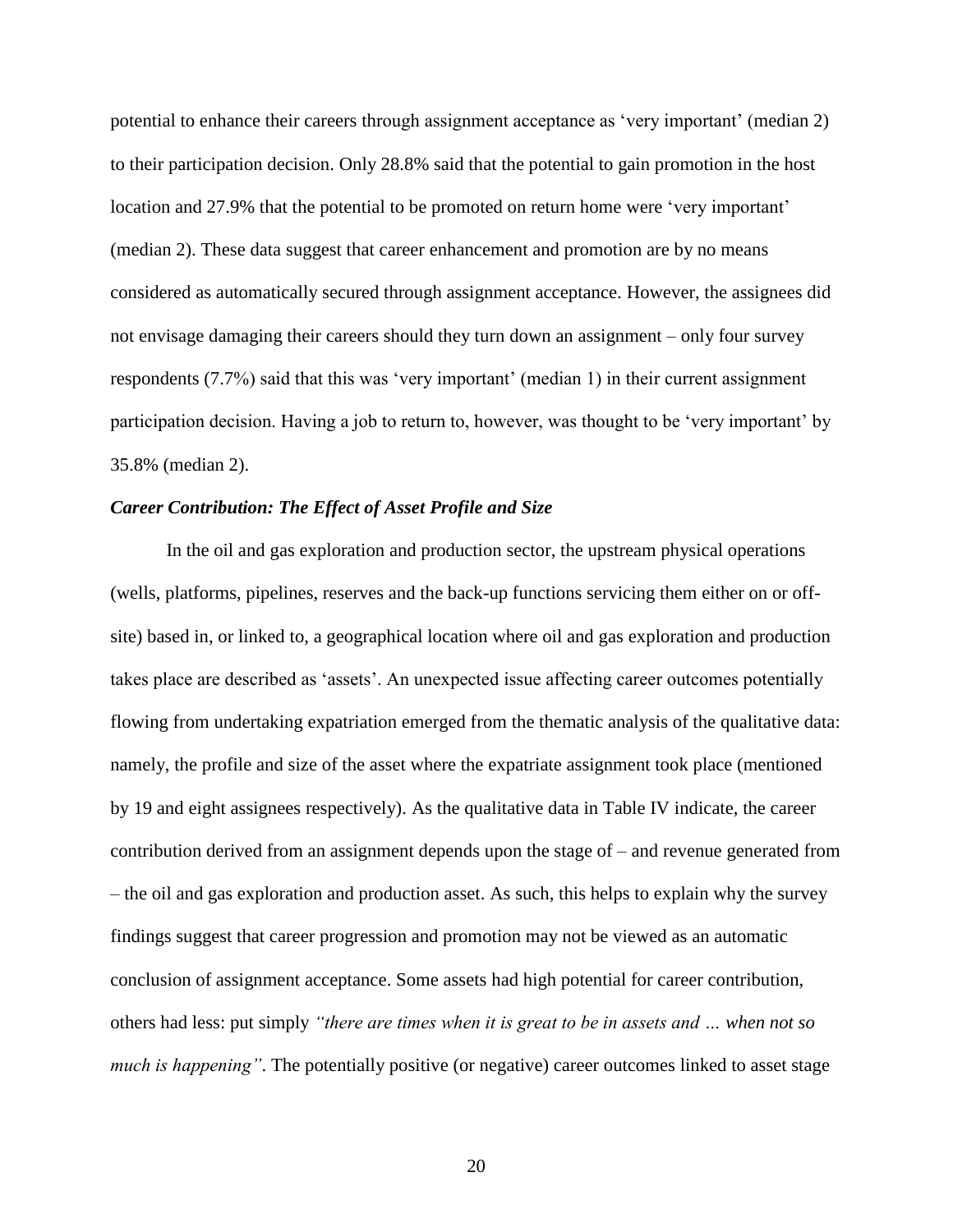were recognized clearly by assignees who had undertaken several assignments as well as by those on their first posting:

*"Those countries that are … just about to bring on value to the corporate are the ones that get the attention and … will enhance your career, whereas the ones that are going to be delivering bad news because they have been in production a long time and therefore present … damage limitation rather than bringing glory for the company … will not enhance to the same extent."* (Una, North Africa)

- Take in Table IV about here -

Certain regions were identified as able to provide the most promising career prospects through their profile and/or size, including newer ventures such as Australasia and vast core producers such as in North Africa and the Caribbean. North America was also identified as being able to provide career opportunities through particular specialist job roles being sited there. However, the expatriates were mindful of the different stages in the exploration and production cycle and that as asset profiles changed, so did the career contribution that the asset could provide. Thus, being part of a new project enabled assignees to *"ride the wave of the build up"*. Working on exploration in a high profile discovery, such as recent finds in South America, was exciting and attracted immense and positive attention: *"they say 'oh wow! And what is that like, how interesting an asset"*. Core producers were *"not as sexy"* but were still *"vast … producing a tremendous amount of value"*. Accepting an assignment in a declining asset could lead to considerable problems in gaining future roles. Assets in decline, such as those in West and East Africa, were viewed as *"outposts"*, problematic as they attracted *"few visitors from head office"*. Thus, all in all, assets in exciting stages of development were considered to provide the greatest career contribution. Large assets and steady core producers were less high profile but,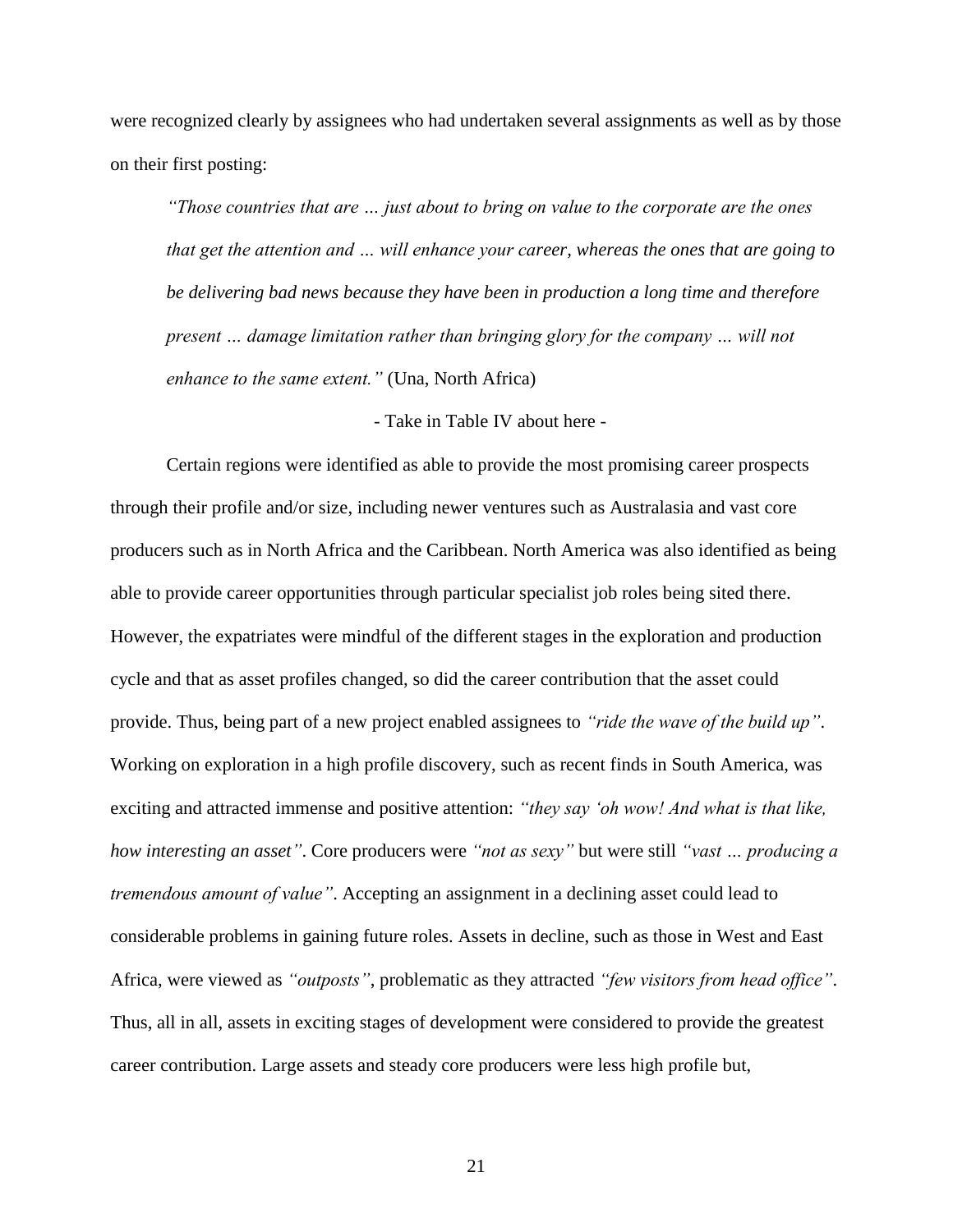nonetheless, were viewed as offering a wider range of career experiences and also high management visibility:

*"…if you're going to the big ones, you will have visibility because where do senior management go if they can only go to two countries a year? They go to the big ones; they are not going to go to the tiny ones, are they? Unless there was a big, major problem … So I have deliberately chosen big assets … that was … a strategic decision on my part..."* (Susan, North Africa)

The assignees did point out that small assets could provide career opportunities, for example to gain management experience. Once this outcome was achieved though, further international mobility was needed in order to pursue career growth. Finally, the high value derived from undertaking assignments in headquarters' operations was highlighted, due to management visibility and range of opportunities available there.

### *Assignment Contribution to Home Life and Family Stability*

Forty-five women (63% of the assignee respondents) were either married or partnered and 33 (46%) were accompanied on their assignment, 31 of whom by their husband/partner. Of the 26 assignees interviewed, 20 were married or partnered. As indicated in Table V, eight commented on their partners' influence in their participation decision, pointing out that they would have prioritized their relationships ahead of expatriation if it had not been possible for their partners to relocate and/or work abroad with them, and would do so similarly in future. Nine assignees commented on the strategies they used to juggle their relationships with expatriate work citing: co-working (both partners working in the same firm); undertaking compatible roles (working in different firms); and trailing (working but with career detriment). The women spoke of the creative solutions that they used to enable both partners to work while maintaining their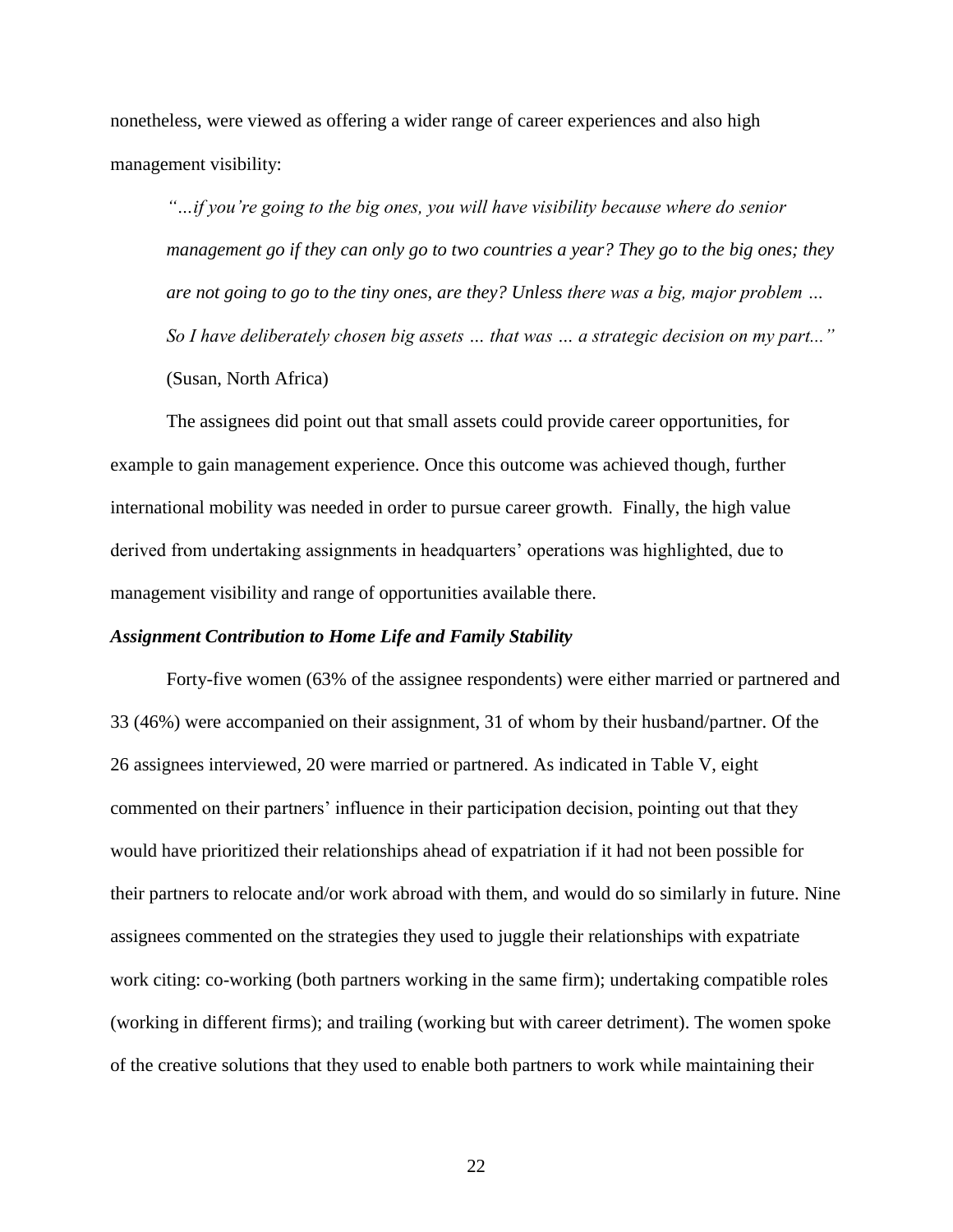relationship such as through one partner undertaking rotation while the other was based in a location that was accessible to this type of mobility.

## - Take in Table V about here -

For co-working couples, the size of the asset was an important factor in the expatriation decision; larger assets provided a greater likelihood of both careers being accommodated beneficially. Co-working did not result in the women automatically undertaking less senior roles to their partners, particularly in larger assets with sufficient expatriate openings to accommodate couples with both partners in senior positions. Yet, although it was typically the case that their partners worked abroad (either through co-working or in compatible roles), managing two careers was not easy. Assignees spoke of enduring lengthy periods of separation when assignments did not coincide, working across large geographical distances and having to commute at weekends to be together when their assignments were in different countries, and having to negotiate with their company or respective companies to co-ordinate assignment timings. Decisions were taken to prioritize either theirs or their partner's career based on what was best for the couple or their family.

Unexpectedly, and in contrast to what might be expected from the 'kaleidoscope' career model that provided the theoretical perspective for this research, 11 assignees reported on family responsibilities influencing their assignment participation decision positively. They gave examples of how expatriate housing close to the workplace combined with low cost, high quality childcare (particularly in East Asia) enabled them to combine full-time work roles (in an expatriate capacity) with motherhood which they said they could not have done in their home countries where long commutes and hours of work could not easily be combined with childcare responsibilities. Examples were even given of women stating the underlying driver for taking up expatriation was having children: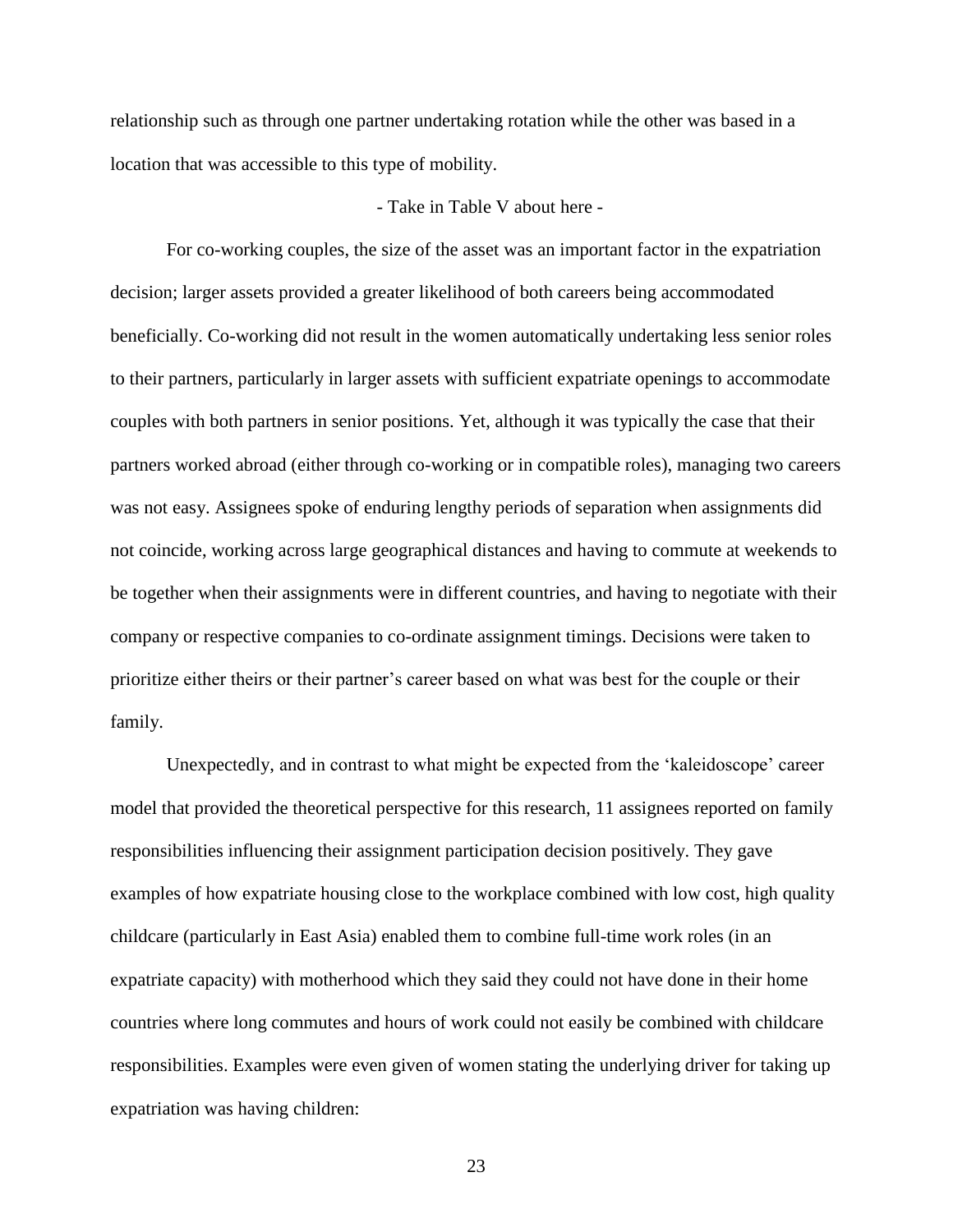*"I was working part-time before I left, because we had three very young children … so I was looking at either going part-time permanently and putting my career on hold really, which is effectively what you do in this type of job, and/or changing so that we could make things work for us."* (Izzy, Caribbean)

A point to note concerned the assets where the women with accompanying children were employed. For example, seven of the interviewees had children with them and it was notable that the women worked in countries with very affordable and/or high quality childcare (such as North Africa, the Caribbean and East Asia) and in other regions with a *"very pro-family"* culture (such as Scandinavia). However, as explained by HR, their host operations were unlikely to provide the greatest career contribution as they were not new projects, high profile discoveries or regional/central headquarters offering exposure to senior management:

*"We are a long way from the centre … So for people in Asia … you have your 30 minutes in the spotlight. But if you flunk it, it can take a year or two to get out of that."* (Fallon, HR Manager – East Asia)

None of the interviewees in new projects (such as in Australasia) had children. Although Australasian assets offered an attractive climate, lifestyle and no health or security concerns, the region was regarded as too remote resulting in home country family separation. One South American asset was especially well-regarded for its career contribution but women with children refused assignments there for security reasons.

The relationship between the asset profile/size and career and family outcomes as highlighted in this section is depicted in Figure 1. Mothers gained some career value from expatriation by accepting assignments in family-friendly locations such as East Asia and Scandinavia. While these assets were not the most career enhancing, taking up assignments in such locations did enable them to manage their family responsibilities relatively easily. Those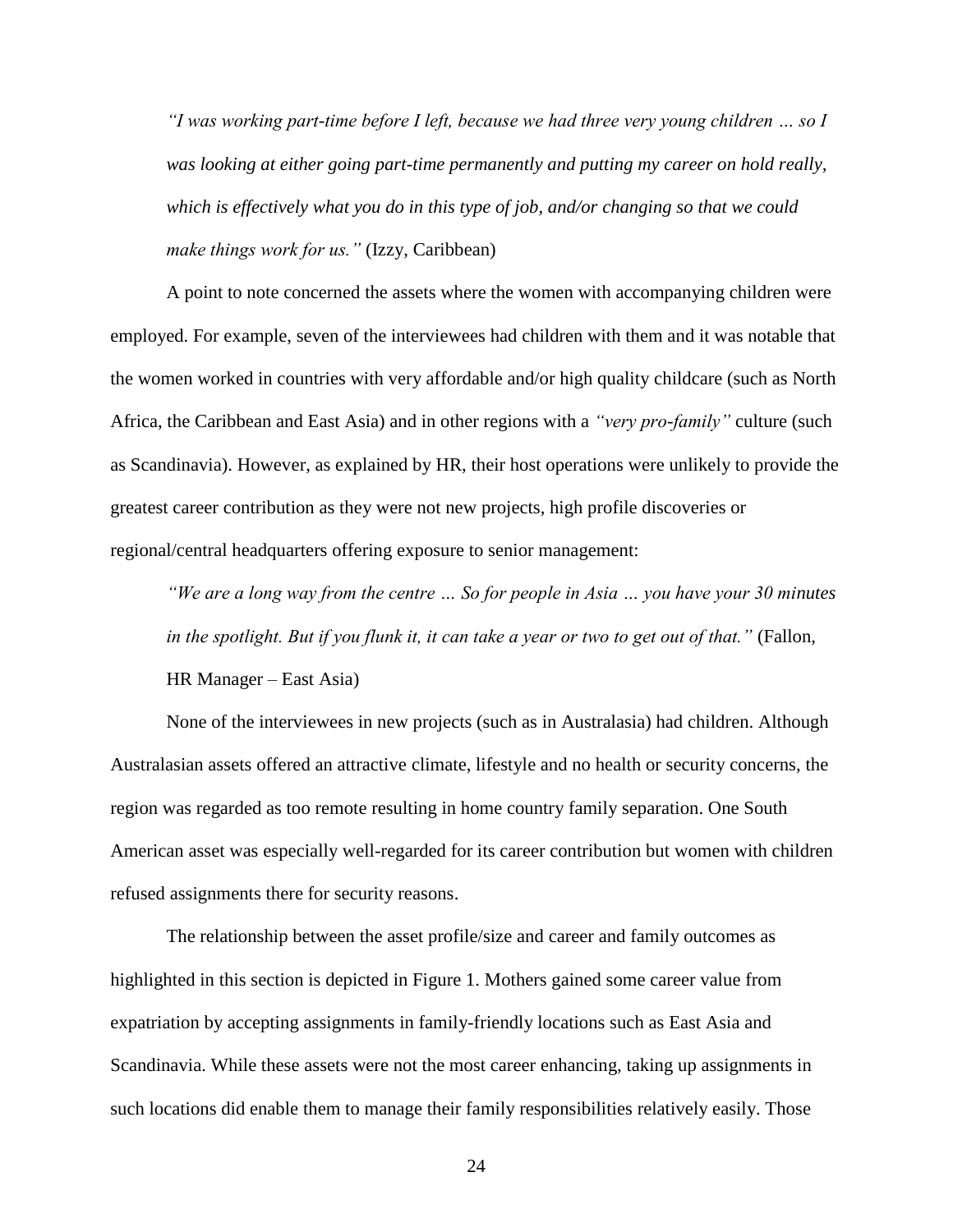women who accepted assignments in core producing assets, such as in North Africa and the Caribbean, were able to gain greater career benefits from the range of work roles and high management visibility, while potentially benefiting from affordable childcare and from a wider range of work opportunities for co-working partners. However, mothers were less willing to expatriate to locations which they deemed unsuitable for family life (through remoteness or insecurity), even if this meant missing out on the best career potential offered by expatriation.

- Take in Figure 1 about here -

#### *Pre-conditions to Assignment Acceptance*

A final reason for assignment participation concerned remuneration and benefits: 21 assignees and three HR experts commented on this. Clear recognition of the earning potential and consequent financial attraction of assignment participation was evident. Less developed countries with security, cultural, health, access and other challenges attracted the highest levels of medical, healthcare and security provision as well as financial payments. The latter appeared to encourage women's participation in particularly difficult locations. However, while monetary compensation was appreciated by assignees, if they rejected a location on grounds of health, security, lifestyle, spouse employment and education being unsuitable for their families, additional incentive payments did not serve to change their minds.

Analysis of the qualitative data revealed that, while a suitably generous (or compensatory) financial package was expected as a pre-condition, it was not the main driver of women's expatriation. However, although the female expatriates did not regard financial inducements as providing the primary purpose behind their assignment participation decision, the HR experts referred to "*the expat gravy train"* and those *"who … play the expatriate game"* with *"two or three times the net salary"* than they could earn at home, indicating that they believed that money was a primary driver of assignment acceptance.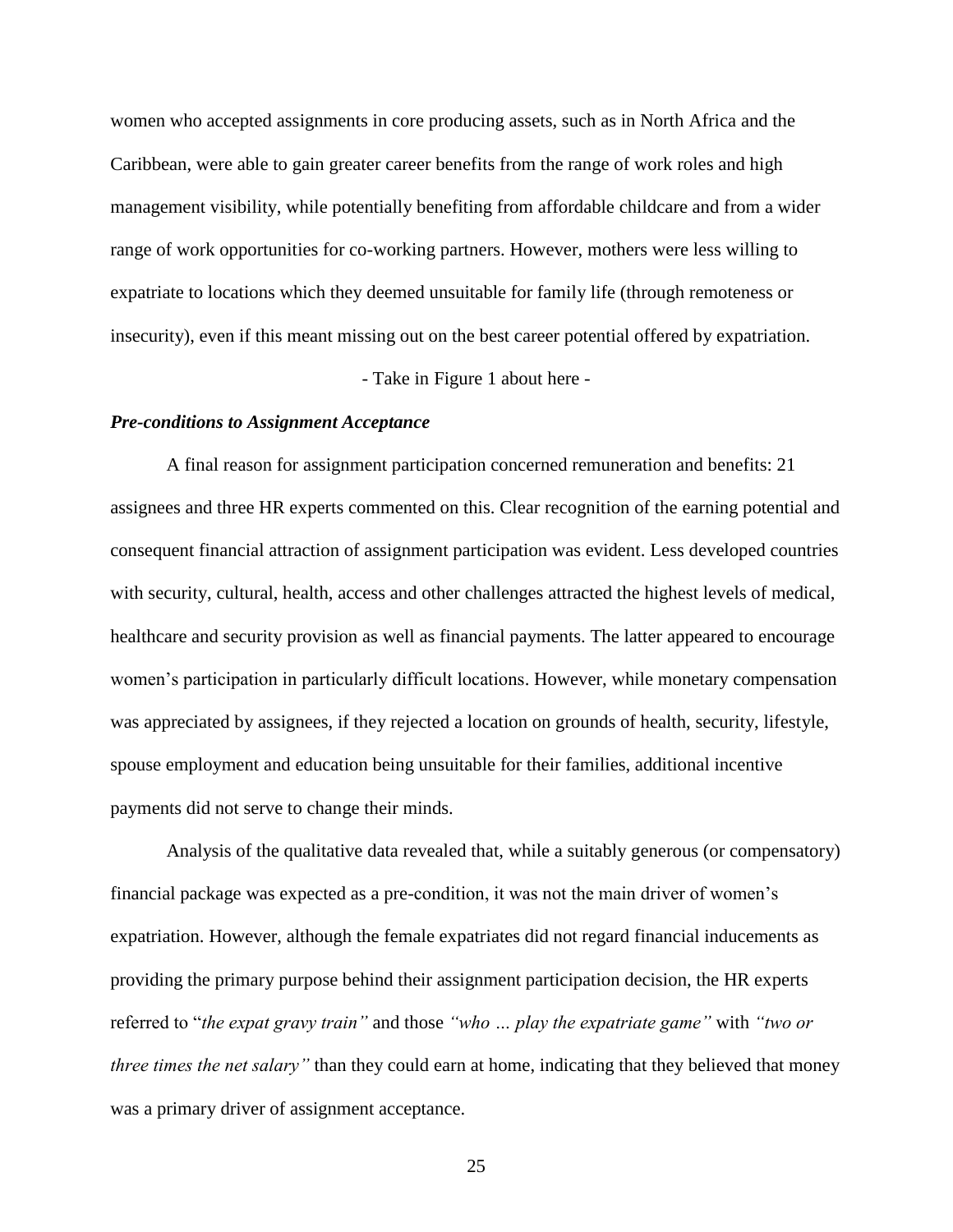## **Discussion**

The analysis of the qualitative data from the HR representatives indicates that they regarded a clearly demarcated purpose underlying the business rationale for using an expatriate assignment, namely to fill positions, develop the organization, develop individuals, and transfer and exchange knowledge. This aligns with the literature (Hocking *et al*., 2004; Lazarova & Tarique, 2005). By contrast, the assignees reported that they viewed their assignment purpose differently, as suggested by Thomas *et al*. (2005). They noted considerable overlap of a mix of business justifications and they placed emphasis on the developmental outcomes that flowed from their expatriation. This highlights a key difference between female expatriates' understanding of assignment purpose and the organizational rationale. While this misalignment does not necessarily represent a barrier to increasing expatriate gender diversity, a realistic portrayal of the career development opportunities inherent within expatriation could help to attract or increase numbers of women assignees.

Brookfield (2012) reports 60% of expatriates are married, although this figure does not differentiate by gender and covers all industries. Nonetheless, there appears to be little difference between the marital status of the female expatriates employed in the case study oil and gas firms (63% were married) and those of wider industry. With respect to accompanied status, Brookfield (*ibid*.) reports a higher figure: 81% of married/partnered assignees are accompanied (again an allindustry, non-gender specific figure). Yet, this compares with just 46% of the case study firms' female assignees who were accompanied on their assignments. This suggests that the nature of expatriation in the oil and gas industry might not be particularly favorable to accompanying spouses/partners. However, the variety of assignment types offered in the oil and gas exploration and production sector, including rotational working and other flexible assignment patterns (Mayerhofer *et al*., 2004b), potentially might help to explain this difference. For example,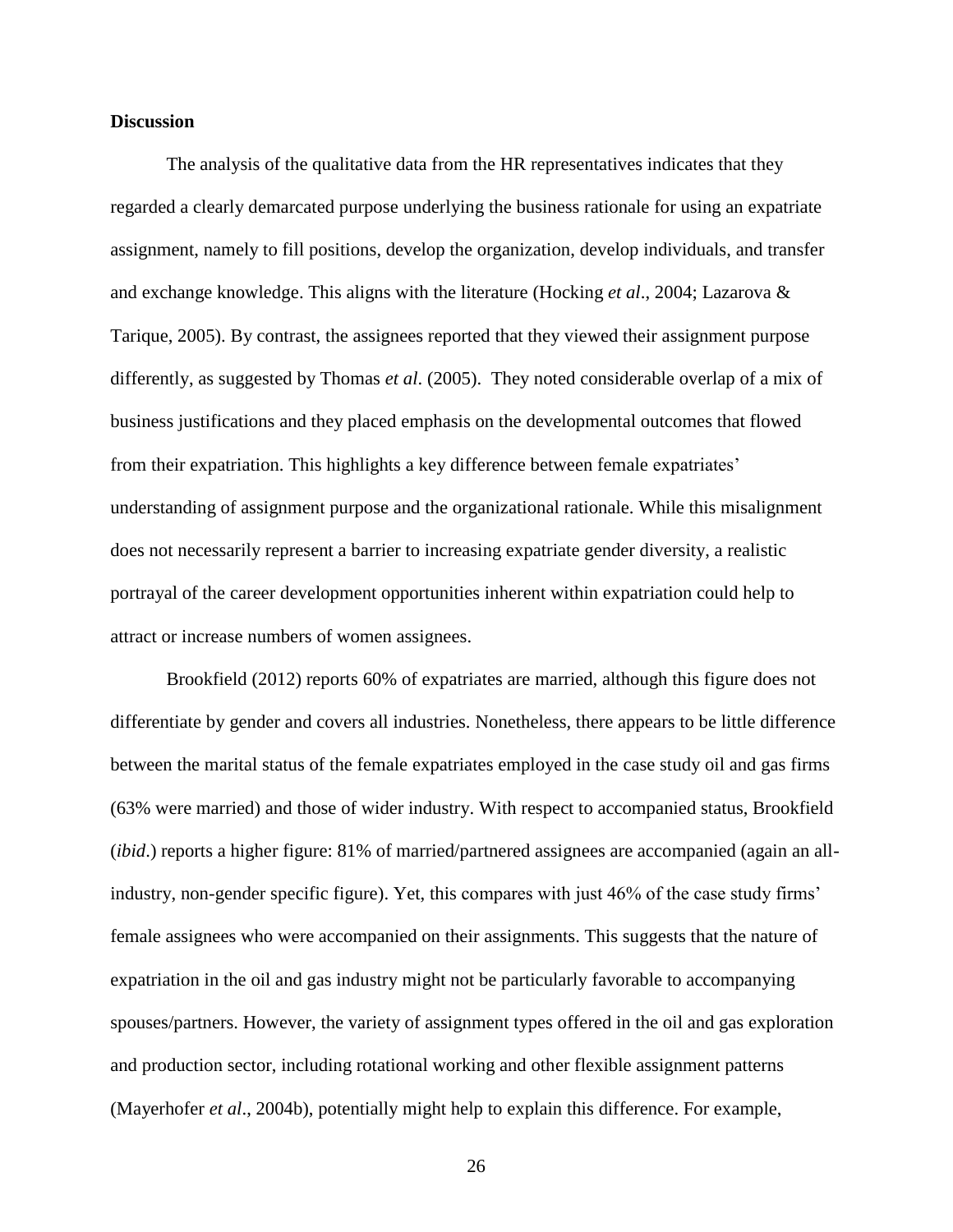couples might combine rotation and short-term assignments with maintaining relationships at home.

Nevertheless, the HR representatives were cognizant of the importance of keeping couples together. While this issue was not a formally stated assignment policy objective, international assignments were created for accompanying partners to serve this end and discussions held with the employers of their assignees' spouses in attempts to effect concurrent international relocation. Where both partners were employed by the same firm as co-working couples, Hakim's (2000) prediction that the women would undertake less senior roles than their husbands was not evident on expatriation. Larger assets presented the best opportunities for career-enhancing assignments for both partners although couples did report that they had to negotiate whose career took priority (Hardill *et al*., 1997), with decisions based on the best career outcomes for each partner (Gordon & Whelan-Berry, 2004; Välimäki *et al.*, 2009). While these findings aligned with the literature, the biggest surprise concerned the influence of having children on women's expatriate careers.

Women's career path models (Mainiero & Sullivan, 2005, 2006; O'Neal & Bilimoria, 2005; Pringle & Dixon, 2003) indicate that women undertake non-linear careers. The adoption of Mainiero & Sullivan's (2005, 2006) 'kaleidoscope' career as the theoretical framework for this research study led to the expectation that relational demands during child-rearing years would lead to women giving up opportunities for career-enhancing expatriation. This prediction was reinforced by the expatriate literature which indicates that having children is a deterrent to expatriation (Dupuis *et al.*, 2008; Hutchings *et al.*, 2010; Tharenou, 2008; Tzeng, 2006; Zhu *et al.*, 2006). Yet, the findings from this research were to the contrary: women assignees saw expatriation as enabling them to combine their careers with motherhood and in some instances having children even drove their desire to expatriate. This was due to organizational international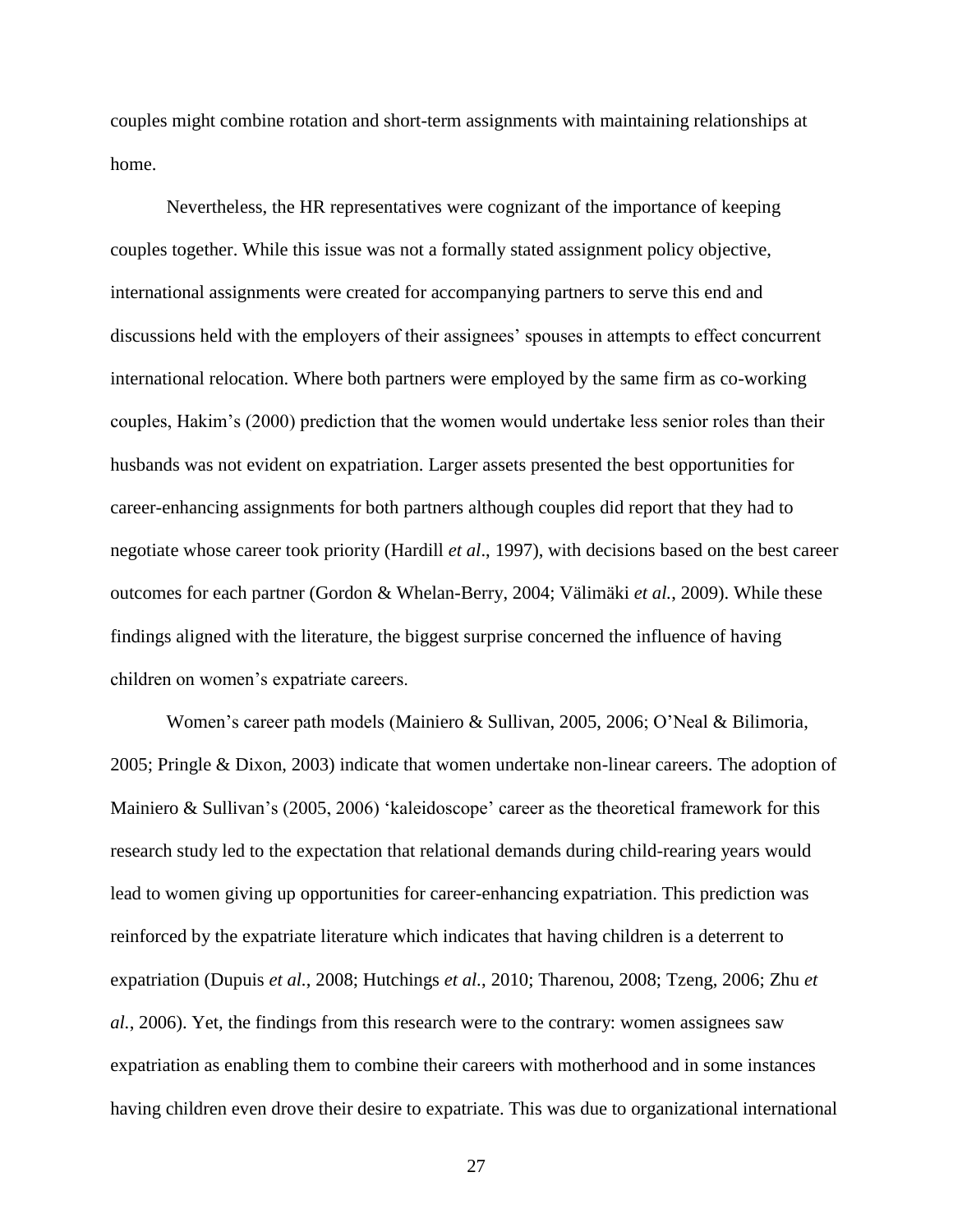assignment policy supporting such issues as housing, travel to work and childcare. These findings suggest that women's career path models, being set in a domestic home country context with a 'kaleidoscope', non-linear focus, may not be appropriate to predict and explain women's expatriate careers. This research therefore suggests that differentiation within career theory is required to recognize women's international careers.

The findings though did indicate that women who were accompanied by their children on assignment worked in countries with very affordable and/or high quality childcare and familyfriendly cultures. The assets in these locations were not the most high profile and their career contribution was thus not the best to be found through an expatriate role. Nonetheless, there was career-enhancing value in these assignments and the women assignees could manage their family responsibilities as well. This suggests that the female expatriates engaged in 'satisficing' and pursued the best outcomes that they could in terms of combining their careers and family life, aligned with Crompton and Harris's (1998a, 1998b) study. The female assignees did not, however, gain the highest career potential possible through expatriation, indicating that their career decisions were constrained, they compromised and they put their families first (Corby & Stanworth, 2009).

The findings indicate that the financial benefits of undertaking expatriation in the oil and gas exploration and production industry are attractive, particularly in less developed countries where the incentives and premiums attached to expatriate work are high. From the female expatriates' perspective, money is not the main motivator for going on assignment, aligned with the literature (Pate & Scullion, 2010). The HR representatives, by contrast, did view the financial gains to be made from expatriation as an expatriation driver, suggesting tensions between the custodians and recipients of policy (Perkins & Daste, 2007).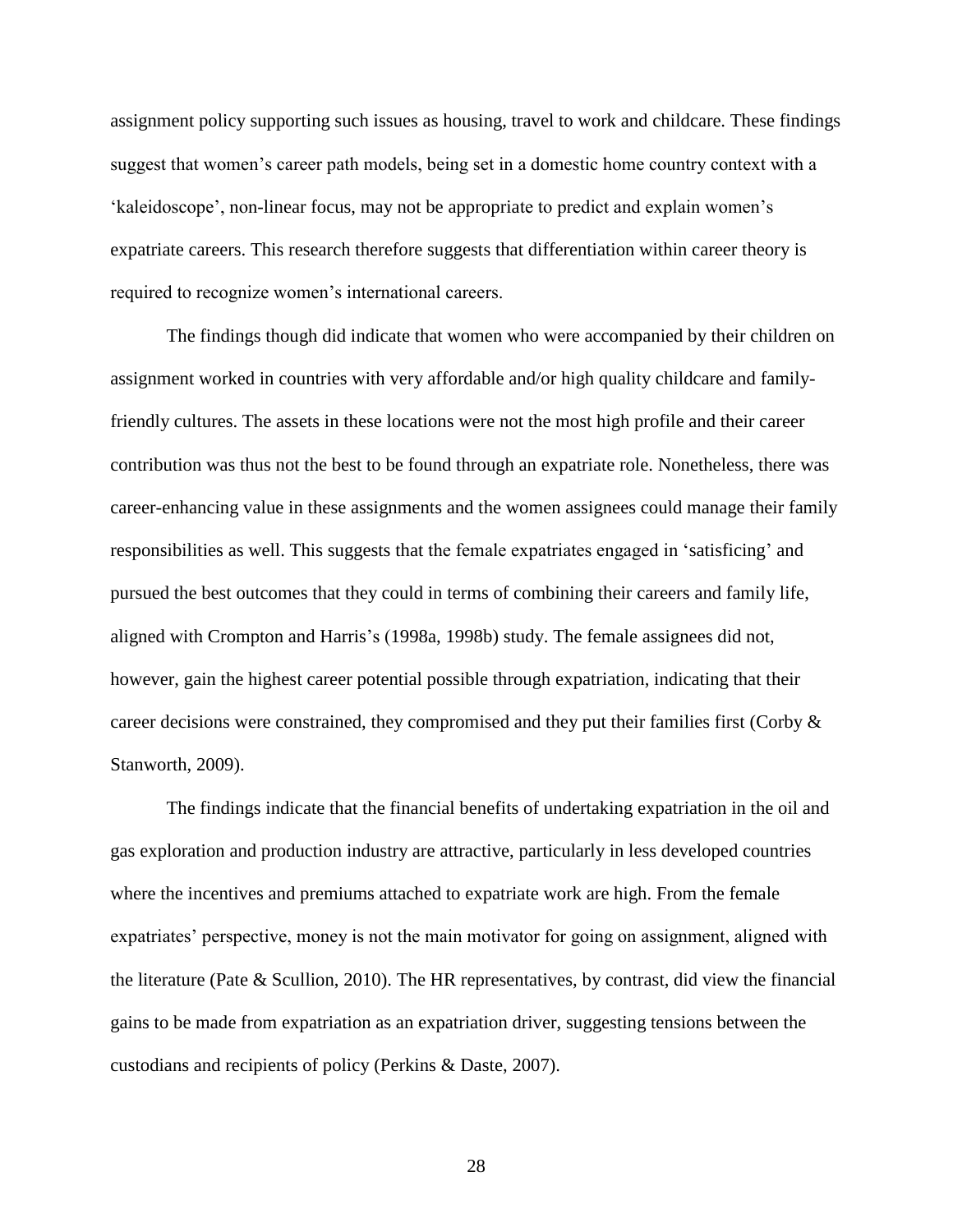In summary, while HR professionals identify clearly demarcated functional, project, development and strategic business drivers underpinning the purpose of expatriation, they also recognize dual careers and offer assignments specifically to enable couples to co-work abroad. HR personnel suggest that generous compensation packages serve as an inducement to go on assignment. These factors are depicted as being 'above the waterline' in the 'iceberg' model of expatriation purpose presented in Figure 2. The issues that women take into account in their expatriate participation decision-making are depicted 'below the water-line' as they are not explicitly recognized by their sending organizations. Women assignees view the purpose of their assignments as primarily developmental while serving business purposes which they view as an overlapping mix. Their expatriation participation decisions are based upon an evaluation of the level of contribution that each assignment can make to their career, family life and financial potential, although the latter is not the major driver of assignment take-up.

The host location asset's profile (including its stage of development) and size, and their effect on career contribution, are of particular relevance in underpinning women's decisionmaking. New projects, high profile assets in exciting stages of development, large and steady core producers, and headquarters' operations provide the greatest career contribution through such factors as their visibility and exposure to senior management, their technical and operational challenges and the range of experiences available within them. In addition, large assets provide greater potential work opportunities for partners. Location factors which affect family life and influence the level of financial reward are also taken into consideration. Hence, while there is some overlap between how women and HR personnel responsible for international assignment policy and its implementation view the purpose of expatriation, there are noteworthy areas of contrast, especially the level of emphasis women assignees place on their career development.

- Take in Figure 2 about here -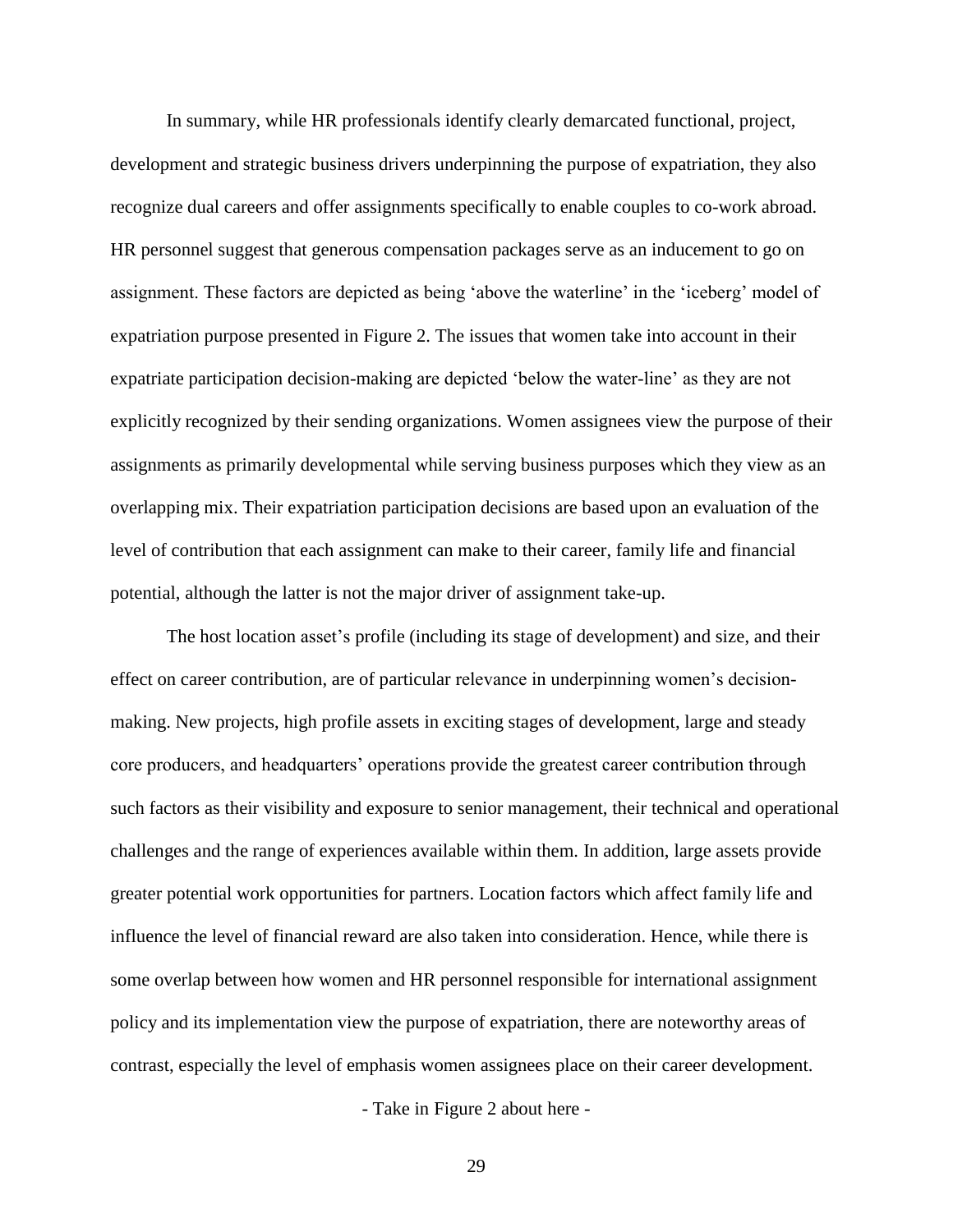### **Implications for Practice**

These findings have implications for employing organizations and female assignees. In terms of widening gender diversity in expatriation, there are a number of issues identified here that HR professionals can take forward. This study demonstrates that the career contribution provided by an assignment is a crucial driver behind women's willingness to take it up. It identifies that expatriation provides career contribution comprising professional development and international experience – particularly, in the oil and gas industry, through the provision of understanding of its global nature. Personal development is also a key expatriation outcome, frequently being derived through exposure to different cultures. Cultural understanding is considered career-enhancing through the development of understanding of local business dealings. While employers and assignees acknowledge that the link between assignment participation and promotion is not automatic, employers who can demonstrate clearly the career development outcomes of expatriation are more likely to encourage women's assignment participation. Hence, including developmental objectives within sections of organizational policy relating to the purpose of expatriation would highlight the career benefits from undertaking strategic, functional and project-based international assignments.

A further point concerning the implications of employers' and assignees' contrasting views on the purpose of expatriation relates to a potential lack of alignment of assignment objectives. Potential consequences of this include such issues as performance management, employee engagement, retention, and assignment/business achievement. Clarity of assignment objectives and their communication to potential assignees is therefore of importance.

How women view the host location asset's profile and its size are also important factors in their participation decision due to the level of career enhancement perceived for themselves and opportunities for working partners. Employers therefore need to consider carefully the image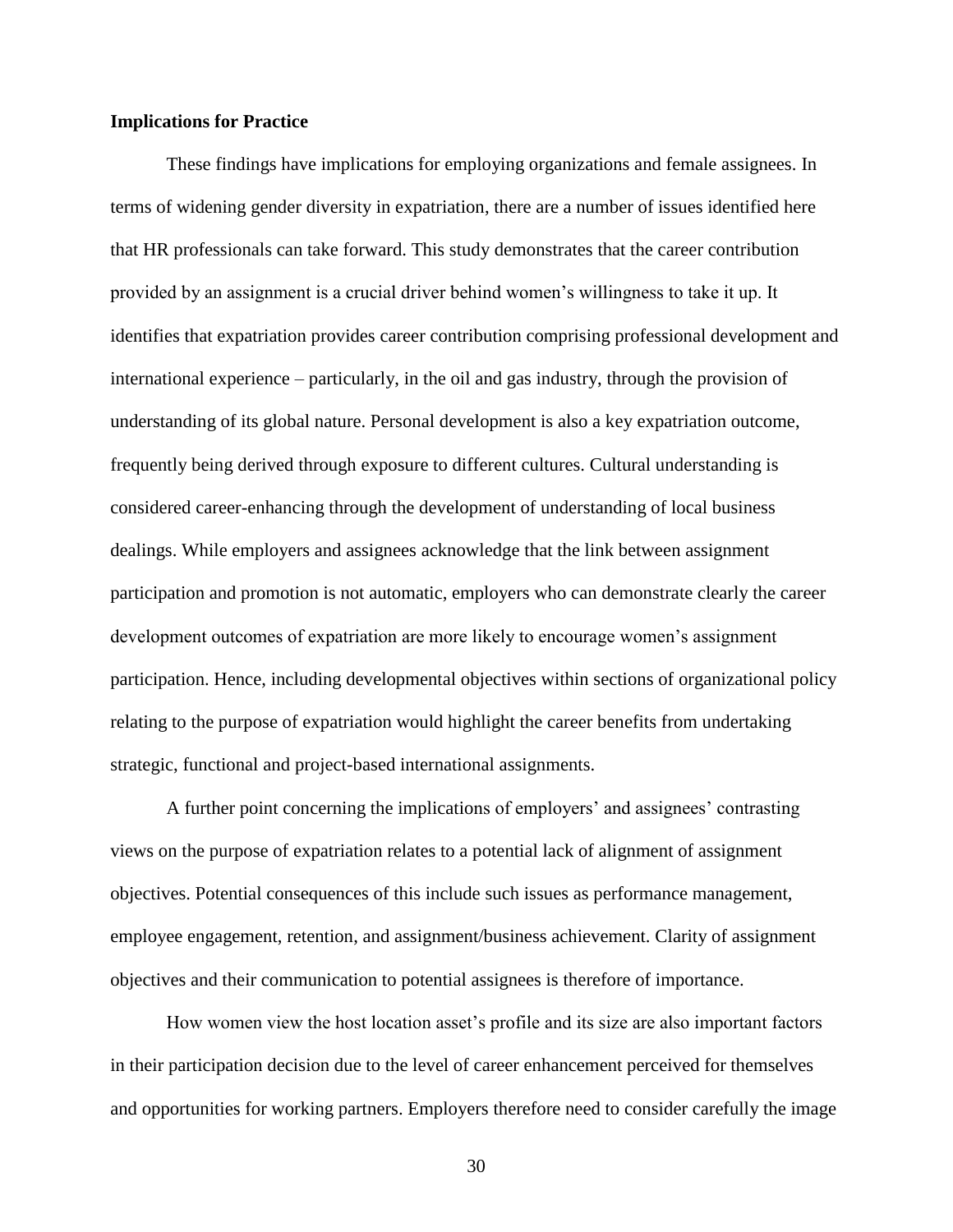of the host location operation. Regardless of stated assignment purpose, those that appear (or are) unattractive in terms of career potential are less likely to encourage women to take up expatriate roles, especially if the career outcomes of so-doing are viewed as negative or detrimental to their longer-term career progression.

Aligned with the extant literature, this research indicates that married and partnered women prioritize their relationships when accepting an assignment (Linehan & Walsh, 2000) and are cognizant of the problematic nature of managing dual careers (Harvey, 1997a, 1997b). Employers who recognize and address dual career and co-working concerns are more likely to increase expatriate gender diversity. Women assignees with children engage in 'satisficing' behaviour (Crompton & Harris, 1998a, 1998b) to maximize both career contribution and family life by selecting assignments that provide, as far as possible, career development as well as a suitable environment for their children. Yet, career compromise is evident (Corby & Stanworth, 2009); where locations are less suited to family life, for example through security concerns or lack of accessible, affordable, quality childcare, women put their family ahead of their career and accept less career-enhancing assignments but ones which meet their family needs. By having an understanding of these various factors that women weigh up when considering whether to take up an expatriate assignment, employers can provide relevant information to aid women's decisionmaking and potentially tailor compensation packages to address specific issues that act as barriers to assignment acceptance, for example by addressing certain pre-conditions such as support for childcare, medical, health and security.

It is particularly notable that women do not necessarily opt out of expatriate careers when they have children, in contrast to women's 'kaleidoscope' career path models (Mainiero & Sullivan, 2005, 2006) and the expatriate literature which suggests otherwise. Employers might therefore consider how to increase gender diversity in expatriation through including support for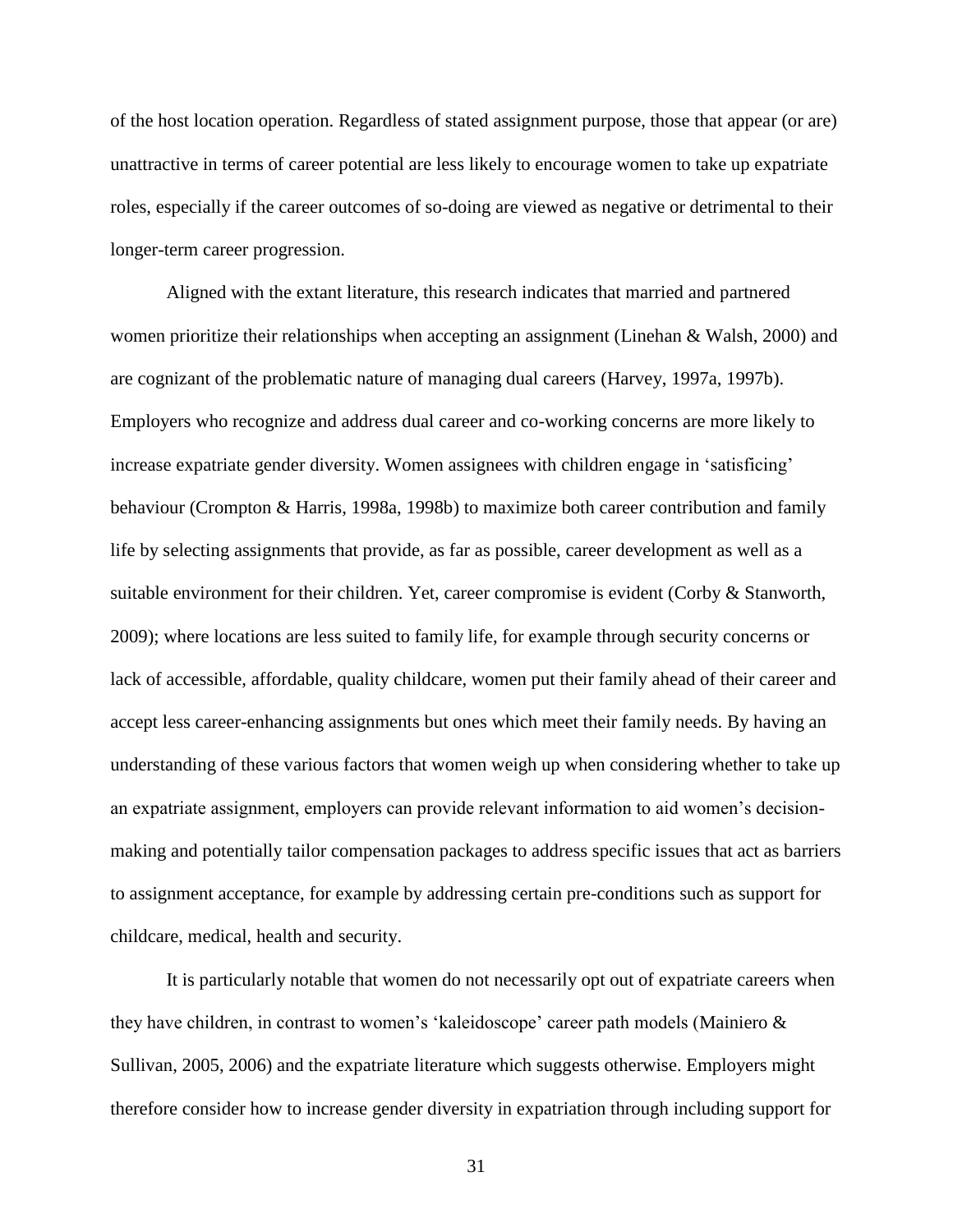pregnancy and maternity in their international assignment policies, given that such policy provision is uncommon and that case-by-case action is more usually taken (Rosenzwaig, 2010).

## **Limitations and Directions for Future Research**

This study is set within two oil and gas firms, UK-based but with global exploration and production operations. They are not unique case studies (Yin, 2009) such as oil giants employing very large, peripatetic, expatriate populations and, as such, their rationales for expatriation are potentially representative of other organizations within and outside of this sector. However, to develop the findings further, extension of this research into a larger number of oil and gas organizations and beyond into other industries (both masculine and feminine in ethos) is needed to examine the extent to which the findings are more widely applicable.

Representative data were obtained in this research. A very high survey response rate (76%) was achieved, detailed qualitative data analysis carried out based upon 40 in-depth interviews with HR experts and female expatriates and access to organizational policy enabled triangulation of written documentation and experiences of practical implementation. The study went beyond the extant literature in its investigation and findings creating a contribution to both academic and practitioner knowledge. However, to develop the findings further, a larger sample of female assignees within and beyond the oil and gas exploration and production sector could potentially identify additional differences (and similarities) in assignment purpose from the perspectives of assignees and their employers. A longitudinal study could also shed light on the changing nature of assignment purpose from the organizational perspective and upon female assignees' rationales for assignment acceptance to determine any potential trends in congruence or divergence.

While these findings contribute to knowledge, career contribution, home life/family stability and financial rewards vary by assignment length, pattern and by accompanied or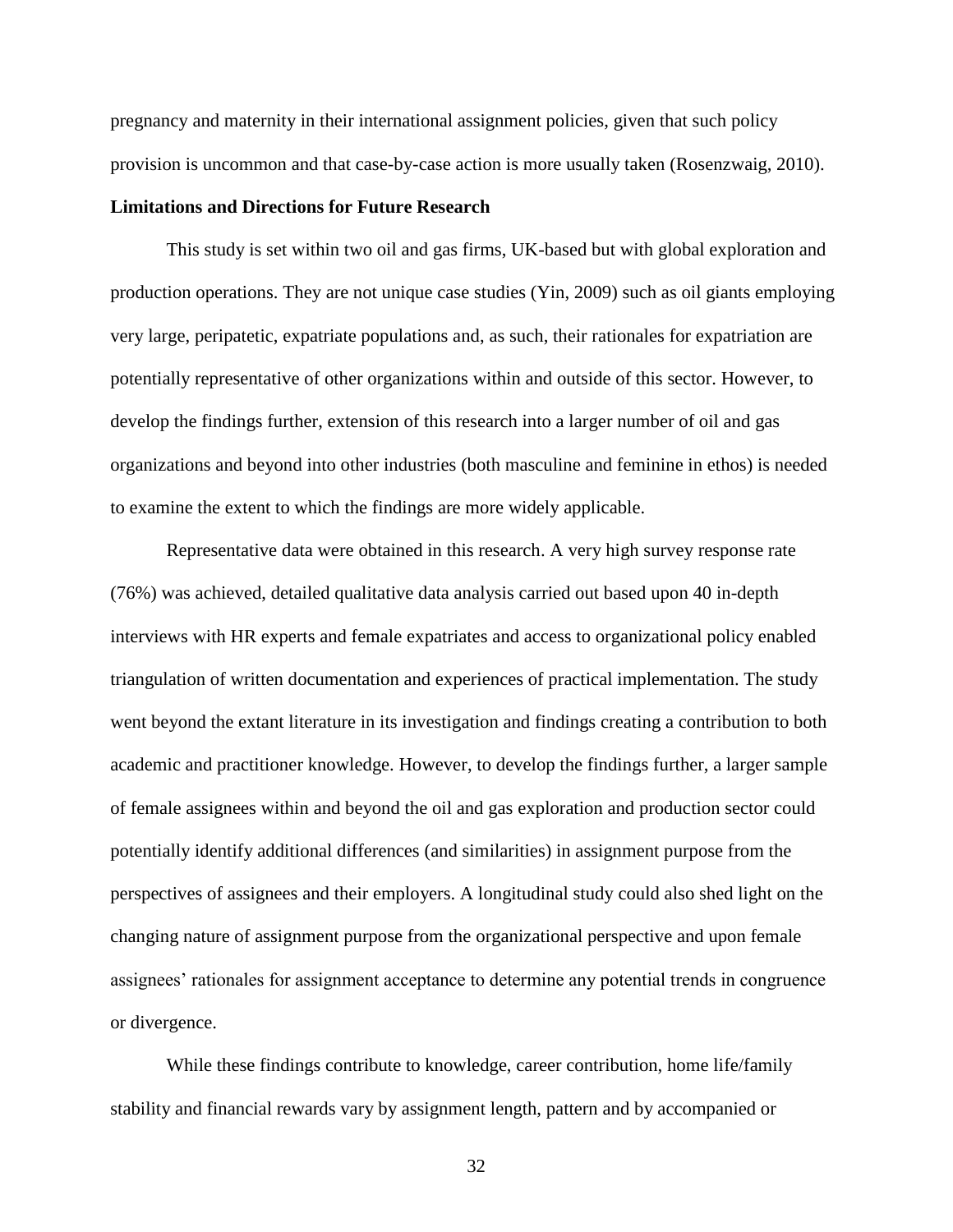unaccompanied status. Therefore, further research is needed to determine the effect of assignment type on women's willingness to engage in expatriation. Research into the personal backgrounds and circumstances of individuals could also be a fruitful exercise to determine whether 'prior socialization' has an influence on decision making and whether this 'pre-motivates' certain people to seek and accept international careers. Differences between men's and women's rationales for undertaking expatriation and a comparison of the respective influences of career, family and financial concerns would be particularly pertinent in tailoring policy components to facilitate expatriation. Whether women believe that their motivations to expatriate differ from those of male counterparts, for example in respect of issues to do with family and safety concerns, would also be relevant to this objective. Further research might also examine the potential consequences of the differences in organizational and assignee understandings of assignment purpose and the outcomes with respect to issues such as managing employee performance.

Women's career path models (Mainiero & Sullivan, 2005, 2006; O'Neal & Bilimoria, 2005; Pringle & Dixon, 2003) predict that relational demands would result in them opting out of organizational careers once they have children. Hence, following this theoretical 'kaleidoscope' career framework, it was anticipated in this research that women assignees would not participate in expatriation when they had children. Yet, this was contradicted by the findings from this study. While it is acknowledged that the number of women assignees who were accompanied by their children on assignment was relatively low, it is notable that women spoke of having children as a driver for undertaking an expatriate career. Further research is needed to determine whether women's international and domestic organizational career paths differ and thus whether 'kaleidoscope' career theory requires refinement or differentiation to take the context of an organizational international career into account.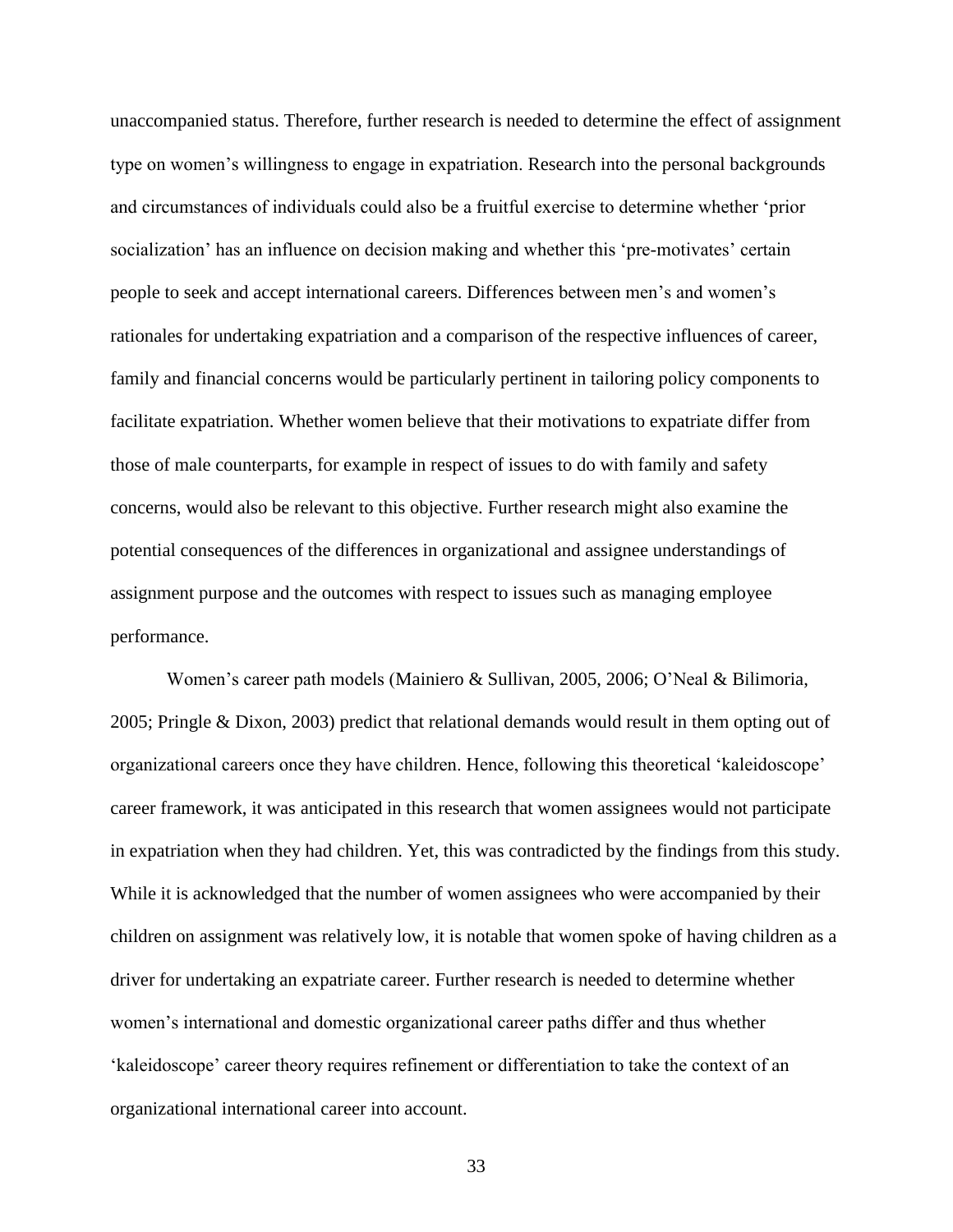## **Conclusions**

The findings suggest that the organizational rationale for an assignment is potentially less relevant to the women undertaking it than the career development opportunities and family stability that can flow from it, and the financial benefits that underpin it. Women give a wide range of reasons underlying their expatriate participation but they make their decision based upon an evaluation of the level of contribution that each assignment can make to their career, family life and financial potential. While the misalignment of organizational and assignees' views on assignment purpose does not necessarily block women's assignment participation, it is notable that female expatriates regard their assignments as developmental – providing international experience, professional and personal development as well as cultural exposure. This is the case even when the roles held are ostensibly to meet functional, project-based or strategic company objectives. A career contribution effect is thus identified with women preferring assignments in high profile host operations, the headquarters or large host businesses that can provide a variety of experience, high management visibility and consequently higher potential for career development and progression. A family effect is also identified with dual careers and family issues influencing assignment participation, although not necessarily negatively as might be predicted from theory highlighting the non-linearity of women's careers. In addition, a 'precondition' effect is identified – the financial aspects of undertaking an assignment play a crucial role in assignment acceptance.

The extant literature on women's expatriation has focused primarily on their success in a variety of different geographical locations (Shortland & Altman, 2011). The perspective taken here is different as it focuses on the profile and size of the host operation leading to career contribution as a factor that plays an important part in underpinning women's expatriation, as opposed to its country of operation *per se*. The assignment location and size of host operation are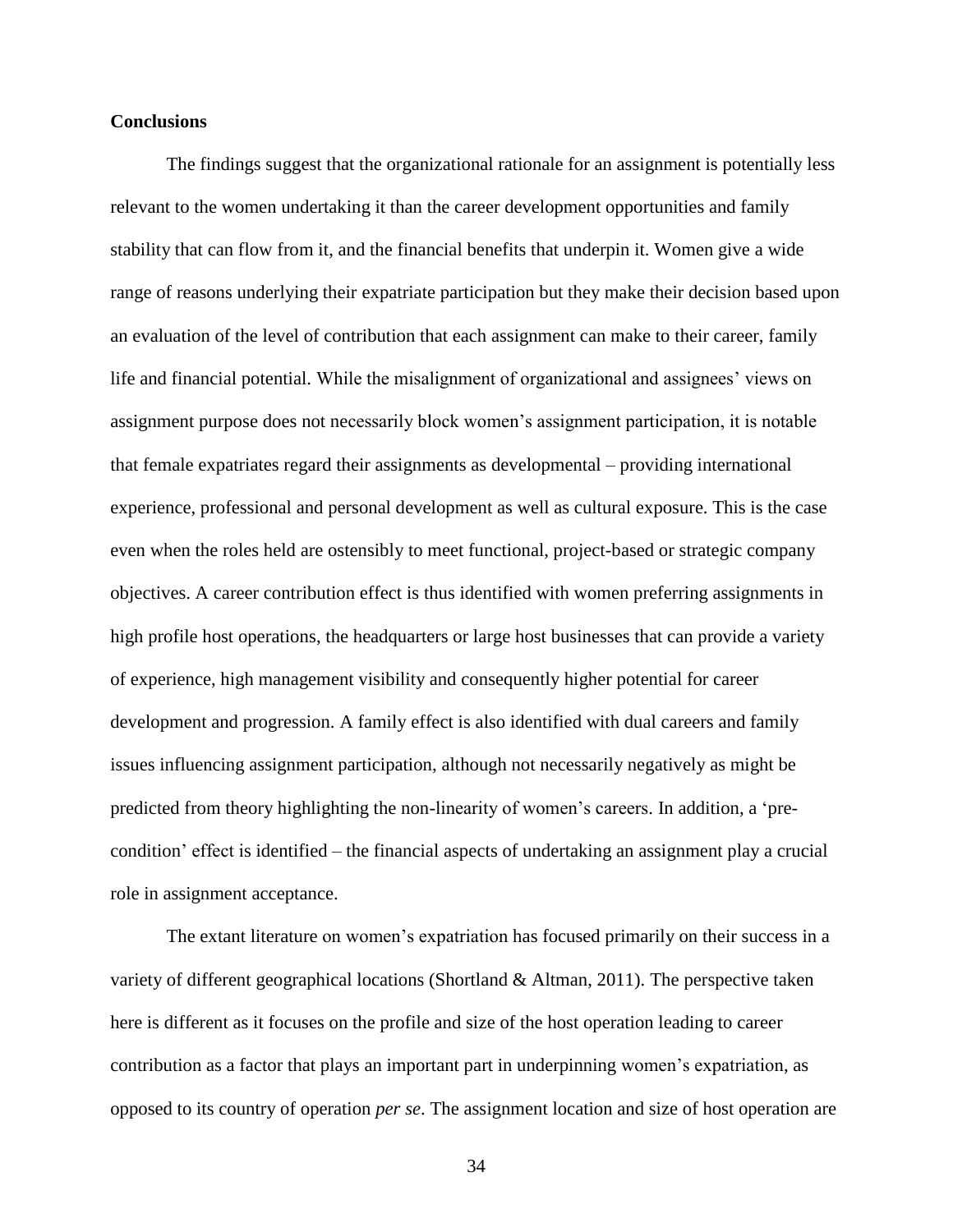examined within the context of facilitating the management of women's family lives and the host location in determining necessary pre-conditions to assignment acceptance. This research indicates that host operations which may provide the greatest career contribution through an expatriate assignment do not always, for example, provide the childcare opportunities or environment needed by mothers raising children or appropriate work opportunities for partners. As a result, women may accept expatriate posts in locations more suitable for their families at the expense of their careers or potentially not expatriate at all. Yet, the identification of career, family and pre-condition effects underlying why women take up expatriate assignments can provide the impetus for employer action to tackle conflicting issues and any negative effects on assignment participation. By aligning the support provided to address these three issues concurrently, the perceived positive outcomes derived from undertaking expatriation can be united to the benefit of female assignees and, as a consequence, the potential is generated to increase expatriate gender diversity leading to organizational advantage.

## **Acknowledgements**

The author wishes to thank Professor Stephen Perkins, Professor Helen De Cieri, Ellen McCarthy and Laura Baker for their support and assistance. In addition, the author expresses her thanks to the three anonymous reviewers whose detailed suggestions proved extremely helpful in revising the manuscript and preparing it for publication.

**Susan Shortland** is a Principal Lecturer and Team Leader in HRM at the Faculty of Business & Law at London Metropolitan University. Susan's PhD relates to women's expatriation in the oil and gas industry. She holds Masters Degrees from the Universities of Cambridge and Westminster in Geography and Higher Education respectively. Susan's career began in industrial relations journalism. She managed the Confederation of British Industry's Employee Relocation Council before undertaking an International HRM consulting role at KPMG. Susan is a Chartered Fellow of the Chartered Institute of Personnel and Development and a Senior Fellow of the Higher Education Academy.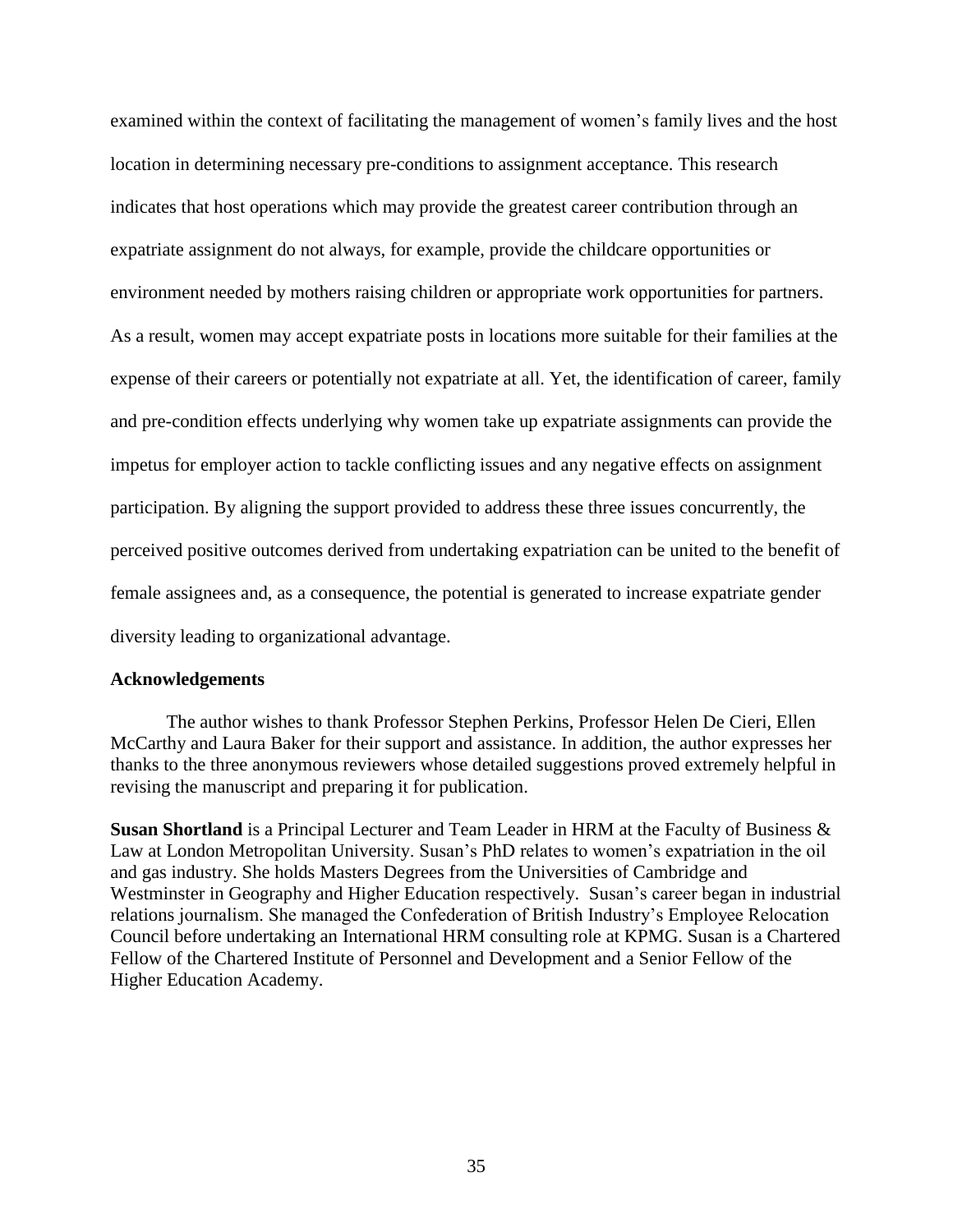#### **References**

- Ackers, L. (2004). Managing relationships in peripatetic careers: Scientific mobility in the European Union. Women's Studies International Forum, 27(3), 189-201.
- Adler, N. J. (1984). Women in international management: Where are they? California Management Review, 26(4), 78-89.
- Adler, N. J. & Bartholomew, S. (1992). Managing globally competent people. Academy of Management Executive, 6(3), 52-65.
- Altman, Y., & Shortland, S. (2008). Women and international assignments: Taking stock a 25 year review. Human Resource Management, 47(2), 199-216.
- Armstrong-Stassen, M., & Cameron, S. (2005). Factors related to the career satisfaction of older managerial and professional women. Career Development International, 10(3), 203-215.
- Bozionelos, N. (2009). Expatriation outside the boundaries of the multinational corporation: A study with expatriate nurses in Saudi Arabia. Human Resource Management, 48(1), 111- 134.
- Briscoe, D. R., & Schuler, R. S. (2004). International human resource management. London: Routledge.
- Broadbridge, A., & Simpson, R. (2011). 25 years on: Reflecting on the past and looking to the future in gender and management research. British Journal of Management, 22(3), 470-483.
- Brookfield Global Relocation Services (Brookfield). (2009). International mobility: Impact of the current economic climate. Chicago: Brookfield Global Relocation Services.
- Brookfield Global Relocation Services (Brookfield). (2010). Global relocation trends: 2010 survey report. Chicago: Brookfield Global Relocation Services.
- Brookfield Global Relocation Services (Brookfield). (2011). Global relocation trends: 2011 survey report. Chicago: Brookfield Global Relocation Services.
- Brookfield Global Relocation Services (Brookfield). (2012). Global relocation trends: 2012 survey report. Chicago: Brookfield Global Relocation Services.
- Caligiuri, P. M., & Colakoglu, S. (2007). A strategic contingency approach to expatriate assignment management. Human Resource Management Journal, 17(4), 393-410.
- Cappellan, T., & Janssens, M. (2005). Career paths of global managers: Towards future research. Journal of World Business, 40(4), 348-360.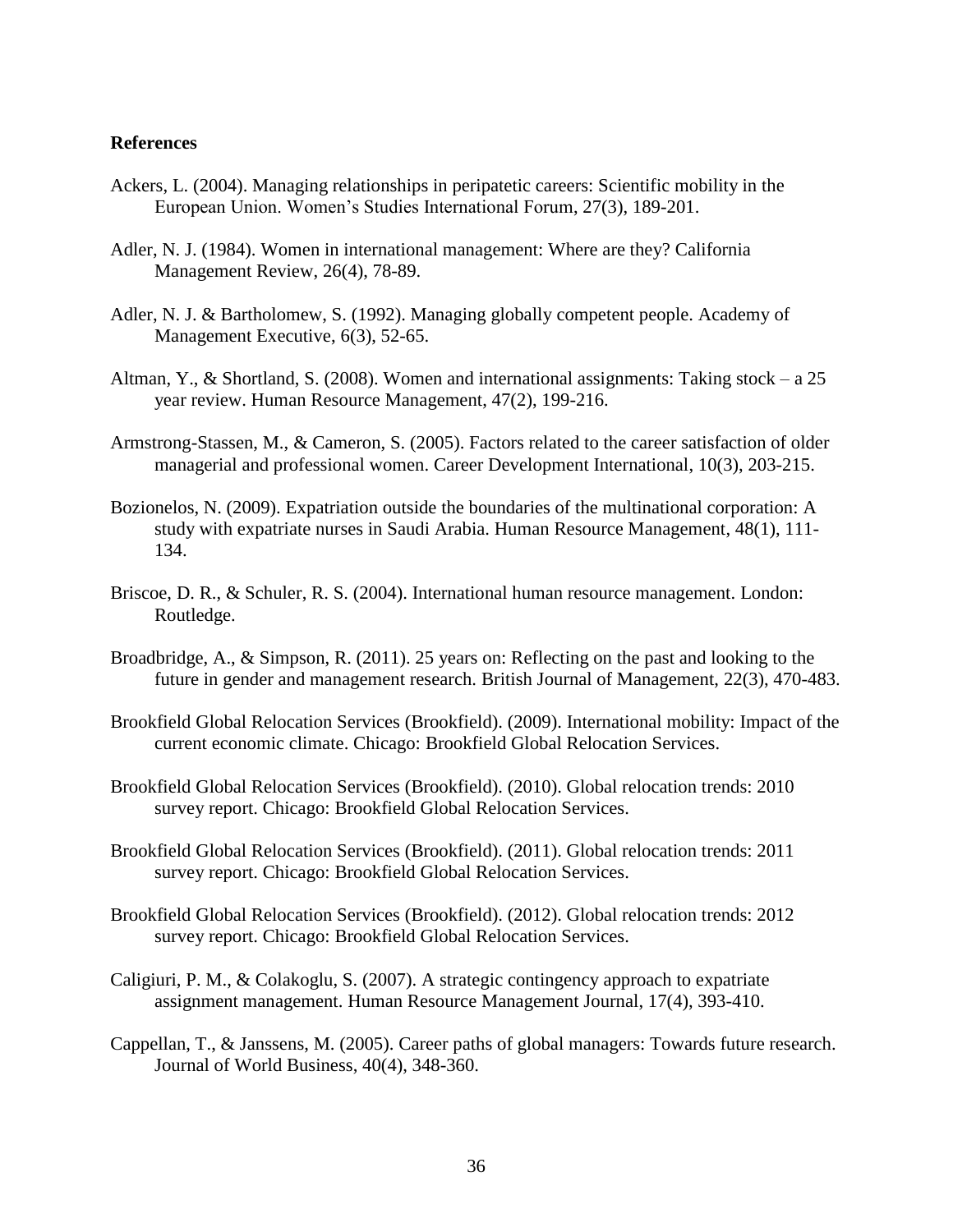- Carr, S. C., Inkson, K., & Thorn, K. (2005). From global careers to talent flow: Reinterpreting the 'brain drain'. Journal of World Business, 40(4), 386-398.
- Cartus. (2012). Global mobility policy & practices survey: 2012 trends in global relocation. Danbury, CT: Cartus.
- CBI Employee Relocation Council & Deloitte & Touche (CBI/Deloitte & Touche). (1996). International short-term and commuter assignments. London: CBI Employee Relocation Council & Deloitte & Touche.
- Clark, S. (1996). Maintaining Yoshino's traditional hierarchy: The roles of gender and race in Japanese transplant management. Journal of Organizational Change Management, 9(3), 6- 17.
- Collings, D. G., Scullion, H., & Dowling, P. J. (2009). Global staffing: A review and thematic research agenda. International Journal of Human Resource Management, 20(6), 1253-1272.
- Collis, J., & Hussey, R. (2009). Business research: A practical guide for undergraduate and postgraduate students. Basingstoke, UK: Palgrave Macmillan.
- Corby, S., & Stanworth, C. (2009). A price worth paying? Women and work choice, constraint or satisficing. Equal Opportunities International, 28(2), 162-178.
- Crompton, R., & Harris, F. (1998a). Explaining women's employment patterns: 'orientations to work' revisited. British Journal of Sociology, 49(1), 118-136.
- Crompton, R., & Harris, F. (1998b). Gender relations and employment: The impact of occupation. Work, Employment & Society, 12(2), 297-315.
- Dallalfar, A., & Movahedi, S. (1996). Women in multinational corporations: Old myths, new constructions and some deconstruction. Organization, 3(4), 546-559.
- De Cieri, H., Sheehan, C., Costa, C., Fenwick, M., & Cooper, B. K. (2009). International talent flow and intention to repatriate: An identity explanation. Human Resource Development International, 12(3), 243-261.
- Delios, A., & Björkman, I. (2000). Expatriate staffing in foreign subsidiaries of Japanese multinational corporations in the PRC and the United States. International Journal of Human Resource Management, 11(2), 278-293.
- Dupuis, M.-J., Haines III, V. Y., & Saba, T. (2008). Gender, family ties, and international mobility: Cultural distance matters. International Journal of Human Resource Management, 19(2), 274-295.
- Edström, A., & Galbraith, J. R. (1977). Transfer of managers as a coordination and control strategy in multinational organizations. Administrative Science Quarterly, 22, 248-263.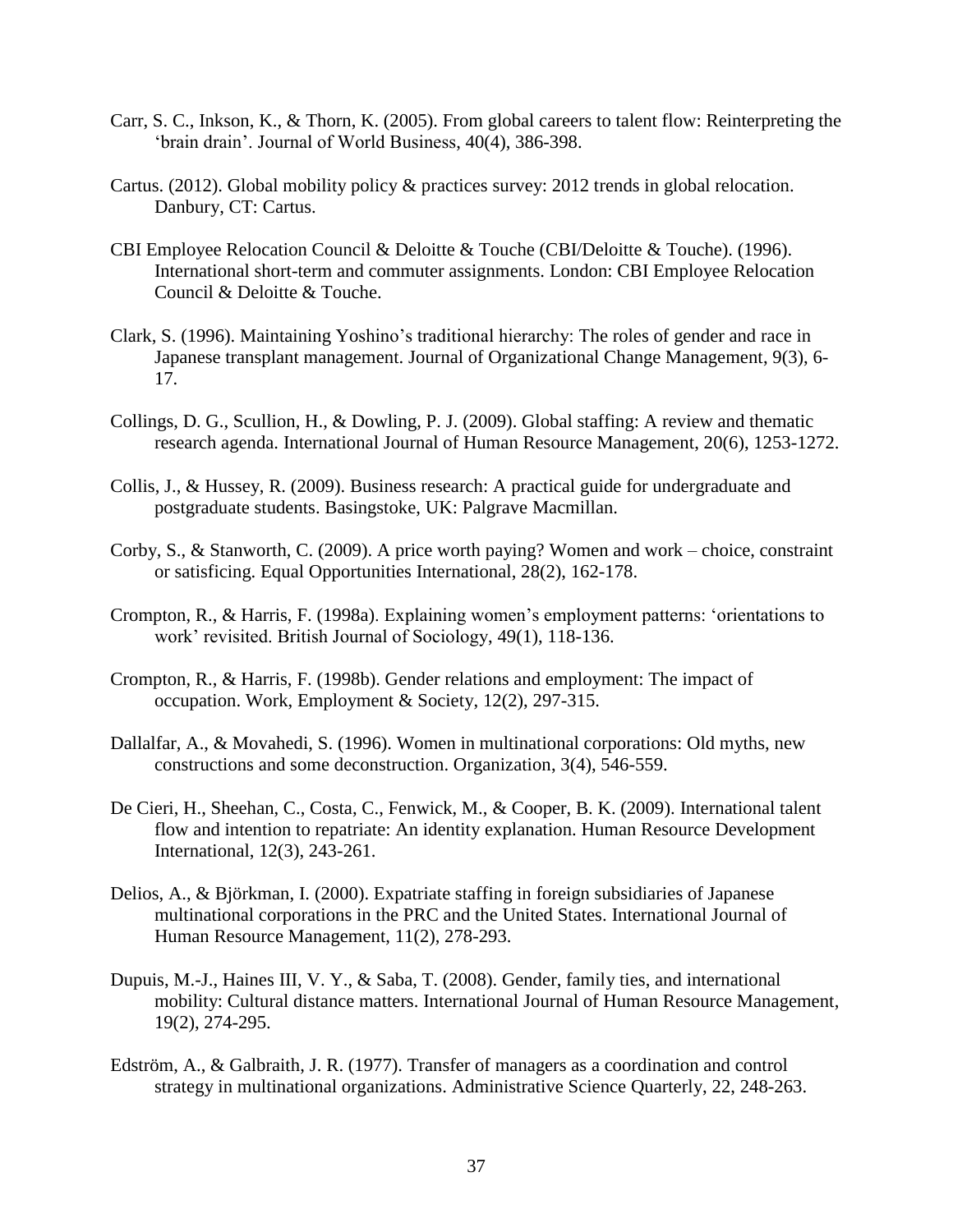- Fechter, A.-M. (2008). From 'incorporated wives' to 'expat girls': A new generation of expatriate women? In A. Coles & A.-M. Fechter (Eds.), Gender and family among transnational professionals (pp. 193-209). London: Routledge.
- Feldman, D. C., & Thomas, D. C. (1992). Career management issues facing expatriates. Journal of International Business Studies, 23(2), 271-293.
- Fish, A., & Wood, J. (1996). What motivates Australian business managers to undertake expatriate appointments in East Asia? Career Development International, 7(2), 96-108.
- Forster, N. (1992). International managers and mobile families: The professional and personal dynamics of trans-national career pathing and job mobility in the 1990s. International Journal of Human Resource Management, 3(3), 605-623.
- Forster, N. (1997). 'The persistent myth of high expatriate failure rates': A reappraisal. International Journal of Human Resource Management, 8(4), 414-433.
- Forster, N. (2000). The myth of the 'international manager'. International Journal of Human Resource Management, 11(1), 126-142.
- Gordon, J. R., & Whelan-Berry, K. S. (2004). It takes two to tango: An empirical study of perceived spousal support for working women. Women in Management Review, 19(5), 260-273.
- Hakim, C. (2000). Work-lifestyle choices in the 21<sup>st</sup> century: Preference theory. Oxford, UK: Oxford University Press.
- Hall, D. T. (1996). Protean careers of the 21<sup>st</sup> century. Academy of Management Executive, 10(4), 8-16.
- Hardill, I., Green, A. E., Dudleston, A. C., & Owen, D. W. (1997). Who decides what? Decision making in dual-career households. Work, Employment and Society, 11, 313-326.
- Harvey, M. (1997a). Dual-career expatriates: Expectations, adjustment and satisfaction with international relocation. Journal of International Business Studies, 28(3), 627-658.
- Harvey, M. (1997b). The impact of the dual-career expatriate on international human resource management. Journal of International Management, 3(4), 251-290.
- Hocking, J. B., Brown, M., & Harzing, A.-W. (2004). A knowledge transfer perspective of strategic assignment purposes and their path-dependent outcomes. International Journal of Human Resource Management, 15(3), 565-586.
- Hutchings, K., Metcalfe, B. D., & Cooper, B. K. (2010). Exploring Arab Middle Eastern women's perceptions of barriers to, and facilitators of, international management opportunities. International Journal of Human Resource Management, 21(1), 61-83.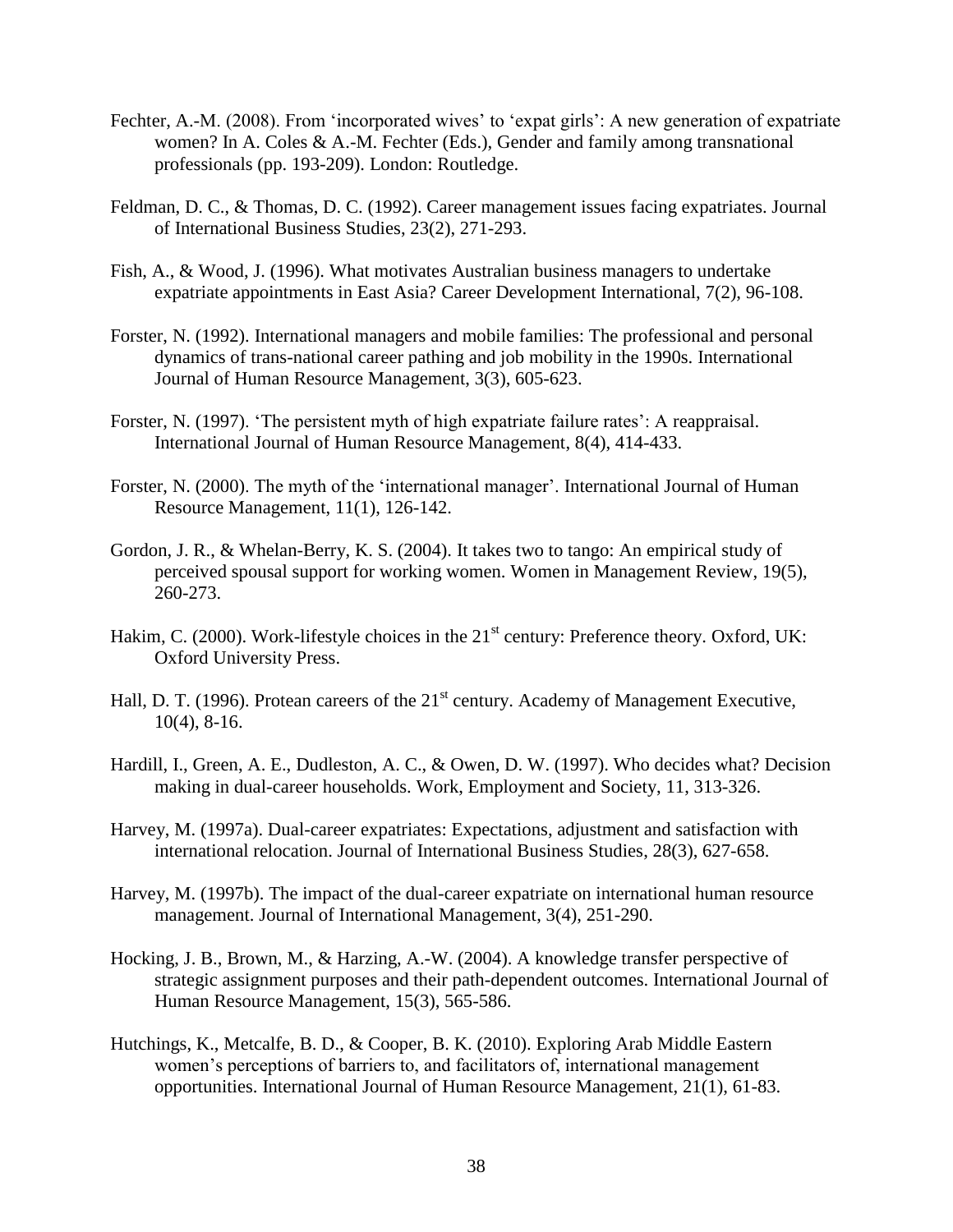- King, N. (2004). Using templates in the thematic analysis of text. In C. Cassell & G. Symon, (Eds.), Essential guide to qualitative methods in organizational research (pp. 256-270). London: Sage.
- Kling, N. D., Alexander, J. F., McCorkle, D. E., & Martinez, R. (1999). Preparing for careers in global business: Strategies for U.S. female students. American Business Review, June, 34- 42.
- Konopaske, R., & Werner, S. (2005). US managers' willingness to accept a global assignment: Do expatriate benefits and assignment length make a difference? International Journal of Human Resource Management, 16(7), 1159-1175.
- Lakhani, H., & Gade, P. A. (1992). Career decisions of dual military career couples: A multidisciplinary analysis of the U.S. army. Journal of Economic Psychology, 13, 153-166.
- Lazarova, M., & Tarique, I. (2005). Knowledge transfer upon repatriation. Journal of World Business, 40(4), 361-373.
- Lee, M.D. (1993). Women's involvement in professional careers and family life: Theme and variations. Business & The Contemporary World, 5(3), 106-127.
- Leung, A., Luk, V., & Lo, S. (2000). Gender, workplace authority and salary attainment among mid-career managerial employees in Hong Kong. International Journal of Employment Studies, 8(2), 95-120.
- Linehan, M. (2000). Senior female managers: Why so few? Aldershot, UK: Ashgate Publishing.
- Linehan, M., & Walsh, J. S. (2000). Work-family conflict and the senior female international manager, British Journal of Management, 11, 49-58.
- Mainiero, L. A., & Sullivan, S. E. (2005). Kaleidoscope careers: An alternate explanation for the "opt-out" revolution. Academy of Management Executive, 19(1), 106-123.
- Mainiero, L., & Sullivan, S. (2006). The opt-out revolt: why people are leaving companies to create kaleidoscope careers. Mountain View, CA: Davies-Black.
- Mayerhofer, H., Hartmann, L. C., & Herbert, A. (2004a). Career management issues for flexpatriate international staff. Thunderbird International Business Review, 46(6), 647-666.
- Mayerhofer, H., Hartmann, L. C., Michelitsch-Riedl, G., & Kollinger, I. (2004b). Flexpatriate assignments: A neglected issue in global staffing. International Journal of Human Resource Management, 15(8), 1371-1389.
- Mays, L., Graham, J., & Vinnicombe, S. (2005). Shell Oil Company US: The 2004 Catalyst award winner for diversity initiatives. In R. J. Burke & M. C. Mattis (Eds.), Supporting women's career advancement: Challenges and opportunities (pp. 313-331). Cheltenham, UK: Edward Elgar Publishing.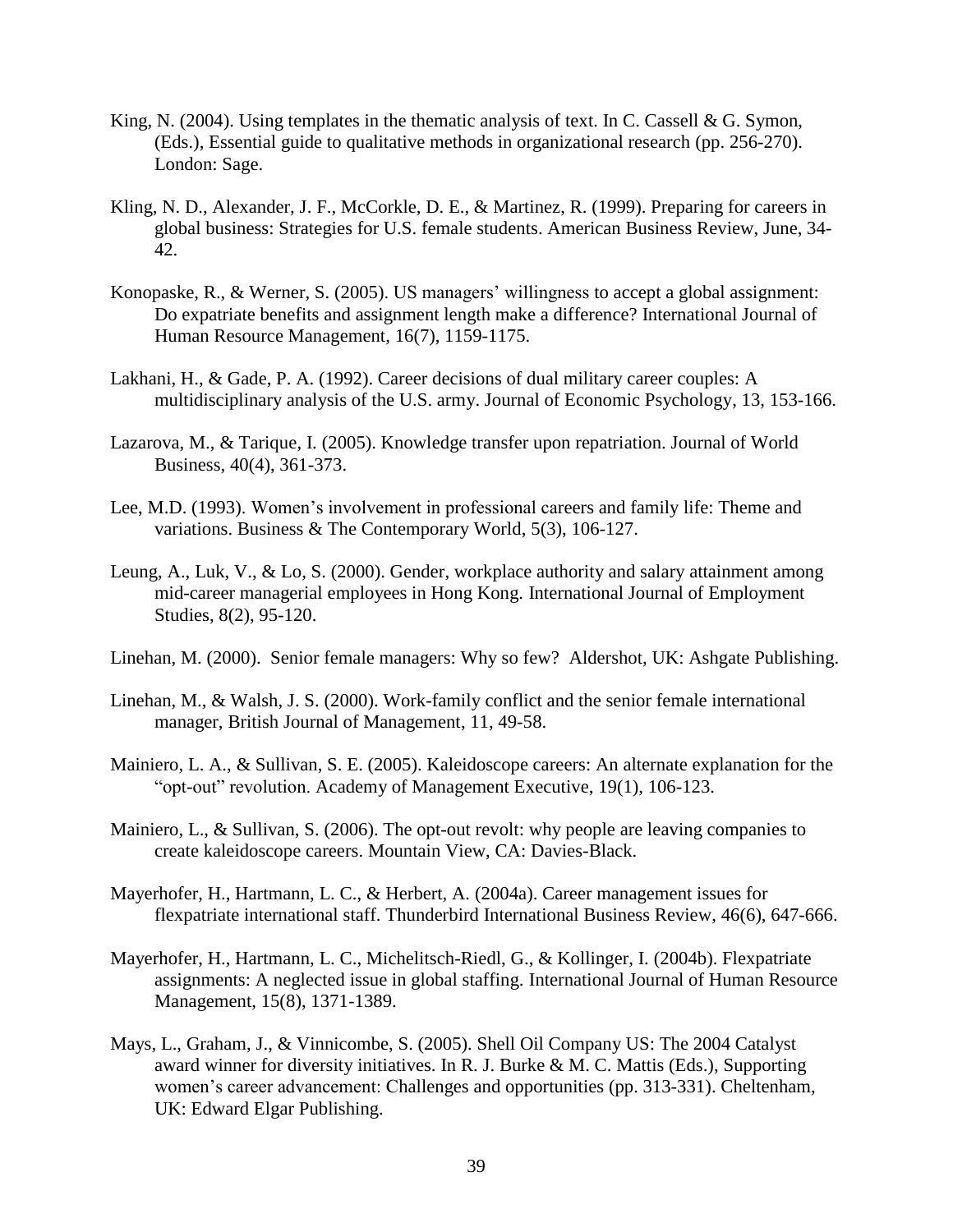- Mendenhall. M. E., Kühlmann, T. M., Stahl, G. K., & Osland, J. S. (2002). Employee development and expatriate assignments. In M. J. Gannon & K. L. Newman (Eds.), The Blackwell handbook of cross-cultural management (pp. 155-183). Oxford, UK: Blackwell Publishers.
- Miles, M. B., & Huberman, A. M. (1994). Qualitative data analysis: An expanded source book. London: Sage.
- Millar, J., & Salt, J. (2007). In whose interests? IT migration in an interconnected world economy. Population, Space and Place, 13(1), 41-58.
- Morley, M., & Heraty, N. (2004). International assignments and global careers. Thunderbird International Business Review, 46(6), 633-646.
- Myers, B. & Pringle, J. K. (2005). Self-initiated foreign experience as accelerated development: Influences of gender. Journal of World Business, 40(4), 421-431.
- Napier, N. K., & Taylor, S. (2002). Experiences of women professionals abroad: Comparisons across Japan, China and Turkey. International Journal of Human Resource Management, 13(5), 837-851.
- Nicholson, N. (2000). Managing the human animal. New York, NY: Crown Publishers.
- Novicevic, M. M., & Harvey, M. (2004). Staffing architecture for expatriate assignments to support subsidiary cooperation. Thunderbird International Business Review, 46(6), 709- 724.
- O'Neal, D. A., & Bilimoria, D. (2005). Women's career development phases. Career Development International, 10(3), 168-189.
- ORC Europe and CBI Employee Relocation Council (ORC/CBI). (1992). Update on survey on spouses/partners and international assignments. London: ORC Europe and CBI Employee Relocation Council.
- ORC Worldwide. (2007). 2006 Worldwide survey of international assignment policies and practices. New York: ORC Worldwide.
- Orser, B., & Leck, J. (2010). Gender influences on career success outcomes. Gender in Management: An International Journal, 25(5), 386-407.
- Pate, J., & Scullion, H. (2010). The changing nature of the traditional expatriate psychological contract. Employee Relations, 32(1), 56-73.
- Perkins, S. J., & Daste, R. (2007). Pluralistic tensions in expatriating managers. Journal of European Industrial Training, 31(7), 550-569.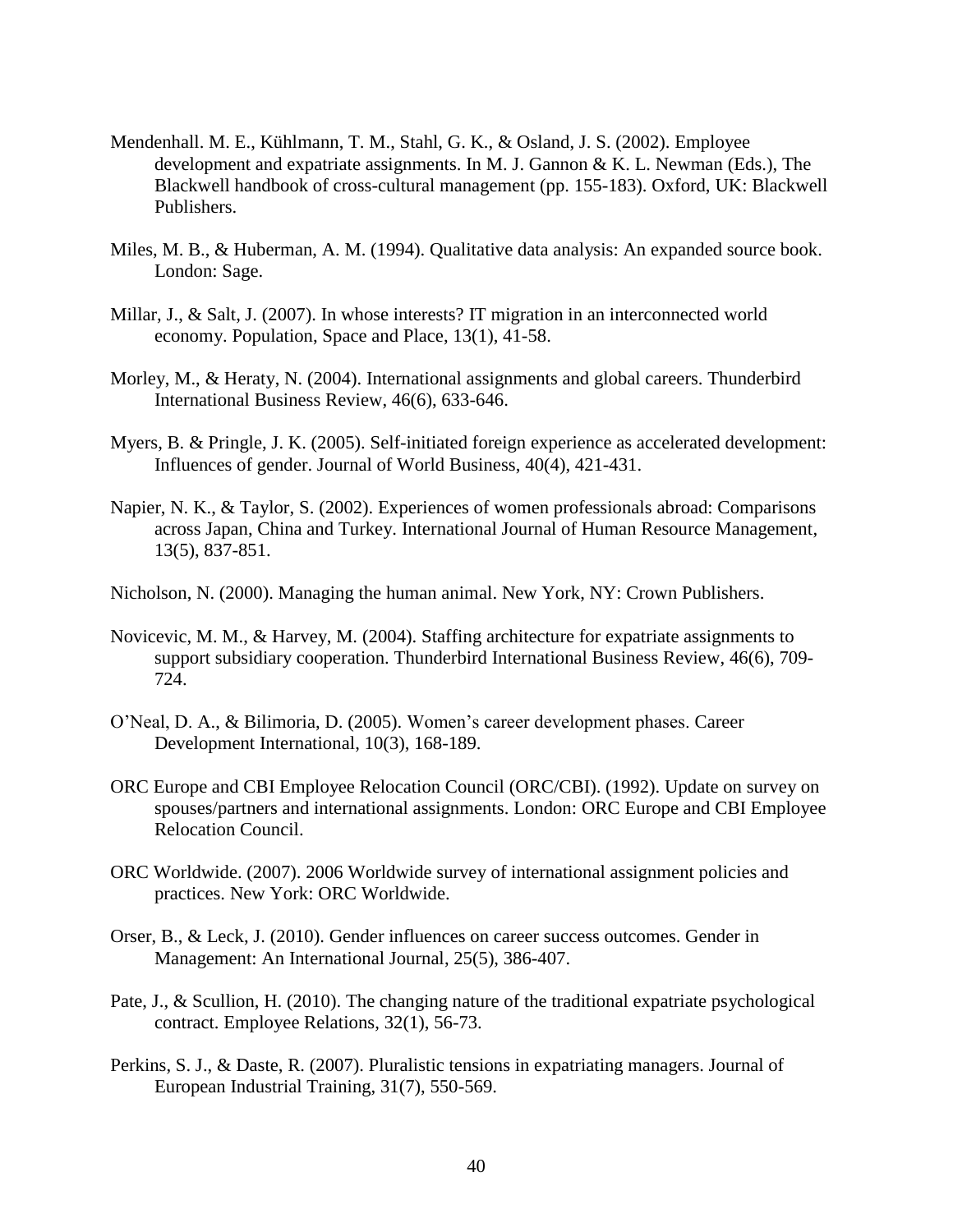- Perkins, S. J., & Hendry, C. (2001). Global champions: who's paying attention? Thunderbird International Business Review, 43(1), 53-75.
- Permits Foundation. (2012a). International mobility and dual career survey of international Employers. The Hague: Permits Foundation.
- Permits Foundation (2012b). Sponsors and observers. http://www.permitsfoundation.com/sponsors.htm [Accessed 28 January 2013].
- Pringle, J. K. and Dixon, K. M. (2003). Re-incarnating life in the careers of women. Career Development International, 8(6), 291-300.
- PWC/Cranfield. (2006). Measuring the value of international assignments. London: PWC/Cranfield.
- Richardson, J., & Mallon, M. (2005). Career interrupted? The case of the self-directed expatriate. Journal of World Business, 40(4), 409-420.
- Richardson, J., & McKenna, S. (2000). Metaphorical "types" and human resource management. Industrial and Commercial Training, 32(6), 209-218.
- Rosenzwaig, R. (2010). Ask the consultant: What factors should the company consider if an expatriate if adopting or expecting a child while on assignment? Innovations, 36(1), 6.
- Salt, J. (1992). Migration process among the highly skilled in Europe. International Migration Review, 26(2), 484-505.
- Salt, J., & Millar, J. (2006, October). Foreign labour in the United Kingdom: Current patterns and trends. Labour Market Trends, 335-355.
- Sealy, R. (2010). Changing perceptions of meritocracy in senior women's careers. Gender in Management: An International Journal, 5 (3), 184-197.
- Shortland, S. (2011). Drilling through gender stereotypes: Improving prospects for female expatriation in oil and gas exploration and production. Birmingham: British Academy of Management.
- Shortland, S., & Altman, Y. (2011). What do we really know about corporate career women expatriates? European Journal of International Management, 5(3), 209-234.
- Sriskandarajah, D., & Drew, C. (2006). Brits abroad: Mapping the scale and nature of British emigration. London: Institute for Public Policy Research.
- Sullivan, S. E., & Mainiero, L. A. (2007). The changing nature of gender roles, alpha/beta careers and work-life issues: Theory-driven implications for human resource management. Career Development International, 12(3), 238-263.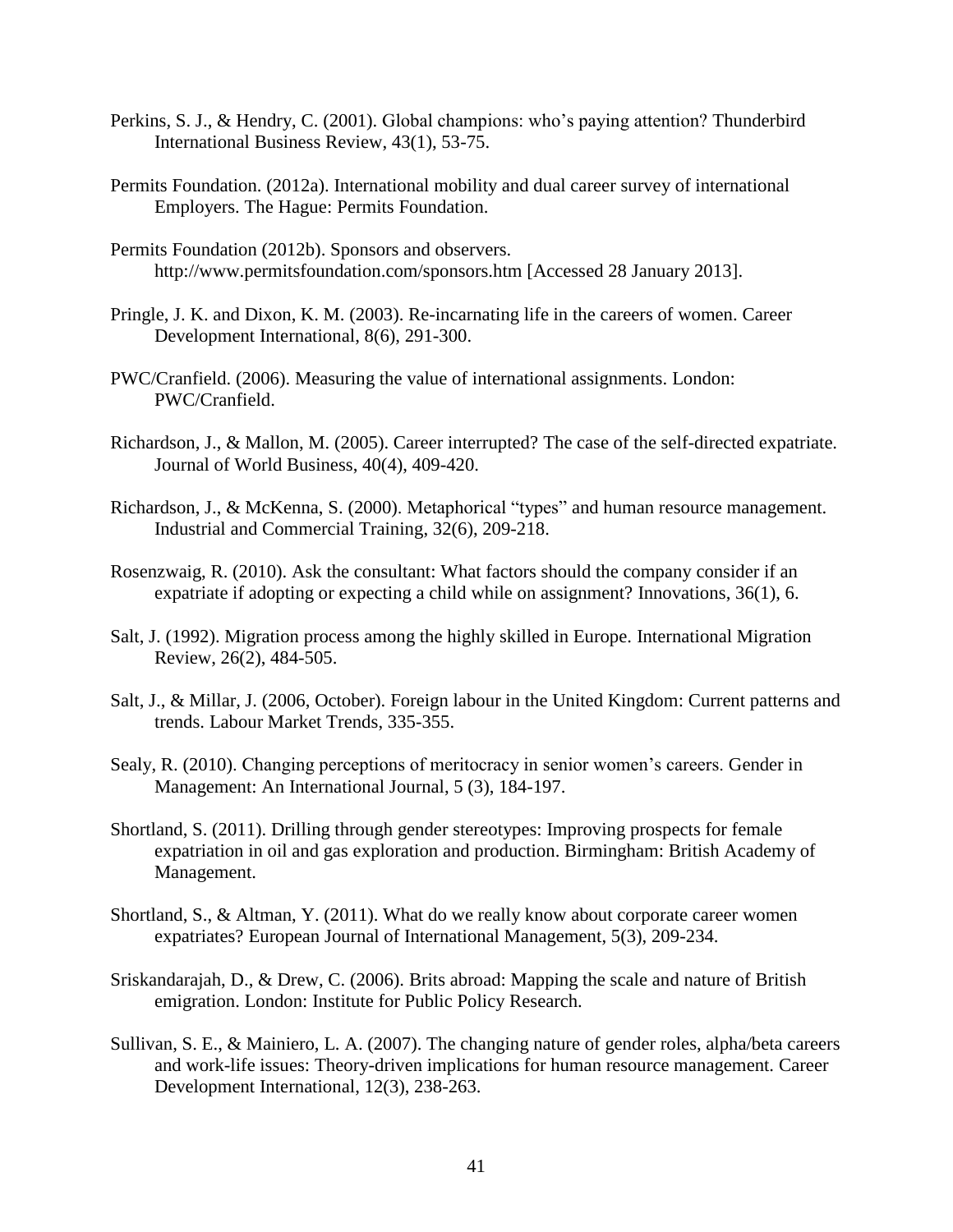- Thang, L. L., MacLachlan, E., & Goda, M. (2002). Expatriates on the margins  $-A$  study of Japanese women working in Singapore. Geoforum, 33(4), 539-551.
- Tharenou, P. (2003). The initial development of receptivity to working abroad: Self-initiated international work opportunities in young graduate employees. Journal of Occupational and Organizational Psychology, 76(4), 489-515.
- Tharenou, P. (2008). Disruptive decisions to leave home: Gender and family differences in expatriation choices. Organizational Behavior & Human Decision Processes, 105(2), 183- 200.
- Tharenou, P. (2009). Self-initiated international careers: Gender differences and career outcomes. In: S. G. Baugh, & S. E. Sullivan (Eds.), Maintaining focus, energy, and options over the career (pp. 198-226). Charlotte, NC: Information Age Publishing.
- Thomas, D. C., Lazarova, M. M., & Inkson, K. (2005). Global careers: new phenomenon or new perspectives? Journal of World Business, 40(4), 340-347.
- Tung, R. L. (1988). Career issues in international assignments. Academy of Management Executive, 2(3), 241-244.
- Tung, R. L. (2004). Female expatriates: the model global manager? Organizational Dynamics, 33(3), 243-253.
- Tzeng, R. (2006). Gender issues and family concerns for women with international careers: Female expatriates in Western multinational corporations in Taiwan. Women in Management Review, 21(5), 376-392.
- Välimäki, S., Lämsä, A-M., & Hiillos, M. (2009). The spouse of the female manager: Role and influence on the woman's career. Gender in Management: An International Journal, 24(8), 596-614.
- Vance, C. M. (2005). The personal quest for building global competence: A taxonomy of selfinitiating career path strategies of gaining business experience abroad. Journal of World Business, 40 (4), 374-385.
- Yin, R. K. (2009). Case study research: design and methods. Thousand Oaks, CA: Sage.
- Zhu, W., Luthans, F., Chew, I. K. H., & Li, C. (2006). Potential expats in Singaporean organizations. Journal of Management Development, 25(8), 763-776.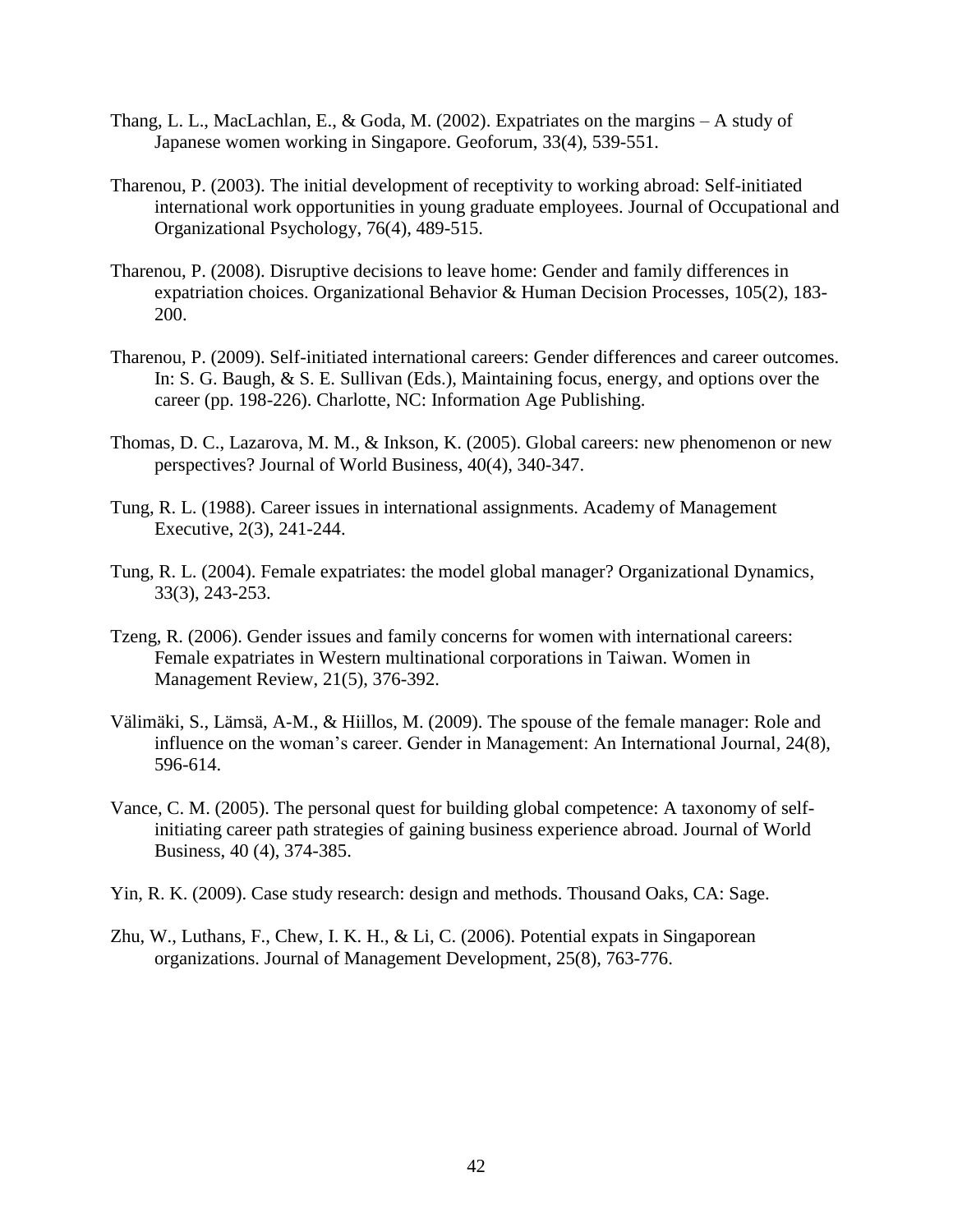| <b>Company A</b>  |                  |                              |                  |                           | <b>Company B</b> |                              |                |                           |
|-------------------|------------------|------------------------------|------------------|---------------------------|------------------|------------------------------|----------------|---------------------------|
|                   |                  | <b>Assignees interviewed</b> |                  | Assignees not interviewed |                  | <b>Assignees interviewed</b> |                | Assignees not interviewed |
|                   |                  | $(n=8)$                      |                  | $(n = 11)$                |                  | $(n = 18)$                   |                | $(n = 34)$                |
| <b>Region</b>     | Home             | Host                         | Home             | Host                      | Home             | Host                         | Home           | Host                      |
| Western           | 3                | 2                            | 7                | $\mathfrak{2}$            | 14               | 1                            | 18             | 13                        |
| Europe            |                  |                              |                  |                           |                  |                              |                |                           |
| North             | 3                | 1                            | $\theta$         | 5                         | $\overline{0}$   | $\overline{2}$               | 3              | 3                         |
| America           |                  |                              |                  |                           |                  |                              |                |                           |
| East Asia         | 2                | 3                            | 3                | 4                         | $\mathbf{0}$     | 2                            | 0              | 3                         |
| Australasia       | $\Omega$         | $\Omega$                     |                  | $\Omega$                  | $\mathbf{2}$     | 3                            | 0              |                           |
| Central Asia      | $\Omega$         |                              | $\Omega$         | $\Omega$                  | $\boldsymbol{0}$ | 4                            | $\overline{c}$ | $\mathbf{0}$              |
| Caribbean         | $\theta$         | $\Omega$                     | $\theta$         | $\mathbf{0}$              | $\overline{2}$   |                              | $\overline{c}$ | 5                         |
| North             | $\boldsymbol{0}$ |                              | $\theta$         | $\mathbf{0}$              | $\boldsymbol{0}$ | $\overline{c}$               | 3              | $\overline{7}$            |
| Africa            |                  |                              |                  |                           |                  |                              |                |                           |
| West Africa       | $\theta$         | $\mathbf{0}$                 | $\theta$         | $\mathbf{0}$              | $\overline{0}$   | $\mathbf{2}$                 | 1              |                           |
| Middle East       | $\Omega$         | $\Omega$                     | $\Omega$         | $\Omega$                  | $\Omega$         | 1                            | $\theta$       |                           |
| Indian sub-       | $\Omega$         | $\Omega$                     | $\Omega$         | $\Omega$                  | $\Omega$         | $\Omega$                     | $\overline{c}$ | $\Omega$                  |
| continent         |                  |                              |                  |                           |                  |                              |                |                           |
| South             | $\Omega$         | $\overline{0}$               | $\boldsymbol{0}$ | $\Omega$                  | $\mathbf{0}$     | $\mathbf{0}$                 | 3              | $\overline{0}$            |
| America           |                  |                              |                  |                           |                  |                              |                |                           |
|                   |                  |                              |                  |                           |                  |                              |                |                           |
|                   | Geo-             | Professional                 | Geo-             | Professional              | Geo-             | Professional                 | Geo-           | Professional              |
|                   | science/         | $non-$                       | science/         | non-                      | science/         | $non-$                       | science/       | non-                      |
|                   | engineering      | technical                    | engineering      | technical                 | engineering      | technical                    | engineering    | technical                 |
| <b>Occupation</b> | 6                | $\overline{2}$               | 7                | 4                         | 3                | 15                           | 17             | 17                        |
| <b>Assignment</b> |                  |                              |                  |                           |                  |                              |                |                           |
| type              | Current          | Previous                     | Current          | Previous                  | Current          | Previous                     | Current        | Previous                  |
| Long-term         | 7                | 4                            | 7                | $\boldsymbol{0}$          | 14               | 7                            | 24             | 5                         |
| Short-term        | $\overline{0}$   | $\mathbf{0}$                 | 1                | $\mathfrak 2$             | $\overline{c}$   | 5                            | 9              | 11                        |
| Rotation          | 1                |                              | $\boldsymbol{0}$ | $\mathbf{0}$              | $\sqrt{2}$       |                              |                |                           |
| Commuter          | $\overline{0}$   | $\mathbf{0}$                 | $\boldsymbol{0}$ | $\mathbf{0}$              | $\mathbf{0}$     |                              | 0              | $\mathbf{0}$              |
| Extended          | $\theta$         | $\Omega$                     | 3                |                           | N/A              | N/A                          | N/A            | N/A                       |
| transfer          |                  |                              |                  |                           |                  |                              |                |                           |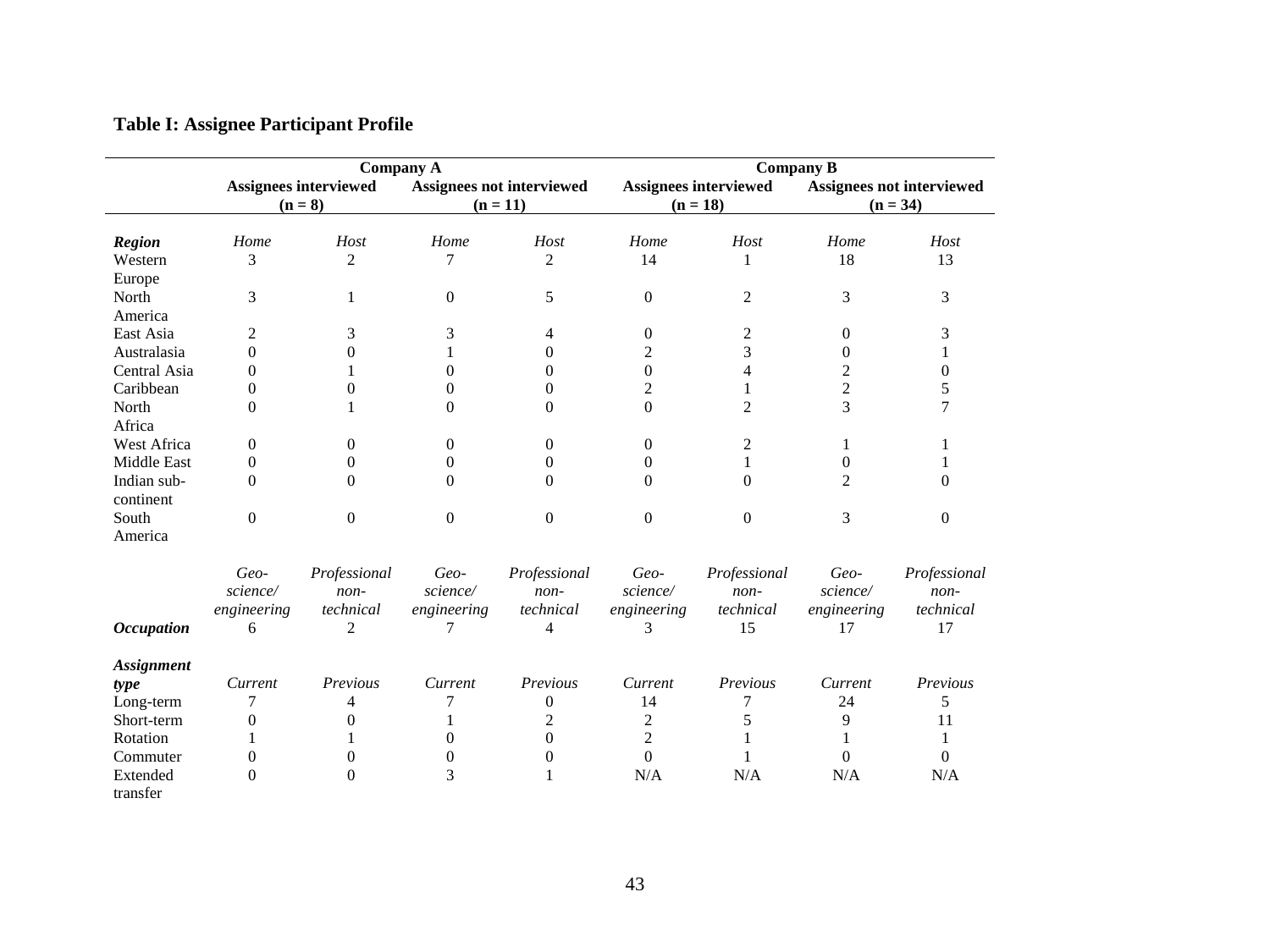| Table II: How Women and HR Professionals View the Purpose of Expatriate Assignments |  |  |  |
|-------------------------------------------------------------------------------------|--|--|--|
|                                                                                     |  |  |  |

| <b>Issue</b>                                                       | <b>Interview/Survey Quotes</b>                                                                                                                                                                                                                                                                                                                                                                                                                                                                                                                                                                                                                                                                                                                                                                                                                                                                                                                           | <b>Issue</b>                                         | <b>Interview/Survey Quotes</b>                                                                                                                                                                                                                                                                                                                                                                                                                                                                                                                                                                                                                                                                                                                                                                                                                    |
|--------------------------------------------------------------------|----------------------------------------------------------------------------------------------------------------------------------------------------------------------------------------------------------------------------------------------------------------------------------------------------------------------------------------------------------------------------------------------------------------------------------------------------------------------------------------------------------------------------------------------------------------------------------------------------------------------------------------------------------------------------------------------------------------------------------------------------------------------------------------------------------------------------------------------------------------------------------------------------------------------------------------------------------|------------------------------------------------------|---------------------------------------------------------------------------------------------------------------------------------------------------------------------------------------------------------------------------------------------------------------------------------------------------------------------------------------------------------------------------------------------------------------------------------------------------------------------------------------------------------------------------------------------------------------------------------------------------------------------------------------------------------------------------------------------------------------------------------------------------------------------------------------------------------------------------------------------------|
| <b>Development</b><br>Development:<br>16AS (24R)<br>3HR(4R)        | it was part of the graduate scheme and the purpose for going<br>was really developmental. Linda, Australasia<br>As long as it links into my development and it works for my<br>development and supports my career path, yes (I'll go). Esther,<br>Western Europe<br>the distinction between the performance and the<br>development side for graduates is less clear-cut  a lot of their<br>objectives are actually development objectives. Cliff, HR                                                                                                                                                                                                                                                                                                                                                                                                                                                                                                     | <b>Strategy</b><br>Strategic:<br>5AS (5R)<br>1HR(1R) | "So it had a strategy element to it, but  it didn't mean that I<br>was responsible for strategy. It meant that we were following<br>the strategy and making sure that the strategy continued to<br>evolve" Milly, Central Asia<br>"They are definitely developmental assignments  my<br>manager would probably say that they were strategic" Trish,<br>East Asia<br>"I would say it has turned out to be developmental  it is<br>performing a functional role, but it has strategic aspects                                                                                                                                                                                                                                                                                                                                                       |
| Co-working<br>Co-working<br>in dual career<br>couple:<br>4AS (17R) | they set up an office out here and offered (my husband) a job<br>he said 'well, we don't want to be living on opposite sides<br>of the world and we can't survive on one income' because<br>my department  was being reorganized on a global scale,<br>they managed to find something for me, so it is a development<br>area for me, but it was also counted as part of the practicality<br>that they needed (my husband) Olive, Australasia                                                                                                                                                                                                                                                                                                                                                                                                                                                                                                             |                                                      | especially about how we grow the business here." Susan, North<br>Africa<br>"At the strategic level, typically, we would expect them to be<br>people who could go anywhere. But they will be commanding<br>huge jobs" Sue, HR                                                                                                                                                                                                                                                                                                                                                                                                                                                                                                                                                                                                                      |
| <b>Function</b><br>Functional<br>role:<br>14AS (15R)<br>4HR (8R)   | it is more of a functional assignment in these satellite<br>offices we are just filling a role  you realize that there is no<br>oil in that basin and you're on to the next basin. You're just<br>blowing and going, you're just working hard, working multiple<br>projects Fiona, East Asia<br>I've been doing it for six years. I have not been doing the same<br>job, as it has evolved and I have been promoted  even<br>though we are not drilling any more they  still want an<br>international person there to  take care of the company's<br>interests. Cara, North Africa<br>the areas that we tend to find we need to fill with expats<br>for reasons of  worrying about locals, we have had issues in<br>the past of fraudulent behavior. So we wanted to put an<br>expatriate in that position Alexis, HR<br>the majority of our expats are actually working a role and<br>the reality is we don't see any local could do that role. Sue, HR | Projects<br>Project:<br>20AS (33R)<br>2HR(4R)        | the assignment  was a project-based assignment  and the<br>reason I was put up as a candidate But  it was very much<br>development for me personally. Di, East Asia<br>I came to  develop my career path but  I am assigned to a<br>particular project  and work with a project team. Gina, North<br>America<br>it is probably mostly project, but from my perspective, there<br>is a developmental component to it because it is a new region.<br>Abby, East Asia<br>that is a good project and I would like to do that  so if<br>there is a break, it gives you that leap to go further. Polly,<br>Western Europe<br>for a specific project  it is just that that person is needed<br>their skills are needed Alexis, HR<br>you know upfront it's got a finite piece of work to be done or<br>project  you need a specialist typically. Sue, HR |

 $AS =$  Number of assignees/  $HR =$  Number of HR experts who commented on an issue;  $R =$  Total number of references made to that issue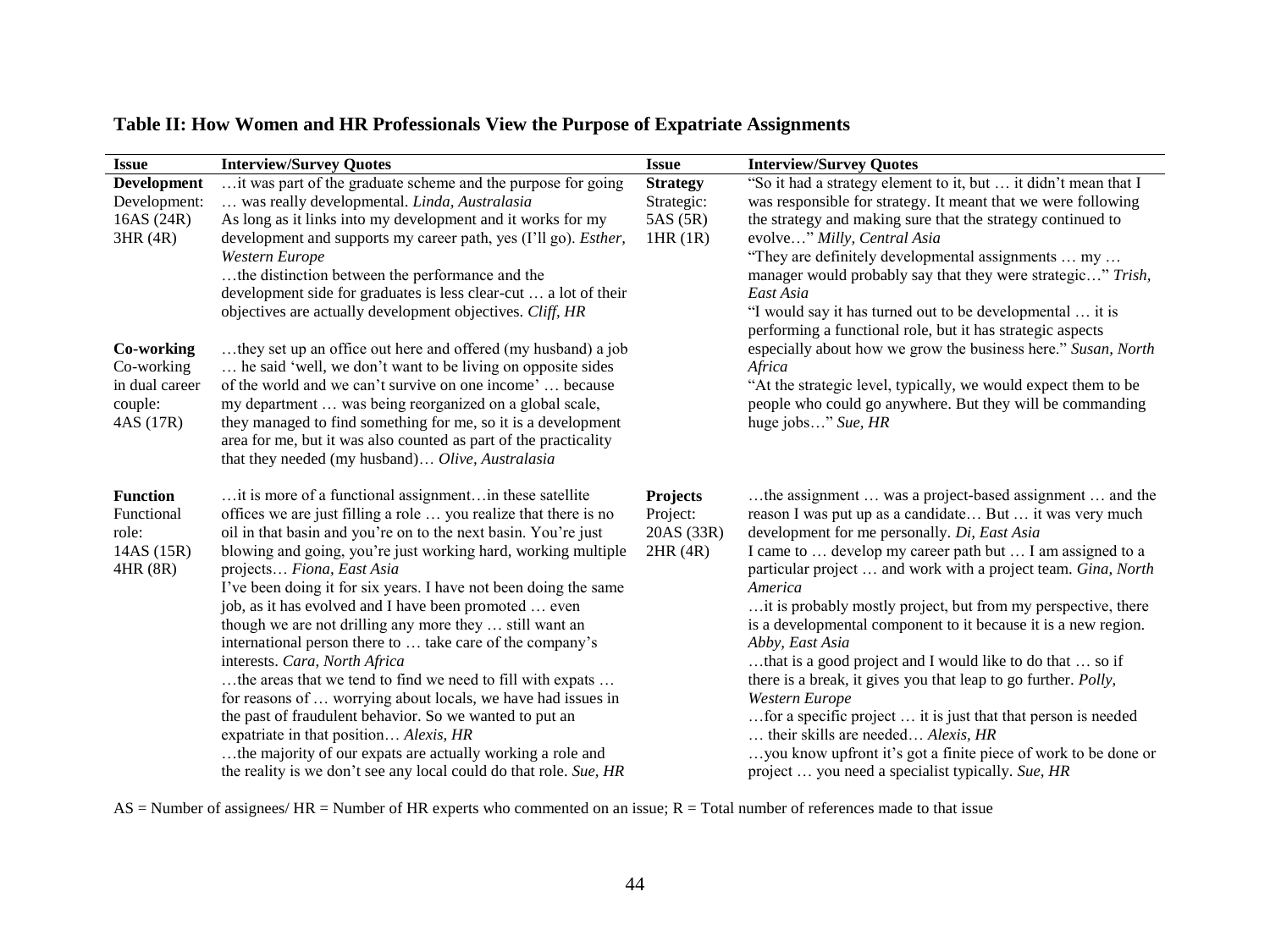# **Table III: Career Development Reasons for Women's Expatriate Participation**

| <b>Issue</b>                                                                                                                                     | <b>Interview/Survey Quotes</b>                                                                                                                                                                                                                                                                                                                                                                                                                                                                                                                                                                                                                                                                                                                                                                                                                                                          | <b>Issue</b>                                                                                                                                                                                             | <b>Interview/Survey Quotes</b>                                                                                                                                                                                                                                                                                                                                                                                                                                                                                                                                                                                                                                                           |
|--------------------------------------------------------------------------------------------------------------------------------------------------|-----------------------------------------------------------------------------------------------------------------------------------------------------------------------------------------------------------------------------------------------------------------------------------------------------------------------------------------------------------------------------------------------------------------------------------------------------------------------------------------------------------------------------------------------------------------------------------------------------------------------------------------------------------------------------------------------------------------------------------------------------------------------------------------------------------------------------------------------------------------------------------------|----------------------------------------------------------------------------------------------------------------------------------------------------------------------------------------------------------|------------------------------------------------------------------------------------------------------------------------------------------------------------------------------------------------------------------------------------------------------------------------------------------------------------------------------------------------------------------------------------------------------------------------------------------------------------------------------------------------------------------------------------------------------------------------------------------------------------------------------------------------------------------------------------------|
| <b>Career</b><br>growth<br>Career:<br>27AS (63R)<br>1HR(1R)<br>CV-résumé:<br>2AS(2R)                                                             | Ultimately, general career enhancement is the main motivator<br>through the assignment job itself and the prospects that will<br>follow. Fatima, North America<br>(expatriation) is a key factor in many career opportunities and<br>recruitment criteria as we are a very internationally focused<br>company. Sally, Australasia<br>it would be good  in terms of my CV. Zara, Central Asia<br>They are deemed to be career enhancing Alexis, HR                                                                                                                                                                                                                                                                                                                                                                                                                                       | <b>Cultural</b><br>understanding<br>Culture:<br>20AS (28R)<br>Immersion in<br>local<br>understanding:<br>14AS (21R)                                                                                      | the oil industry is  culturally diverse  to get the<br>most out of it one has to understand and participate with<br>different cultures. Naomi, Caribbean<br>if you are  taking leadership positions  it is not just<br>the skills  and the working style  everything you have<br>to deal with in your home country, you've got to learn that<br>in another country. Fiona, East Asia                                                                                                                                                                                                                                                                                                     |
| Gaining<br>experience<br>International<br>experience:<br>31AS (45R)<br>1HR(1R)<br>Objectives:<br>11AS (22R)<br>Work<br>experience:<br>15AS (30R) | The opportunity to work with diverse people and gain exposure<br>early in my career is an excellent leverage for going forward.<br>Elsie, Western Europe<br>Many professionals from many different countries with the<br>same goals and objectives is challenging me. Zanna, East Asia<br>People don't know it but it is a bit different from the rest of the<br>company. They don't realize that you get the kind of experience<br>that you'd never get anywhere else. Cara, North Africa<br>you need to have international experience and this is your<br>opportunity to get it and if you don't take it, well where else are<br>you going to get the experience that you need? Alexis, HR                                                                                                                                                                                            | Doing<br>something<br>different<br>Time for<br>change:<br>5AS (8R)<br>Variety:<br>8AS (8R)                                                                                                               | I enjoyed the challenge, because it is so big, so mammoth,<br>so complex, and that is why I took the job and what I had<br>been doing at corporate, I had been doing for four years,<br>so it was time for a change. Questa, Central Asia<br>rather than changing jobs and going to work for another<br>company  to shake things up a bit and get some variety<br>career-wise and interest wise  it's brilliant. Olive,<br>Australasia                                                                                                                                                                                                                                                   |
| <b>Personal</b><br>goals<br>Autonomy:<br>4AS(4R)<br>Challenge:<br>12AS (21R)<br>Prove<br>yourself:<br>2AS(3R)                                    | there are fewer people, so you get more diverse things to do.<br>I think you get more autonomy  you might find yourself<br>managing people who are out in the trenches in different<br>countries, and  I think that becomes more difficult to do, and<br>to earn the respect of the people who work for you if you<br>don't know what it's like. Susan, North Africa<br>I did not know anyone  and chose the position knowing very<br>little about the country. Half the fun of being expat is taking<br>these steps into the unknown. Miranda, Caribbean<br>for me, first, the challenge. It was something that I had never<br>done before. It was a challenge and I feel I will learn if I get that<br>job, so this is a big motivation Gina, North America<br>the idea was I would go out on that project to prove myself<br>and then  stay out in that asset  Polly, Western Europe | <b>Development</b><br>Learning:<br>13AS (21R)<br>Professional<br>development:<br>29AS (43R)<br>1HR(1R)<br>Personal<br>development:<br>28AS (34R)<br>1HR(1R)<br><b>Skills</b><br>development:<br>6AS (7R) | it is just a learning curve. I am like a sponge. I soak up<br>everything  I am exposed to and I am a chameleon also,<br>I can adapt very easily. Harriet, Western Europe<br>The opportunity to learn new things is of vital importance<br>to me, as that is what keeps me interested in the job.<br>Jenny, North America<br>My current location offers many technical challenges that<br>I would not experience elsewhere. This will enhance my<br>knowledge and competency profile Marilyn, North<br>Africa<br>any experience outside of your own location is always<br>deemed to be developmental, because you are seeing<br>another perspective of the company's business. Alexis, HR |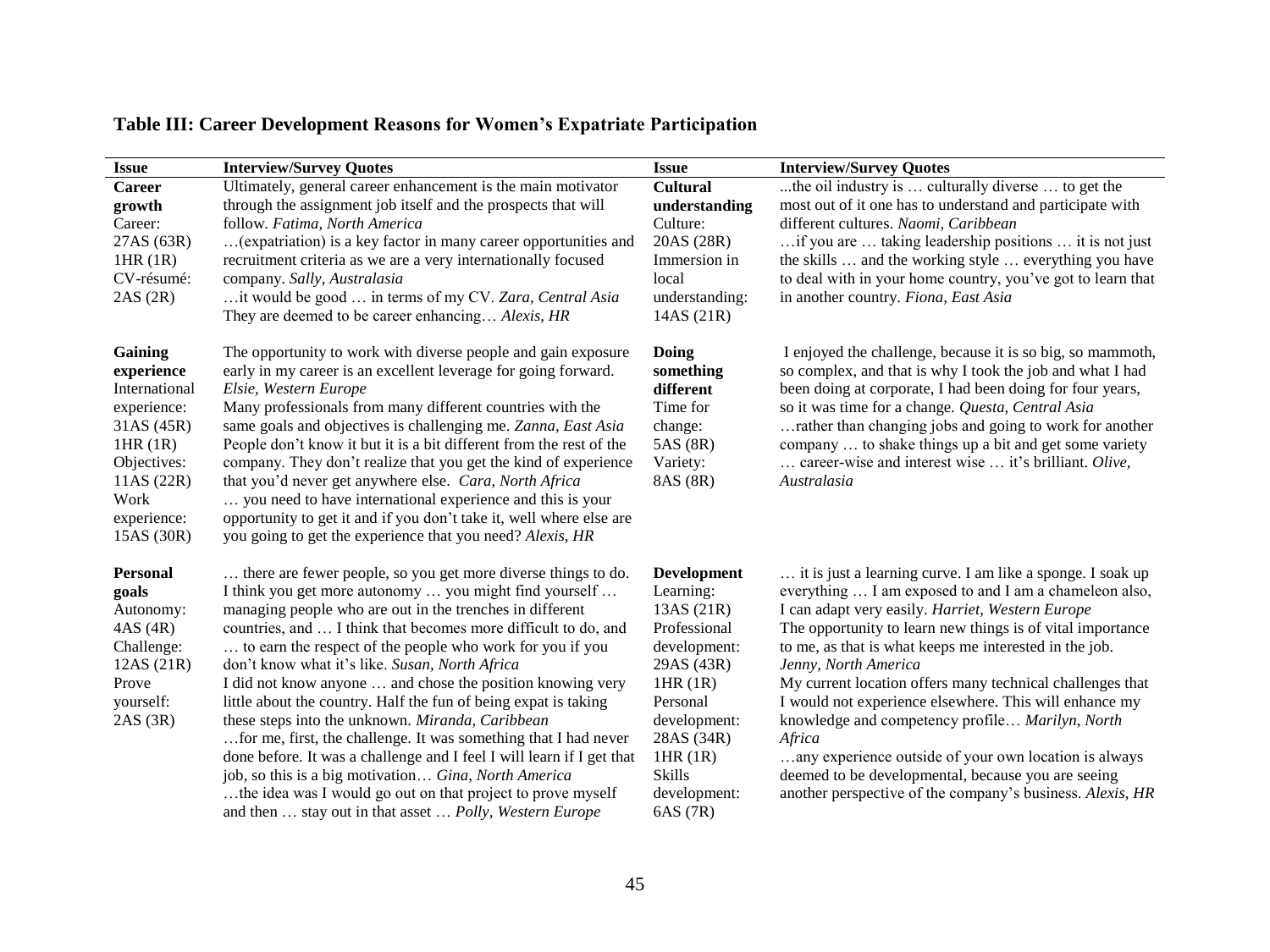# **Table IV: The Importance of the Host Asset's Career Potential for Women's Expatriate Participation**

| <b>Issue</b>   | <b>Interview/Survey Quotes</b>                                          | <b>Issue</b> | <b>Interview/Survey Quotes</b>                                              |
|----------------|-------------------------------------------------------------------------|--------------|-----------------------------------------------------------------------------|
| <b>Profile</b> | when I was there  there was a new find but the downstream               | <b>Size</b>  | It is not so much the actual location, but the work that is being done      |
| Asset          | business wasn't making much money  It was 'why are we in South          | Size         | in those locations  the bigger the operation, the more experience           |
| profile:       | America?'  So if you come back and say 'I've been to (South             | of           | you would get, because there would be more going on, and this is a          |
| 19AS           | America)', they say 'oh yeah, great' (sarcasm) but now if you come      | asset:       | very small operation that we have here and I have never felt                |
| (58R)          | back and you say 'I have been to the (South American) asset', they      | 8AS          | particularly challenged at all. Babs, Central Asia                          |
| 4HR            | say 'oh wow! And what is that like, how interesting an asset, what      | (18R)        | (North African asset) and (Caribbean asset) seem to be popular, but I       |
| (4R)           | project were you on?' Polly, Western Europe                             | 1HR          | guess that is just because they are big offices  Certainly the larger       |
|                | If you were to go out to (North Africa) now  it is still a vast asset,  | (2R)         | assets tend to have more developed functions, and there is a lot more       |
|                | producing a tremendous amount of value  but still people wouldn't       |              | scope for the asset being autonomous  I think small assets tend to          |
|                | necessarily say 'ah, you are in the team that operated (North Africa)', |              | rely more on  headquarters functions. Olive, Australasia                    |
|                | because it is not as sexy. Linda, Australasia                           |              | I would have put (Central Asia), if we do phase (X) sometime in the         |
|                | if you are in one of these sorts of outposts, where there are not       |              | future, so we are undertaking another massive project out there, that       |
|                | many visitors from head office that can  be a problem  in a state       |              | again will come up in the rankings. There are other assets that we          |
|                | of stagnation  not kicking a lot of goals. Karen, West Africa           |              | have, smaller assets, and assets that aren't in such a critical stage in    |
|                | some of the newer ventures like (Australasia), (South America) or       |              | their development, where you might get a growth opportunity, where          |
|                | some of the really core producing assets, like (North Africa) or        |              | you might be, say, one grade level or  your job is to manage a              |
|                | (Caribbean) for example. (North America) for business development       |              | discrete project but the next role that you are looking for, you want to    |
|                | is also very good. Julie, North America                                 |              | manage a small business effectively or a business unit, some of these       |
|                | When you want a real career  you would go to  (HQ). Cara,               |              | assets that aren't in such a critical stage of delivery or the small assets |
|                | North Africa                                                            |              | offer good opportunities to people to get that management                   |
|                | we spend quite a lot of time explaining to them what the asset is       |              | experience. So, that would certainly be something that I would  be          |
|                | like <i>Bobby</i> , <i>HR</i>                                           |              | looking into, if I were to go overseas again. Linda, Australasia            |
|                | there would be some  light touch, soft option locations. Sue, HR        |              | if it's a smaller location the likelihood is  that to progress your         |
|                | she wasn't particularly enamored with being sent (to Central Asia)      |              | career you need to potentially go on another assignment. Alexis, HR         |
|                | So she took some convincing that it was a good move. Alexis, HR         |              |                                                                             |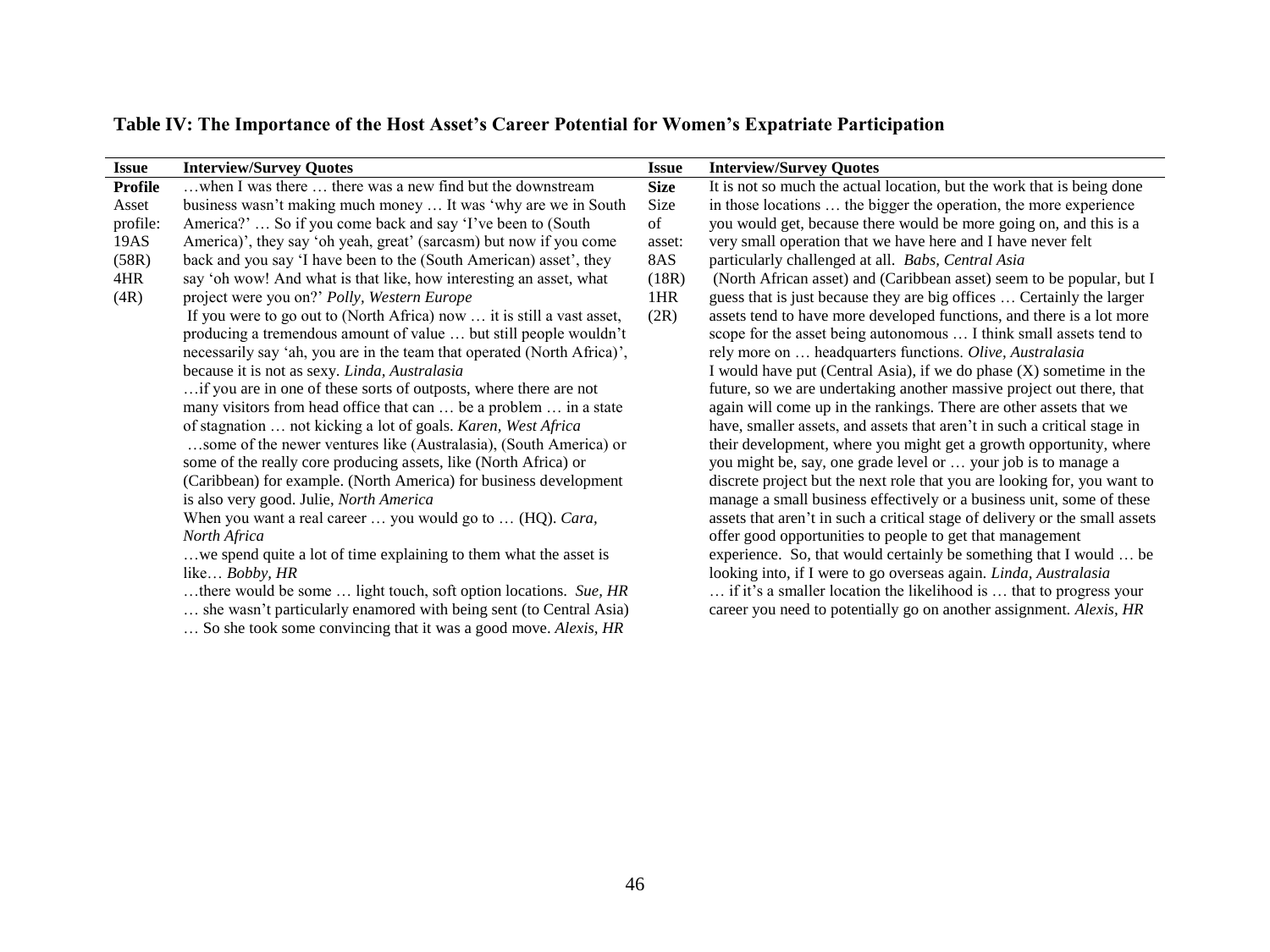# **Table V: Family and Financial Reasons for Women's Expatriate Participation**

| <b>Issue</b>                                                                                             | <b>Interview/Survey Quotes</b>                                                                                                                                                                                                                                                                                                                                                                                                                                                                                                                                                                                                                                                                                                                                                                                                                                                                                                                                                                                                                                                                                                                                                                                                                                                                                                                                                                                                                                   | <b>Issue</b>                                         | <b>Interview/Survey Quotes</b>                                                                                                                                                                                                                                                                                                                                                                                                                                                                                                                                                                                                                                                                                                                                                                                                                                                                                                                                                                                                                                                                                                                                                                                                  |
|----------------------------------------------------------------------------------------------------------|------------------------------------------------------------------------------------------------------------------------------------------------------------------------------------------------------------------------------------------------------------------------------------------------------------------------------------------------------------------------------------------------------------------------------------------------------------------------------------------------------------------------------------------------------------------------------------------------------------------------------------------------------------------------------------------------------------------------------------------------------------------------------------------------------------------------------------------------------------------------------------------------------------------------------------------------------------------------------------------------------------------------------------------------------------------------------------------------------------------------------------------------------------------------------------------------------------------------------------------------------------------------------------------------------------------------------------------------------------------------------------------------------------------------------------------------------------------|------------------------------------------------------|---------------------------------------------------------------------------------------------------------------------------------------------------------------------------------------------------------------------------------------------------------------------------------------------------------------------------------------------------------------------------------------------------------------------------------------------------------------------------------------------------------------------------------------------------------------------------------------------------------------------------------------------------------------------------------------------------------------------------------------------------------------------------------------------------------------------------------------------------------------------------------------------------------------------------------------------------------------------------------------------------------------------------------------------------------------------------------------------------------------------------------------------------------------------------------------------------------------------------------|
| <b>Dual careers</b><br>Compatible<br>roles:<br>4AS (7R)<br>Co-working:<br>4AS(6R)<br>Trailing<br>1AS(1R) | Being an expat works for me as my husband works offshore and so<br>we have the opportunity to live and work anywhere. I accepted the<br>job with (company) on condition it was an expat role. Miranda,<br>Caribbean<br>every opportunity that comes in  especially if it requires<br>moving location  the two of us talk and we discuss the pros and<br>cons and we  go with that decision  (my company) has come<br>out very well but it doesn't necessarily mean that my career will<br>drive the next move. Di, East Asia                                                                                                                                                                                                                                                                                                                                                                                                                                                                                                                                                                                                                                                                                                                                                                                                                                                                                                                                     | <b>Staying</b><br>together<br>Partner:<br>8AS (16R)  | It was 'we want to keep you and your husband together<br>and we think you are qualified enough for the job so you<br>are going out there' I have been quite happy with how<br>(company) has been able to move me around to be  with<br>my husband and I am extremely grateful. Fiona, East Asia<br>it comes to that tricky decision point of where do I do<br>the good job I want to do in a location where I don't<br>necessarily want to be or do I do a job that may be a bit<br>sub-optimal, but with the UK base?  it is the partner<br>factor, because if that wasn't a factor at all then I would go<br>overseas, definitely. Julie, North America                                                                                                                                                                                                                                                                                                                                                                                                                                                                                                                                                                       |
| Family<br>Family<br>responsibilities:<br>11AS (14R)<br>3HR (5R)                                          | home help is affordable, good quality  to a standard and level<br>that we couldn't have in the UK or even the US  I have a live-in<br>maid  I am paying the equivalent that I was paying in the UK<br>just one day a week into a child minder  for my maid to work<br>full-time, six days a week  I did turn down an opportunity to go<br>to (South America) due to the safety and security issues for my<br>family. My primary concern now  is focused on suitability for<br>my family and this comes before my career progression. A change<br>from when I was in (North Africa) with no kids." Wanda, East<br>Asia<br>I would never push anyone into a rotational assignment  we<br>could accommodate it, because we didn't have any children, and<br>then it's fine, you can do it as a woman. Nina, Middle East<br>The 28 day on 28 off rotation is 98% dominated by men  women<br>just choose not to become involved with it, especially not as<br>mothers  childcare issues are a big problem for short-term and<br>rotational assignments for women, even up until their late 40s<br>(but) childcare and societal practicalities  are probably the same<br>for both men and women. Fallon, HR<br>I know  a number of people who were unable to go on an<br>assignment because they had ageing parents. So it's not just a<br>woman thing  men as well  just don't want to be away from<br>dad or mum  It's life changes that happen to people. Donna, HR | <b>Income</b><br>Money:<br>20AS<br>(54R)<br>3HR (7R) | I would say 50-50 between the career and the money,<br>because the job opportunity was fantastic and the money is<br>great  I am really lucky to have what I have got  and a<br>shed load of money for doing it. Yvonne, Central Asia<br>I had two main drivers, they were career, and the<br>opportunity to accumulate wealth  It just allows you to<br>make that step change in your lifestyle Linda,<br>Australasia<br>The international assignment package, it is better than<br>most other places, so it did play a factor in terms of<br>accepting the assignment. Xanthe, West Africa<br>if  you can give up a few creature comforts then<br>basically, they earn a lot of money  you can build up<br>quite a nice little nest egg  It purely is the money<br>because it is not for the environment. I am sure the work is<br>probably interesting, but the working conditions must be<br>quite hard. Alexis, HR<br>certain people  play the expatriate game  they<br>know that they are probably on two or three times the net<br>salary that they would be on in the UK, and they can<br>afford a lifestyle and education in a way in which they<br>wouldn't have been able to  They are on a good ticket.<br>John, HR |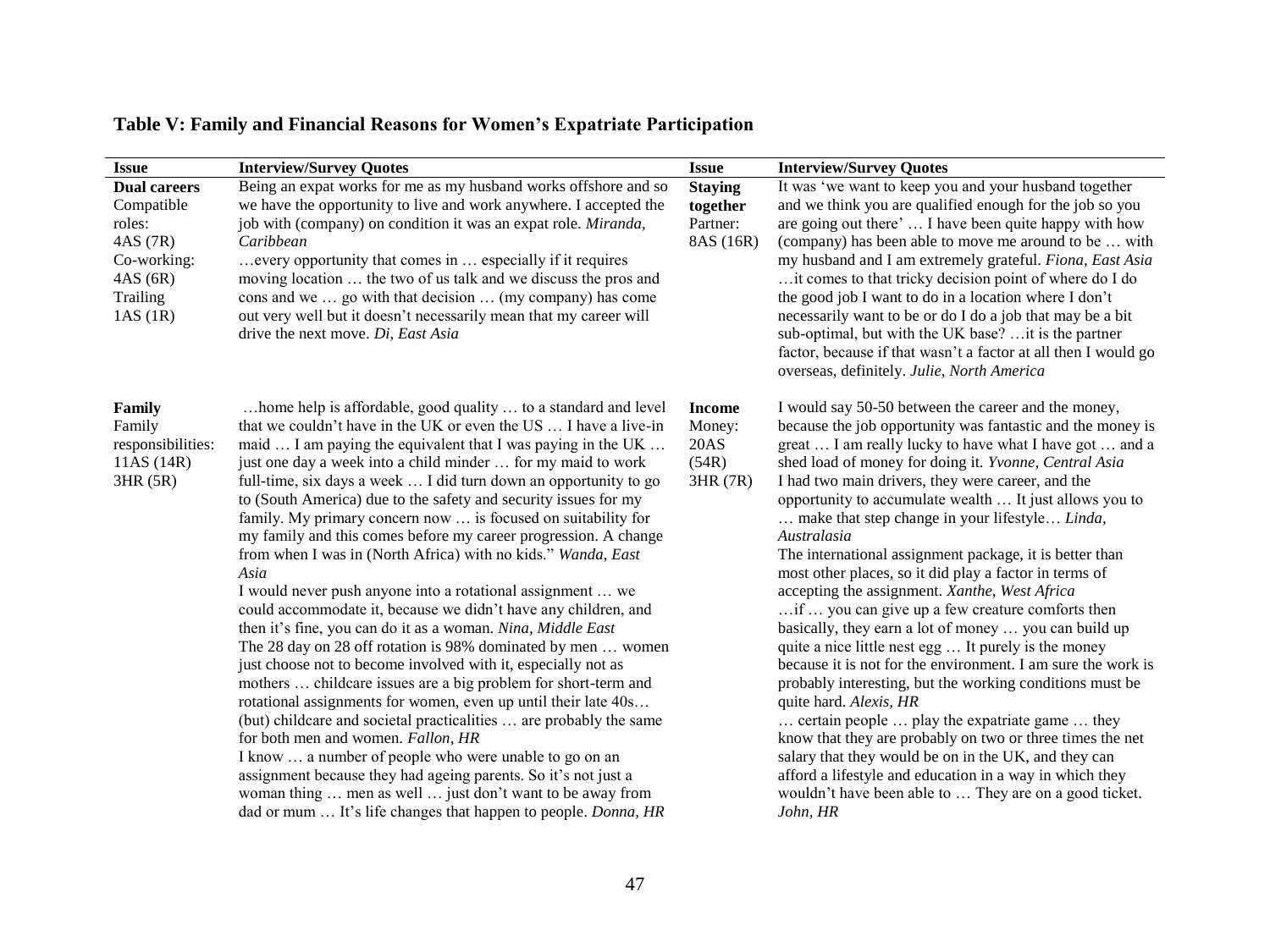

**Figure 1: The Relationship between Asset Profile/Size and Career/Family Outcomes**